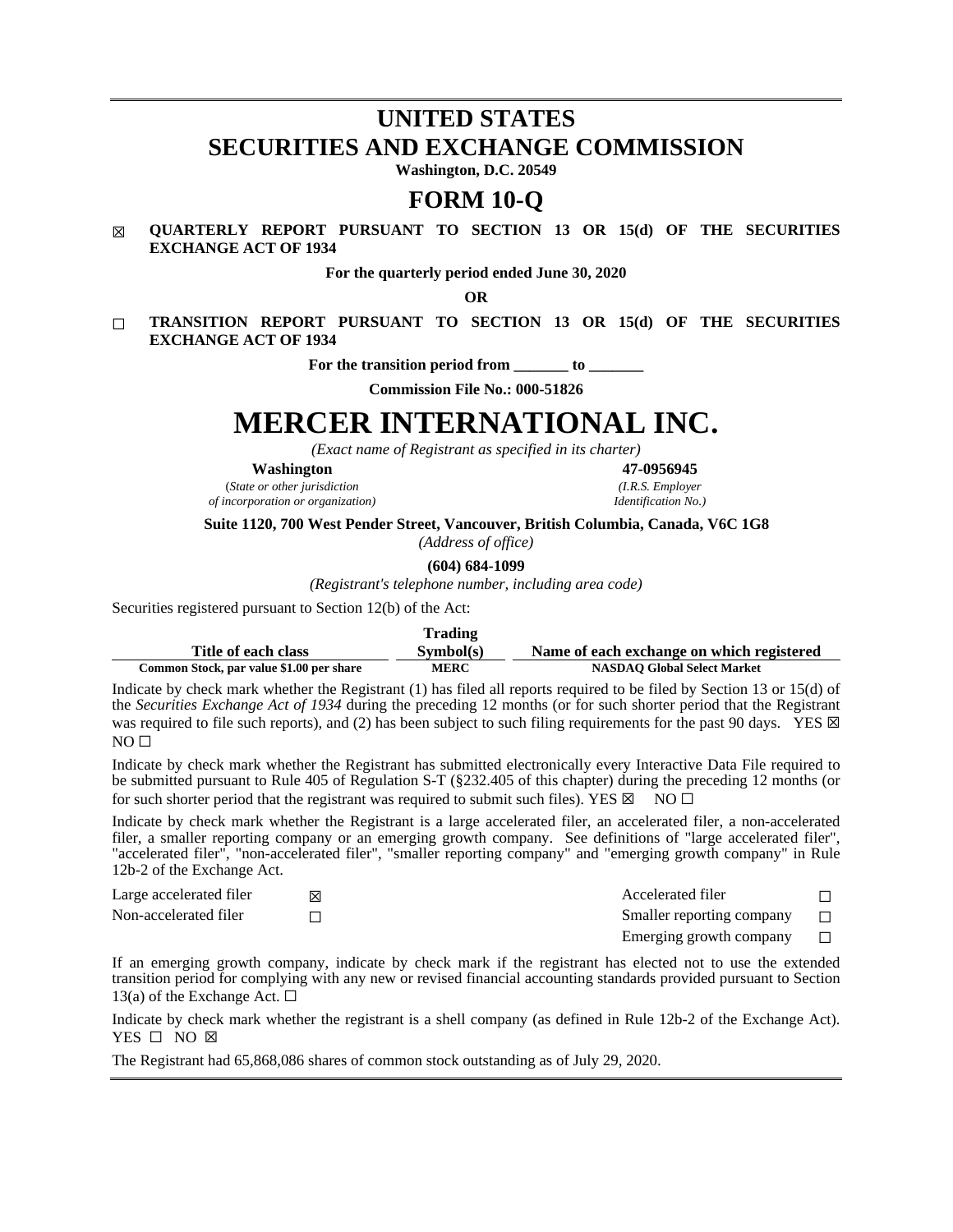# **PART I. FINANCIAL INFORMATION**

# **ITEM 1. FINANCIAL STATEMENTS**

# **MERCER INTERNATIONAL INC.**

# **INTERIM CONSOLIDATED FINANCIAL STATEMENTS**

# **FOR THE SIX MONTHS ENDED JUNE 30, 2020**

**(Unaudited)**

FORM 10-Q QUARTERLY REPORT - PAGE 2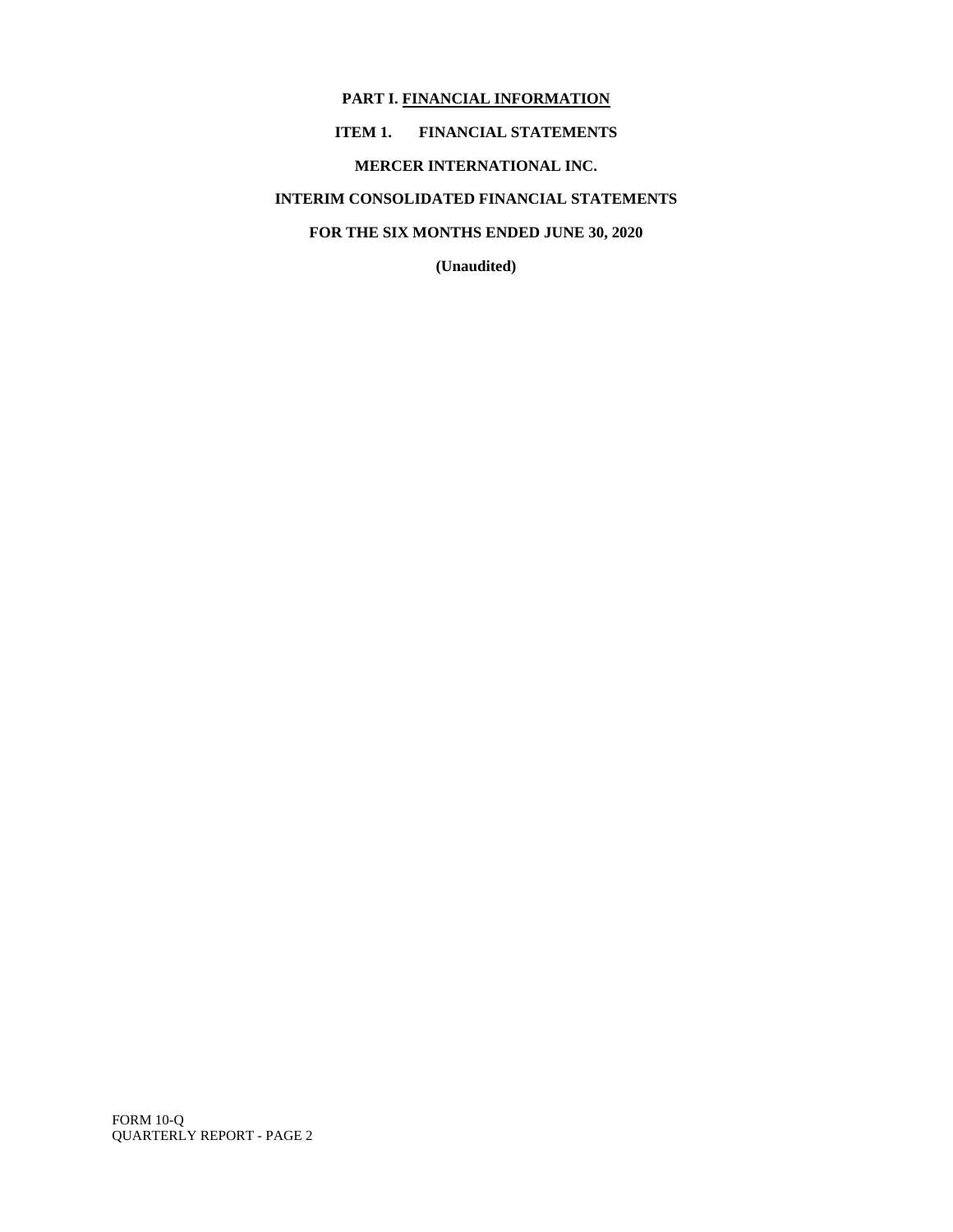# **MERCER INTERNATIONAL INC. INTERIM CONSOLIDATED STATEMENTS OF OPERATIONS (Unaudited)**

## **(In thousands of U.S. dollars, except per share data)**

|                                                        | <b>Three Months Ended</b><br>June 30 |           |               | <b>Six Months Ended</b><br>June 30 |    |           |    |           |
|--------------------------------------------------------|--------------------------------------|-----------|---------------|------------------------------------|----|-----------|----|-----------|
|                                                        |                                      | 2020      |               | 2019                               |    | 2020      |    | 2019      |
| Revenues                                               | \$                                   | 341,195   | $\mathbb{S}$  | 425,753                            | \$ | 691,794   |    | \$909,703 |
| Costs and expenses                                     |                                      |           |               |                                    |    |           |    |           |
| Cost of sales, excluding depreciation and amortization |                                      | 284,333   |               | 336,433                            |    | 560,389   |    | 679,466   |
| Cost of sales depreciation and amortization            |                                      | 30,179    |               | 32,038                             |    | 63,090    |    | 62,174    |
| Selling, general and administrative expenses           |                                      | 16,368    |               | 19,472                             |    | 33,938    |    | 36,701    |
| Operating income                                       |                                      | 10,315    |               | 37,810                             |    | 34,377    |    | 131,362   |
| Other income (expenses)                                |                                      |           |               |                                    |    |           |    |           |
| Interest expense                                       |                                      | (20, 108) |               | (18, 369)                          |    | (40, 192) |    | (36,920)  |
| Other income                                           |                                      | 2,264     |               | 1,251                              |    | 238       |    | 2,290     |
| Total other expenses, net                              |                                      | (17, 844) |               | (17, 118)                          |    | (39, 954) |    | (34, 630) |
| Income (loss) before provision for income taxes        |                                      | (7,529)   |               | 20,692                             |    | (5,577)   |    | 96,732    |
| Provision for income taxes                             |                                      | (882)     |               | (10, 433)                          |    | (6,226)   |    | (34, 857) |
| Net income (loss)                                      |                                      | (8, 411)  |               | 10,259                             | \$ | (11, 803) | S. | 61,875    |
| Net income (loss) per common share                     |                                      |           |               |                                    |    |           |    |           |
| Basic and diluted                                      | \$                                   | (0.13)    | <sup>\$</sup> | 0.16                               | \$ | (0.18)    | \$ | 0.94      |
| Dividends declared per common share                    | \$                                   | 0.0650    | \$            | 0.1375                             | \$ | 0.2025    | \$ | 0.2625    |

## **INTERIM CONSOLIDATED STATEMENTS OF COMPREHENSIVE INCOME (LOSS) (Unaudited)**

**(In thousands of U.S. dollars)**

|                                                                                                                                      | <b>Three Months Ended</b><br>June 30 |          |  | <b>Six Months Ended</b><br>June 30 |   |          |    |        |
|--------------------------------------------------------------------------------------------------------------------------------------|--------------------------------------|----------|--|------------------------------------|---|----------|----|--------|
|                                                                                                                                      |                                      | 2020     |  | 2019                               |   | 2020     |    | 2019   |
| Net income (loss)                                                                                                                    |                                      | (8, 411) |  | 10,259                             | S | (11,803) | ъ. | 61,875 |
| Other comprehensive income (loss), net of taxes                                                                                      |                                      |          |  |                                    |   |          |    |        |
| Foreign currency translation adjustment                                                                                              |                                      | 44,202   |  | 24.125                             |   | (30,792) |    | 20,253 |
| Change in unrecognized losses and prior service costs related<br>to defined benefit pension plans, net of tax of \$nil (2019 - \$30) |                                      |          |  |                                    |   |          |    |        |
| and \$36, respectively)                                                                                                              |                                      | 17       |  | 35                                 |   | 23       |    | 95     |
| Other comprehensive income (loss), net of taxes                                                                                      |                                      | 44.219   |  | 24.160                             |   | (30,769) |    | 20,348 |
| Total comprehensive income (loss)                                                                                                    |                                      | 35,808   |  | 34,419                             |   | (42,572) |    | 82,223 |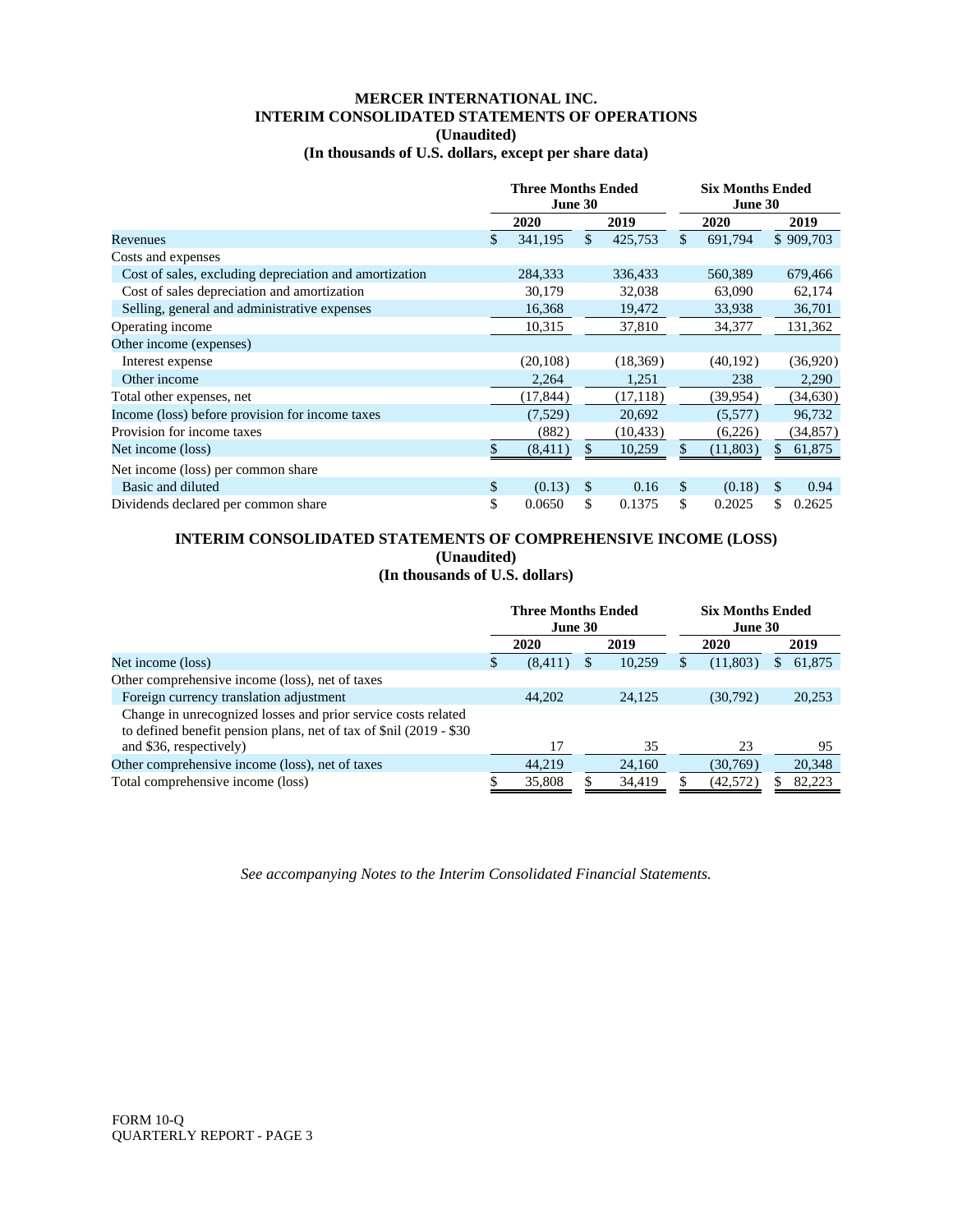# **MERCER INTERNATIONAL INC. INTERIM CONSOLIDATED BALANCE SHEETS (Unaudited)**

# **(In thousands of U.S. dollars, except share and per share data)**

|                                                                                                               |              | <b>June 30,</b><br>2020 |              | December 31,<br>2019 |
|---------------------------------------------------------------------------------------------------------------|--------------|-------------------------|--------------|----------------------|
| <b>ASSETS</b>                                                                                                 |              |                         |              |                      |
| Current assets                                                                                                |              |                         |              |                      |
| Cash and cash equivalents                                                                                     | $\mathbb{S}$ | 303,334                 | \$           | 351,085              |
| Accounts receivable, net                                                                                      |              | 209,184                 |              | 208,740              |
| <b>Inventories</b>                                                                                            |              | 261,453                 |              | 272,599              |
| Prepaid expenses and other                                                                                    |              | 9,665                   |              | 12,273               |
| Total current assets                                                                                          |              | 783,636                 |              | 844,697              |
| Property, plant and equipment, net                                                                            |              | 1,040,171               |              | 1,074,242            |
| Investment in joint ventures                                                                                  |              | 48,413                  |              | 53,122               |
| Amortizable intangible assets, net                                                                            |              | 49,893                  |              | 53,371               |
| Operating lease right-of-use assets                                                                           |              | 12,866                  |              | 13,004               |
| Other long-term assets                                                                                        |              | 37,414                  |              | 26,038               |
| Deferred income tax                                                                                           |              | 1,216                   |              | 1,246                |
| <b>Total assets</b>                                                                                           | \$           | 1,973,609               | \$           | 2,065,720            |
| <b>LIABILITIES AND SHAREHOLDERS' EQUITY</b>                                                                   |              |                         |              |                      |
| Current liabilities                                                                                           |              |                         |              |                      |
| Accounts payable and other                                                                                    | \$           | 196,238                 | $\mathbb{S}$ | 255,544              |
| Pension and other post-retirement benefit obligations                                                         |              | 716                     |              | 768                  |
| Total current liabilities                                                                                     |              | 196,954                 |              | 256,312              |
| Debt                                                                                                          |              | 1,114,069               |              | 1,087,932            |
| Pension and other post-retirement benefit obligations                                                         |              | 24,044                  |              | 25,489               |
| Finance lease liabilities                                                                                     |              | 38,628                  |              | 31,103               |
| Operating lease liabilities                                                                                   |              | 10,052                  |              | 10,520               |
| Other long-term liabilities                                                                                   |              | 13,733                  |              | 14,114               |
| Deferred income tax                                                                                           |              | 81,869                  |              | 89,847               |
| <b>Total liabilities</b>                                                                                      |              | 1,479,349               |              | 1,515,317            |
| Shareholders' equity                                                                                          |              |                         |              |                      |
| Common shares \$1 par value; 200,000,000 authorized; 65,868,000 issued and<br>outstanding (2019 - 65,629,000) |              | 65,800                  |              | 65,598               |
| Additional paid-in capital                                                                                    |              | 344,688                 |              | 344,994              |
| Retained earnings                                                                                             |              | 231,101                 |              | 256,371              |
| Accumulated other comprehensive loss                                                                          |              | (147, 329)              |              | (116, 560)           |
| Total shareholders' equity                                                                                    |              | 494,260                 |              | 550,403              |
| Total liabilities and shareholders' equity                                                                    | \$           | 1,973,609               | \$           | 2,065,720            |
|                                                                                                               |              |                         |              |                      |

Commitments and contingencies (Note 13)

Subsequent event (Note 7)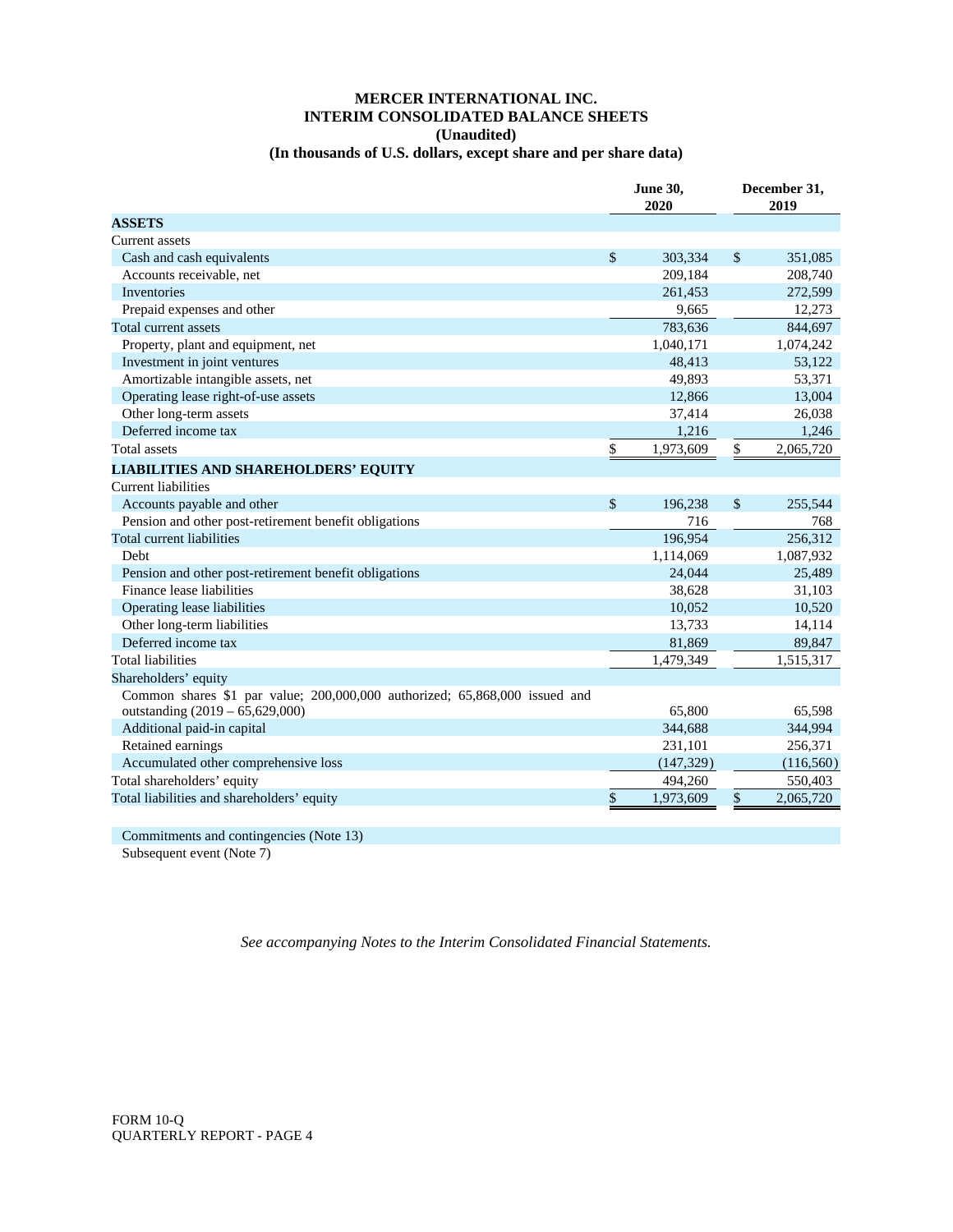# **MERCER INTERNATIONAL INC. INTERIM CONSOLIDATED STATEMENTS OF CHANGES IN SHAREHOLDERS' EQUITY (Unaudited) (In thousands of U.S. dollars)**

| <b>Common shares</b> |  |
|----------------------|--|

|                                                       |                                           |               |                                   |               |                                          |                                    | <b>Accumulated</b> |               |                                  |               |           |  |                                                |
|-------------------------------------------------------|-------------------------------------------|---------------|-----------------------------------|---------------|------------------------------------------|------------------------------------|--------------------|---------------|----------------------------------|---------------|-----------|--|------------------------------------------------|
|                                                       | <b>Number</b><br>(thousands<br>of shares) |               | Amount, at<br>Par<br><b>Value</b> |               | <b>Additional</b><br>Paid -in<br>Capital | <b>Retained</b><br><b>Earnings</b> |                    | Other<br>Loss |                                  | Comprehensive |           |  | <b>Total</b><br>Shareholders'<br><b>Equity</b> |
| <b>Three Months Ended June 30:</b>                    |                                           |               |                                   |               |                                          |                                    |                    |               |                                  |               |           |  |                                                |
| Balance as of March 31, 2020                          | 65,800                                    | $\mathcal{S}$ | 65.769                            | $\mathcal{S}$ | 344,753                                  | $\mathcal{S}$                      | 243.794            | $\mathcal{S}$ | $(191,548)$ \$                   |               | 462,768   |  |                                                |
| Shares issued on grants of restricted shares          | 68                                        |               | 31                                |               | (31)                                     |                                    |                    |               |                                  |               |           |  |                                                |
| Stock compensation recovery                           |                                           |               |                                   |               | (34)                                     |                                    |                    |               |                                  |               | (34)      |  |                                                |
| Net loss                                              |                                           |               |                                   |               | $\equiv$                                 |                                    | (8, 411)           |               |                                  |               | (8, 411)  |  |                                                |
| Dividends declared                                    |                                           |               |                                   |               |                                          |                                    | (4,282)            |               |                                  |               | (4,282)   |  |                                                |
| Other comprehensive income                            |                                           |               |                                   |               |                                          |                                    |                    |               | 44,219                           |               | 44,219    |  |                                                |
| Balance as of June 30, 2020                           | 65,868                                    | \$            | 65,800                            | \$            | 344,688                                  | \$                                 | 231,101            | \$            | (147, 329)                       | $\mathcal{S}$ | 494,260   |  |                                                |
| Balance as of March 31, 2019                          | 65.651                                    | \$            | 65.620                            | \$            | 341,644                                  | $\mathbb{S}$                       | 345,400            | $\mathcal{S}$ | (131,982)                        | -\$           | 620,682   |  |                                                |
| Shares issued on grants of restricted shares          | 31                                        |               | 31                                |               | (31)                                     |                                    |                    |               |                                  |               |           |  |                                                |
| Stock compensation expense                            |                                           |               | 二                                 |               | 1,202                                    |                                    |                    |               |                                  |               | 1,202     |  |                                                |
| Net income                                            |                                           |               |                                   |               |                                          |                                    | 10,259             |               |                                  |               | 10,259    |  |                                                |
| Dividends declared                                    | $\overline{\phantom{a}}$                  |               | $\equiv$                          |               | $\equiv$                                 |                                    | (9,024)            |               |                                  |               | (9,024)   |  |                                                |
| Repurchase of common shares                           | (53)                                      |               | (53)                              |               |                                          |                                    | (701)              |               |                                  |               | (754)     |  |                                                |
| Other comprehensive income                            |                                           |               |                                   |               |                                          |                                    |                    |               | 24,160                           |               | 24,160    |  |                                                |
| Balance as of June 30, 2019                           | 65,629                                    | \$            | 65,598                            | \$            | 342,815                                  | \$                                 | 345,934            | \$            | (107, 822)                       | \$            | 646,525   |  |                                                |
| <b>Six Months Ended June 30:</b>                      |                                           |               |                                   |               |                                          |                                    |                    |               |                                  |               |           |  |                                                |
| Balance as of December 31, 2019                       | 65.629                                    |               | $\mathbf{\hat{s}}$<br>65.598      |               | 344,994<br>$\mathbf{\hat{S}}$            |                                    | \$                 | 256,371       | \$<br>(116,560)                  | \$            | 550,403   |  |                                                |
| Shares issued on grants of restricted shares          | 68                                        |               | 31                                |               |                                          | (31)                               |                    |               |                                  |               |           |  |                                                |
| Shares issued on grants of performance share<br>units | 195                                       |               | 195                               |               |                                          | (195)                              |                    |               |                                  |               |           |  |                                                |
| Stock compensation recovery                           |                                           |               |                                   |               |                                          | (80)                               |                    |               |                                  |               | (80)      |  |                                                |
| Net loss                                              |                                           |               |                                   |               |                                          | $\equiv$                           |                    | (11, 803)     |                                  |               | (11,803)  |  |                                                |
| Dividends declared                                    | $\overline{\phantom{a}}$                  |               |                                   |               |                                          |                                    |                    | (13, 329)     | $\overline{\phantom{0}}$         |               | (13, 329) |  |                                                |
| Repurchase of common shares                           | (24)                                      |               | (24)                              |               |                                          |                                    |                    | (138)         | $\overline{\phantom{0}}$         |               | (162)     |  |                                                |
| Other comprehensive loss                              | $\equiv$                                  |               |                                   |               |                                          |                                    |                    |               | (30,769)                         |               | (30,769)  |  |                                                |
| Balance as of June 30, 2020                           | 65,868                                    |               | \$<br>65,800                      |               | \$<br>344,688                            |                                    | $\mathcal{S}$      | 231,101       | $\mathbf{\hat{s}}$<br>(147, 329) |               | 494,260   |  |                                                |
| Balance as of December 31, 2018                       | 65.202                                    |               | \$<br>65.171                      |               | \$<br>342,438                            |                                    | \$                 | 301.990       | (128, 170)<br>\$                 | \$            | 581,429   |  |                                                |
| Shares issued on grants of restricted shares          | 31                                        |               | 31                                |               |                                          | (31)                               |                    |               |                                  |               |           |  |                                                |
| Shares issued on grants of performance share<br>units | 449                                       |               | 449                               |               |                                          | (449)                              |                    |               |                                  |               |           |  |                                                |
| Stock compensation expense                            |                                           |               |                                   |               |                                          | 857                                |                    |               |                                  |               | 857       |  |                                                |
| Net income                                            |                                           |               |                                   |               |                                          |                                    |                    | 61,875        |                                  |               | 61,875    |  |                                                |
| Dividends declared                                    | $\overline{\phantom{0}}$                  |               | $\overline{\phantom{a}}$          |               |                                          |                                    |                    | (17,230)      | $\overline{\phantom{a}}$         |               | (17,230)  |  |                                                |
|                                                       |                                           |               |                                   |               |                                          |                                    |                    |               | $\equiv$                         |               |           |  |                                                |
| Repurchase of common shares                           | (53)                                      |               | (53)                              |               |                                          |                                    |                    | (701)         | 20,348                           |               | (754)     |  |                                                |
| Other comprehensive income                            |                                           |               |                                   |               | \$                                       |                                    | \$                 |               |                                  |               | 20,348    |  |                                                |
| Balance as of June 30, 2019                           | 65,629                                    |               | \$<br>65,598                      |               | 342,815                                  |                                    |                    | 345,934       | \$<br>(107, 822)                 | \$            | 646,525   |  |                                                |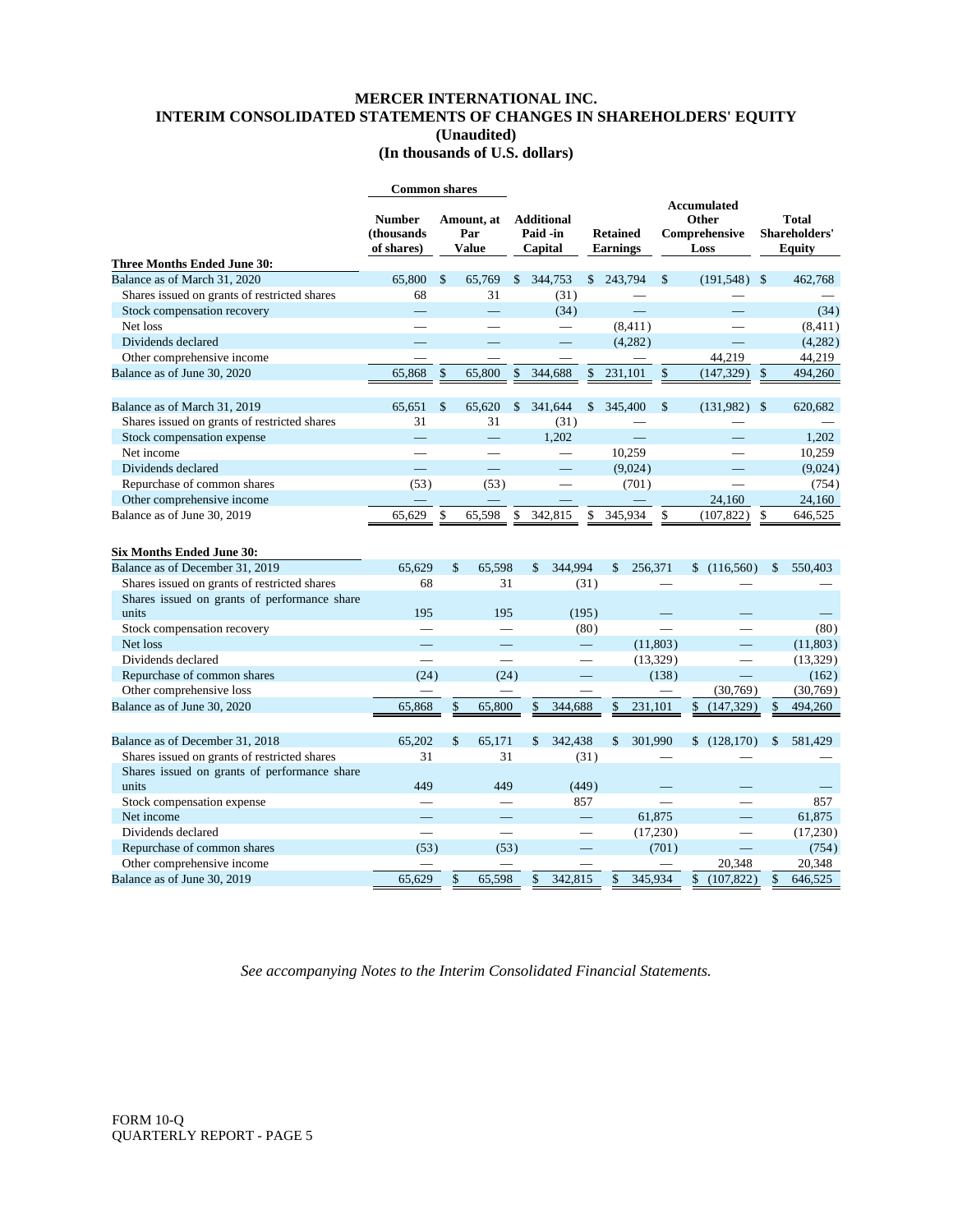# **MERCER INTERNATIONAL INC. INTERIM CONSOLIDATED STATEMENTS OF CASH FLOWS (Unaudited)**

|                                                    |                                      | Unauguta /<br>(In thousands of U.S. dollars) |  |        |   |                                    |        |
|----------------------------------------------------|--------------------------------------|----------------------------------------------|--|--------|---|------------------------------------|--------|
|                                                    | <b>Three Months Ended</b><br>June 30 |                                              |  |        |   | <b>Six Months Ended</b><br>June 30 |        |
|                                                    |                                      | 2020                                         |  | 2019   |   | 2020                               | 2019   |
| Cash flows from (used in) operating activities     |                                      |                                              |  |        |   |                                    |        |
| Net income (loss)                                  | \$                                   | (8, 411)                                     |  | 10.259 | S | (11,803)                           | 61,875 |
| Adjustments to reconcile net income (loss) to cash |                                      |                                              |  |        |   |                                    |        |

Adjustments t flows from operating activities Depreciation and amortization 30,201 32,148 63,147 62,395 Deferred income tax provision (benefit) (4,744) 426 (6,075) 4,065 Inventory impairment 6,530 6,900 12,264 6,900 Defined benefit pension plans and other postretirement benefit plan expense 1.501 1,716 Stock compensation expense (recovery) (34) 1,202 (80) 857 Foreign exchange transaction losses 6,880 9,505 736 9,242 Other (695) 740 (1,192) 1,444 Defined benefit pension plans and other postretirement benefit plan contributions (797) (270) (1,712) (1,428) Changes in working capital Accounts receivable 14,938 32,204 (5,988) (24,149) Inventories 11,442 (7,769) (6,678) 13,372 Accounts payable and accrued expenses  $7,879$   $4,197$   $(49,781)$   $4,024$ Other 177 (1,681) (76) (9,406) Net cash from (used in) operating activities 64,105 88,721 (5,737) 130,907 Cash flows from (used in) investing activities Purchase of property, plant and equipment (21,544) (24,979) (44,562) (44,368) Purchase of amortizable intangible assets (89) (179) (527) (495) Other  $(82)$  847 (343) Net cash from (used in) investing activities (20,837) (25,240) (44,242) (45,206) Cash flows from (used in) financing activities Proceeds from (repayment of) revolving credit facilities, net (25,651) (24,732) 25,609 (58,404) Dividend payments — (8,206) (9,047) (8,206) Repurchase of common shares  $-$  (754) (162) (754) Payment of debt issuance costs — (248) — (757) Proceeds from government grants 299  $-$  299 6,320 Other (1,996) (6,067) (11,797) (6,929) Net cash from (used in) financing activities (27,348) (40,007) 4,902 (68,730) Effect of exchange rate changes on cash and cash equivalents  $888$  614 (2,674) (140) Net increase (decrease) in cash and cash equivalents 16,808 24,088 (47,751) 16,831 Cash and cash equivalents, beginning of period 286,526 233,234 351,085 240,491 Cash and cash equivalents, end of period \$ 303,334 \$ 257,322 \$ 303,334 \$ 257,322 Supplemental cash flow disclosure Cash paid for interest  $\qquad$   $\qquad$  950 \$  $\qquad$  5,902 \$ 38,228 \$ 22,885 Cash paid for income taxes  $\frac{1,907}{\$}$  1,907 \$ 15,124 \$ 14,881 \$ 38,737 Supplemental schedule of non-cash investing and financing activities: Leased production equipment  $\qquad$  \$ 1,702 \$ — \$ 10,696 \$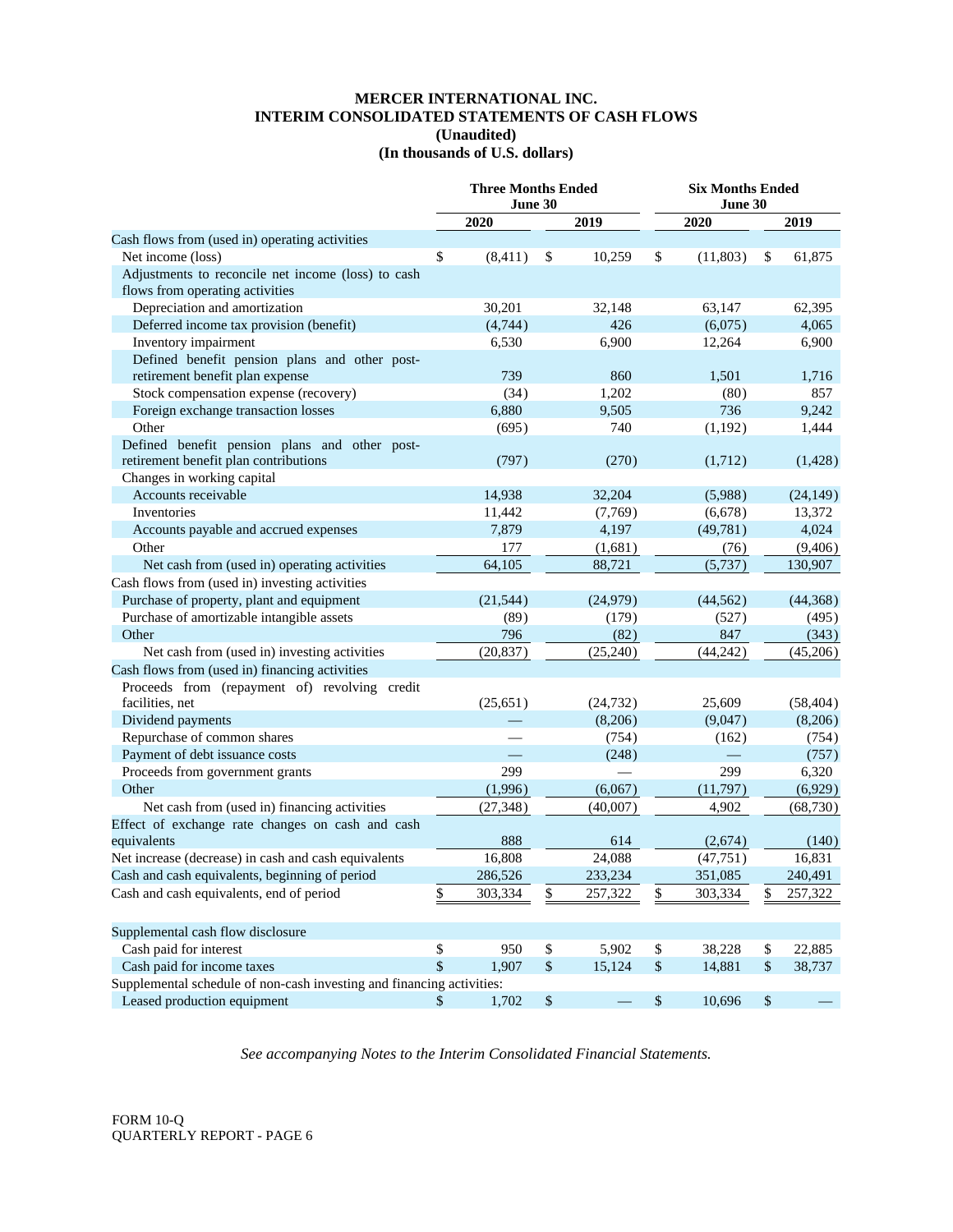#### **Note 1. The Company and Summary of Significant Accounting Policies**

#### **Nature of Operations and Basis of Presentation**

The Interim Consolidated Financial Statements contained herein include the accounts of Mercer International Inc. ("Mercer Inc.") and all of its subsidiaries (collectively the "Company"). Mercer Inc. owns 100% of the economic interest in its subsidiaries with the exception of the 50% joint venture interest in the Cariboo mill with West Fraser Mills Ltd., which is accounted for using the equity method. The Company's shares of common stock are quoted and listed for trading on the NASDAQ Global Select Market.

The Interim Consolidated Financial Statements have been prepared by the Company pursuant to the rules and regulations of the United States Securities and Exchange Commission (the "SEC"). The year-end Consolidated Balance Sheet data was derived from audited financial statements. The footnote disclosure included herein has been prepared in accordance with accounting principles generally accepted for interim financial statements in the United States ("GAAP"). The unaudited Interim Consolidated Financial Statements should be read together with the audited Consolidated Financial Statements and accompanying notes included in the Company's latest Annual Report on Form 10-K for the fiscal year ended December 31, 2019. In the opinion of the Company, the unaudited Interim Consolidated Financial Statements contained herein have been prepared on a consistent basis (except for the change in policy referred to below) with the audited Consolidated Financial Statements and accompanying notes included in the Company's latest Annual Report on Form 10-K for the fiscal year ended December 31, 2019 and contain all adjustments necessary for a fair statement of the results of the interim periods included. The results for the periods included herein may not be indicative of the results for the entire year.

In these Interim Consolidated Financial Statements, unless otherwise indicated, all amounts are expressed in United States dollars ("U.S. dollars" or "\$"). The symbol "€" refers to euros and the symbol "C\$" refers to Canadian dollars.

#### **Use of Estimates**

Preparation of financial statements and related disclosures in conformity with GAAP requires management to make estimates and assumptions that affect the amounts reported in the financial statements and accompanying notes. Significant management judgment is required in determining the accounting for, among other things, pension and other post-retirement benefit obligations, deferred income taxes (valuation allowance and permanent reinvestment), depreciation and amortization, future cash flows associated with impairment testing for long-lived assets, the allocation of the purchase price in a business combination to the assets acquired and liabilities assumed, legal liabilities and contingencies. Actual results could differ materially from these estimates, and changes in these estimates are recorded when known.

#### **Impact of the COVID-19 Pandemic**

The Company is subject to risks and uncertainties as a result of the COVID-19 pandemic. The extent of the impact of the COVID-19 pandemic on the Company's business is highly uncertain and difficult to predict, as the response to the pandemic and information continues to evolve. Although capital markets and economies worldwide improved during the second quarter from the initial negative impacts of the COVID-19 pandemic, there remains uncertainty around the strength and timing of global economic recoveries which could cause a local and/or global economic recession. Such economic disruption could have a material adverse effect on our business.

The severity of the impact of the COVID-19 pandemic on the Company's business will depend on a number of factors, including, but not limited to, the duration and severity of the pandemic and the extent and severity of the impact on the Company's customers, all of which are uncertain and cannot be predicted. The Company's future results of operations and liquidity could be adversely impacted by delays in payments of outstanding receivable amounts beyond normal payment terms, supply chain disruptions and uncertain demand, and the impact of any initiatives or programs that the Company may undertake to address financial and operational challenges faced by its customers. As of the date of issuance of these Interim Consolidated Financial Statements, the extent to which the COVID-19 pandemic may materially impact the Company's financial condition, liquidity, or results of operations remain uncertain.

FORM 10-Q QUARTERLY REPORT - PAGE 7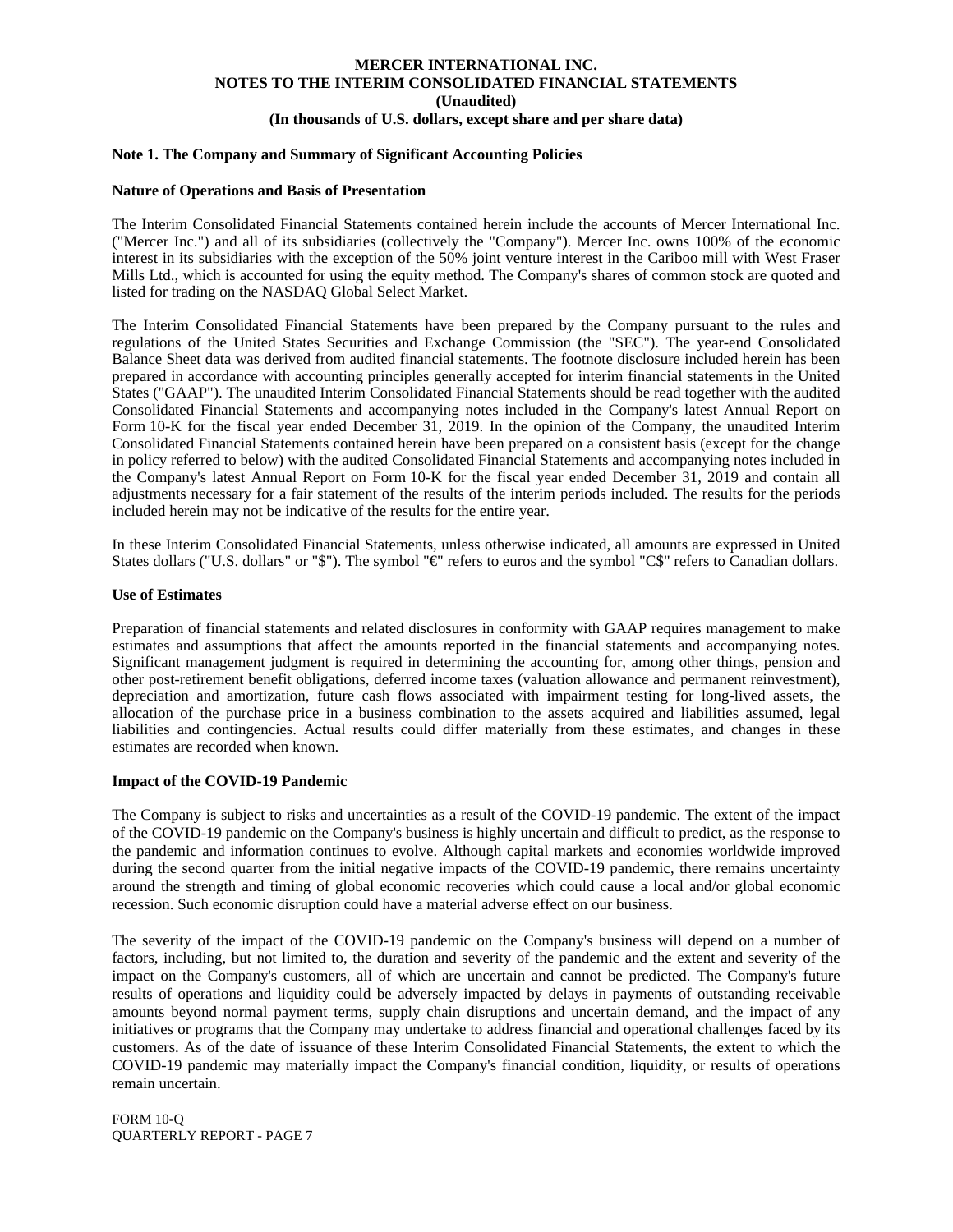#### **Note 1. The Company and Summary of Significant Accounting Policies (continued)**

#### **New Accounting Pronouncements**

#### *Accounting Pronouncements Adopted*

In June 2016, the Financial Accounting Standards Board ("FASB") issued Accounting Standards Update ("ASU") 2016-13, Financial Instruments – Credit Losses (Topic 326): Measurement of Credit Losses on Financial Instruments, which replaces the current incurred loss impairment method with a method that reflects expected credit losses. In May 2019, the FASB issued ASU 2019-05, Financial Instruments – Credit Losses (Topic 326): Targeted Transition Relief, which provides entities with targeted transition relief that is intended to increase comparability of financial statement information for some entities that otherwise would have measured similar financial instruments using different measurement methodologies. These updates were effective for financial statements issued after December 15, 2019. The Company adopted these updates on January 1, 2020 using the modified-retrospective approach. The adoption of these updates did not have an impact on the Interim Consolidated Financial Statements as the Company's credit risk associated with its sales is currently managed through the purchase of credit insurance, letters of credit and setting credit limits prior to the sale. The Company reviews new customers' credit history before granting credit and conducts regular reviews of existing customers' credit performance. The Company is exposed to credit risk in the event of non-performance by counterparties to its financial instruments. The Company attempts to minimize this exposure by entering into contracts with counterparties that are believed to be of high credit quality.

The Company's exposure to credit losses may increase if its customers are adversely affected by the COVID-19 pandemic. Although the Company has historically not experienced significant credit losses, it is possible that there could be a material adverse impact from potential adjustments of the carrying amount of trade receivables if the cash flows of the Company's customers are adversely impacted by the COVID-19 pandemic.

#### *Accounting Pronouncements Not Yet Adopted*

In December 2019, the FASB issued ASU 2019-12, Income Taxes – Simplifying the Accounting for Income Taxes, which removes certain exceptions for investments, intraperiod tax allocations and interim calculations, and adds guidance to reduce complexity in accounting for income taxes. This update is effective for financial statements issued for fiscal years beginning after December 15, 2020, with early adoption permitted. The Company is currently evaluating the impact of this update.

In March 2020, the FASB issued ASU 2020-04, Reference Rate Reform (Topic 848): Facilitation of the Effects of Reference Rate Reform on Financial Reporting. The amendments provide optional guidance for a limited time to ease the potential burden in accounting for reference rate reform. The new guidance provides optional expedients and exceptions for applying U.S. GAAP to contracts, hedging relationships and other transactions affected by reference rate reform if certain criteria are met. The amendments apply only to contracts and hedging relationships that reference LIBOR or another reference rate expected to be discontinued due to reference rate reform. These amendments are effective immediately and may be applied prospectively to contract modifications made and hedging relationships entered into or evaluated on or before December 31, 2022. The Company is currently evaluating its contracts and the optional expedients provided by the new standard.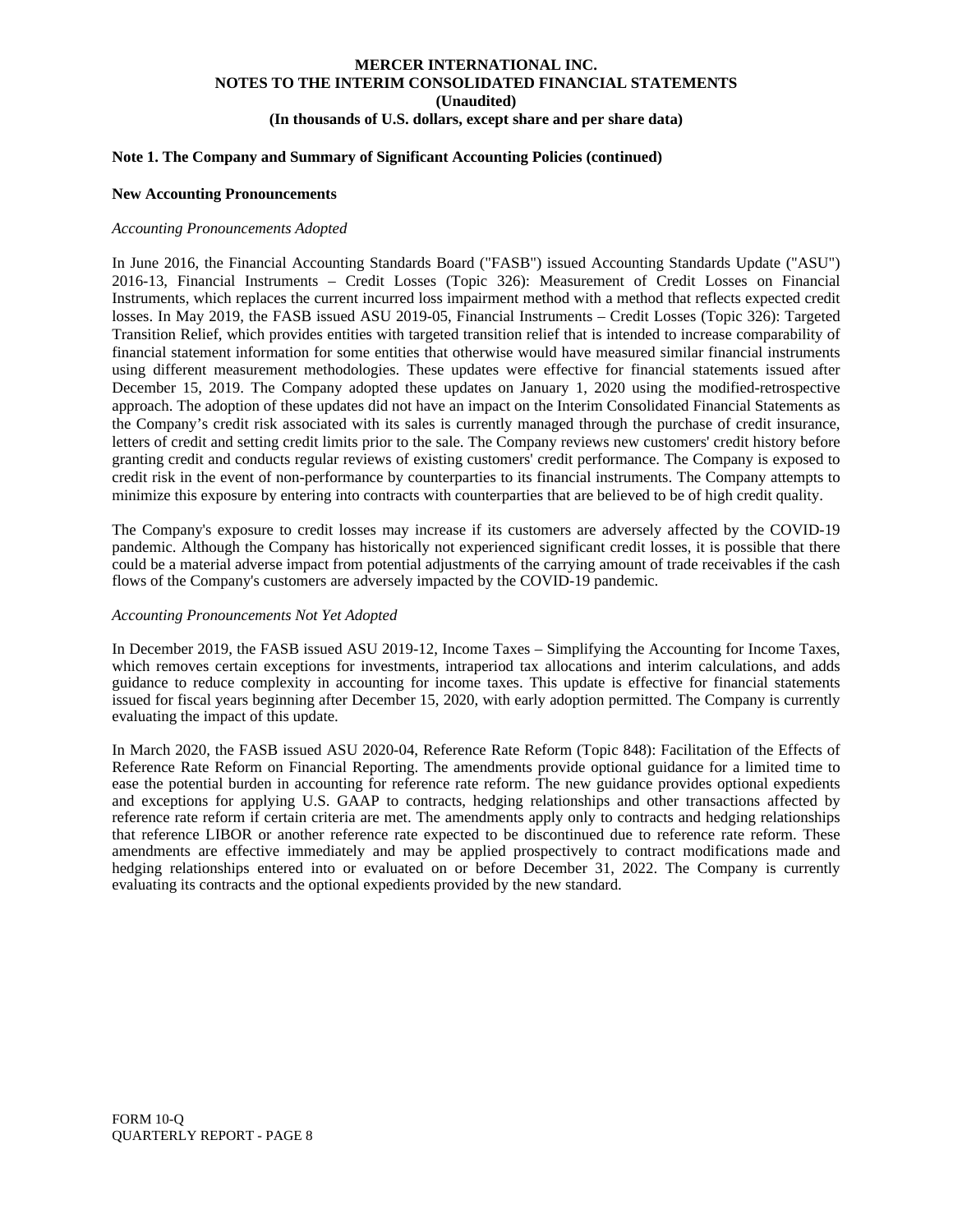#### **Note 2. Inventories**

Inventories as of June 30, 2020 and December 31, 2019, were comprised of the following:

|                       | <b>June 30,</b><br>2020 | December 31,<br>2019 |
|-----------------------|-------------------------|----------------------|
| Raw materials         | \$<br>66.896            | \$<br>99,754         |
| Finished goods        | 96,209                  | 77,815               |
| Spare parts and other | 98.348                  | 95,030               |
|                       | 261,453                 | \$<br>272.599        |

For the three and six month periods ended June 30, 2020, as a result of low pulp prices and high fiber costs for the Canadian mills, the Company recorded inventory impairment charges of \$12,264 and \$17,998, respectively at certain Canadian mills (2019 – \$6,900 and \$6,900). These charges were recorded in 'Cost of sales, excluding depreciation and amortization" in the Interim Consolidated Statements of Operations. As of June 30, 2020, \$5,725 of the write-down was recorded in raw materials inventory and \$6,539 of the write-down was recorded in finished goods inventory. As of December 31, 2019, the Company recorded a \$3,500 write-down in raw materials inventory and a \$5,700 write-down in finished goods inventory.

#### **Note 3. Accounts Payable and Other**

Accounts payable and other as of June 30, 2020 and December 31, 2019, was comprised of the following:

|                    |   | <b>June 30,</b><br>2020 |        |    | December 31,<br>2019 |
|--------------------|---|-------------------------|--------|----|----------------------|
| Trade payables     | S |                         | 53,267 | \$ | 73,721               |
| Accrued expenses   |   |                         | 82,337 |    | 111,696              |
| Interest payable   |   |                         | 33,204 |    | 33,198               |
| Income tax payable |   |                         | 13,293 |    | 28,080               |
| Other              |   |                         | 14,137 |    | 8,849                |
|                    |   | 196,238                 |        | S  | 255,544              |

#### **Note 4. Debt**

Debt as of June 30, 2020 and December 31, 2019, was comprised of the following:

|                                                            | <b>June 30,</b><br>2020 |           |    | December 31,<br>2019 |  |  |
|------------------------------------------------------------|-------------------------|-----------|----|----------------------|--|--|
| 2024 Senior Notes, principal amount \$250,000 (a)          |                         | 247,289   | \$ | 246.911              |  |  |
| 2025 Senior Notes, principal amount \$550,000 (a)          |                         | 546,090   |    | 545,665              |  |  |
| 2026 Senior Notes, principal amount \$300,000 (a)          |                         | 295,741   |    | 295,356              |  |  |
| Credit arrangements                                        |                         |           |    |                      |  |  |
| $\epsilon$ 200 million joint revolving credit facility (b) |                         |           |    |                      |  |  |
| C\$60 million revolving credit facility (c)                |                         | 13.942    |    |                      |  |  |
| C\$60 million revolving credit facility (d)                |                         | 11,007    |    |                      |  |  |
| €2.6 million demand loan (e)                               |                         |           |    |                      |  |  |
|                                                            |                         | 1,114,069 |    | 1,087,932            |  |  |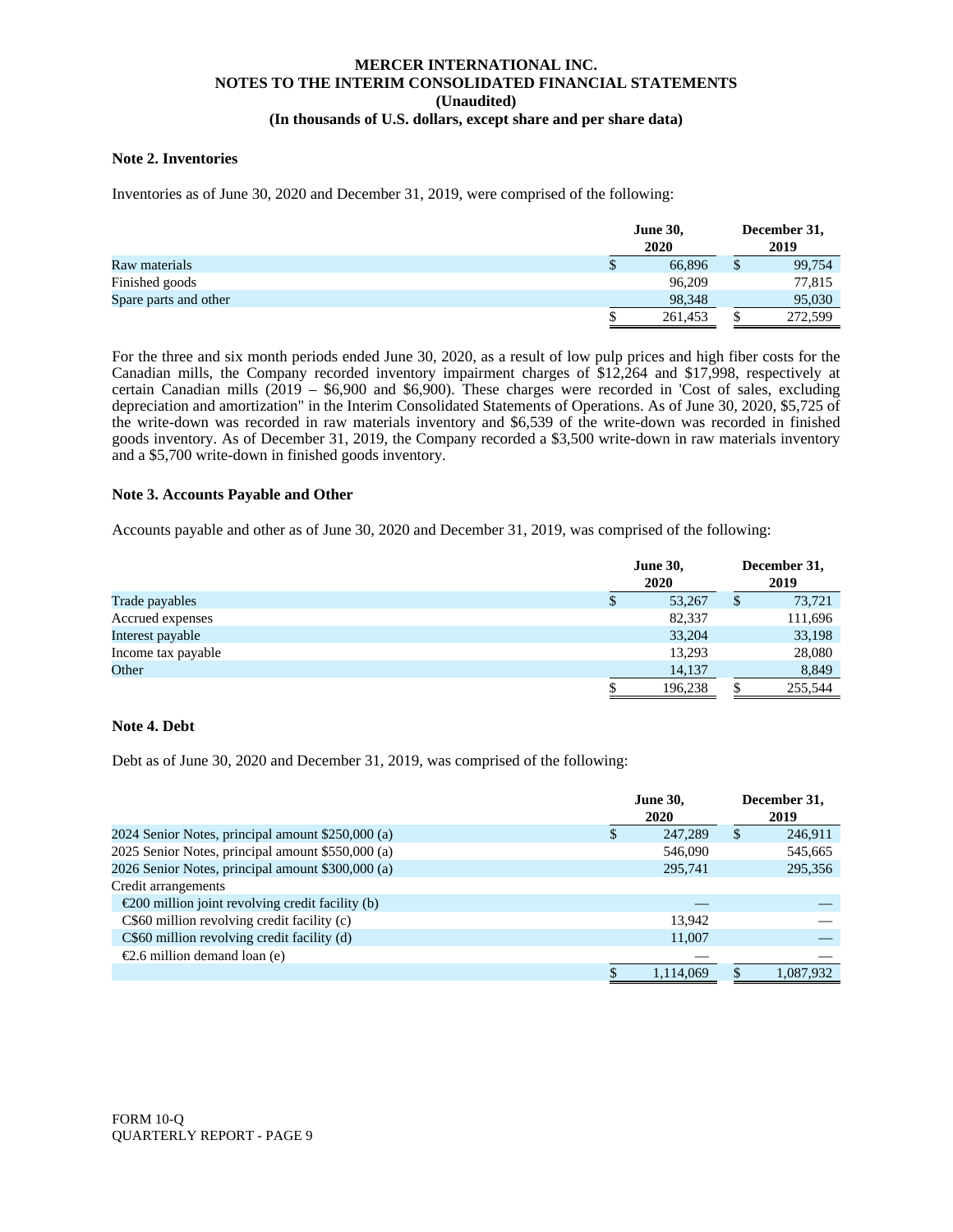#### **Note 4. Debt (continued)**

The maturities of the principal portion of debt as of June 30, 2020 were as follows:

| 2020       | D         |
|------------|-----------|
| 2021       |           |
| 2022       |           |
| 2023       | 11,007    |
| 2024       | 263,942   |
| Thereafter | 850,000   |
|            | 1,124,949 |

Certain of the Company's debt instruments were issued under agreements which, among other things, may limit its ability and the ability of its subsidiaries to make certain payments, including dividends. These limitations are subject to specific exceptions. As of June 30, 2020, the Company was in compliance with the terms of its debt agreements.

(a) In 2018, the Company issued \$350,000 in aggregate principal amount of 7.375% senior notes which mature on January 15, 2025 (the "2025 Senior Notes"). The 2025 Senior Notes were issued at a price of 100% of their principal amount. The net proceeds of the offering were \$342,682 after deducting the underwriter's discount and offering expenses. The net proceeds together with cash on hand were used to finance the acquisition of Mercer Peace River Pulp Ltd. ("MPR").

In October 2019, the Company issued an additional \$200,000 in aggregate principal amount of 2025 Senior Notes at a price of 102.75% of their principal amount for a yield to worst of 6.435%. The net proceeds of the offering were \$202,063 after deducting the underwriter's discount and offering expenses. The net proceeds were used to redeem \$100,000 of remaining aggregate principal amount of outstanding senior notes due 2022 (the "2022 Senior Notes") and for general corporate purposes.

In 2017, the Company issued \$300,000 in aggregate principal amount of 5.50% senior notes which mature on January 15, 2026 (the "2026 Senior Notes"). The 2026 Senior Notes were issued at a price of 100% of their principal amount. The net proceeds of the offering were \$293,795 after deducting the underwriter's discount and offering expenses. In 2018, the net proceeds, together with cash on hand, were used to redeem \$300,000 in aggregate principal amount of the 2022 Senior Notes.

In 2017, the Company issued \$250,000 in aggregate principal amount of 6.50% senior notes which mature on February 1, 2024 (the "2024 Senior Notes" and collectively with the 2025 Senior Notes and 2026 Senior Notes, the "Senior Notes"). The 2024 Senior Notes were issued at a price of 100% of their principal amount. The net proceeds of the offering were \$244,711 after deducting the underwriter's discount and offering expenses. The net proceeds, together with cash on hand, were used to redeem \$227,000 of remaining aggregate principal amount of outstanding senior notes due 2019, to finance the acquisition of the Friesau mill and for general working capital purposes.

The Senior Notes are general unsecured senior obligations of the Company. They rank equal in right of payment with all existing and future unsecured senior indebtedness of the Company and are senior in right of payment to any current or future subordinated indebtedness of the Company. The Senior Notes are effectively junior in right of payment to all existing and future secured indebtedness, to the extent of the assets securing such indebtedness, and all indebtedness and liabilities of the Company's subsidiaries.

The Company may redeem all or a part of the 2025 Senior Notes or 2026 Senior Notes, upon not less than 10 days' or more than 60 days' notice and the Company may redeem all or a part of the 2024 Senior Notes, upon not less than 30 days' or more than 60 days' notice at the redemption price plus accrued and unpaid interest to (but not including) the applicable redemption date.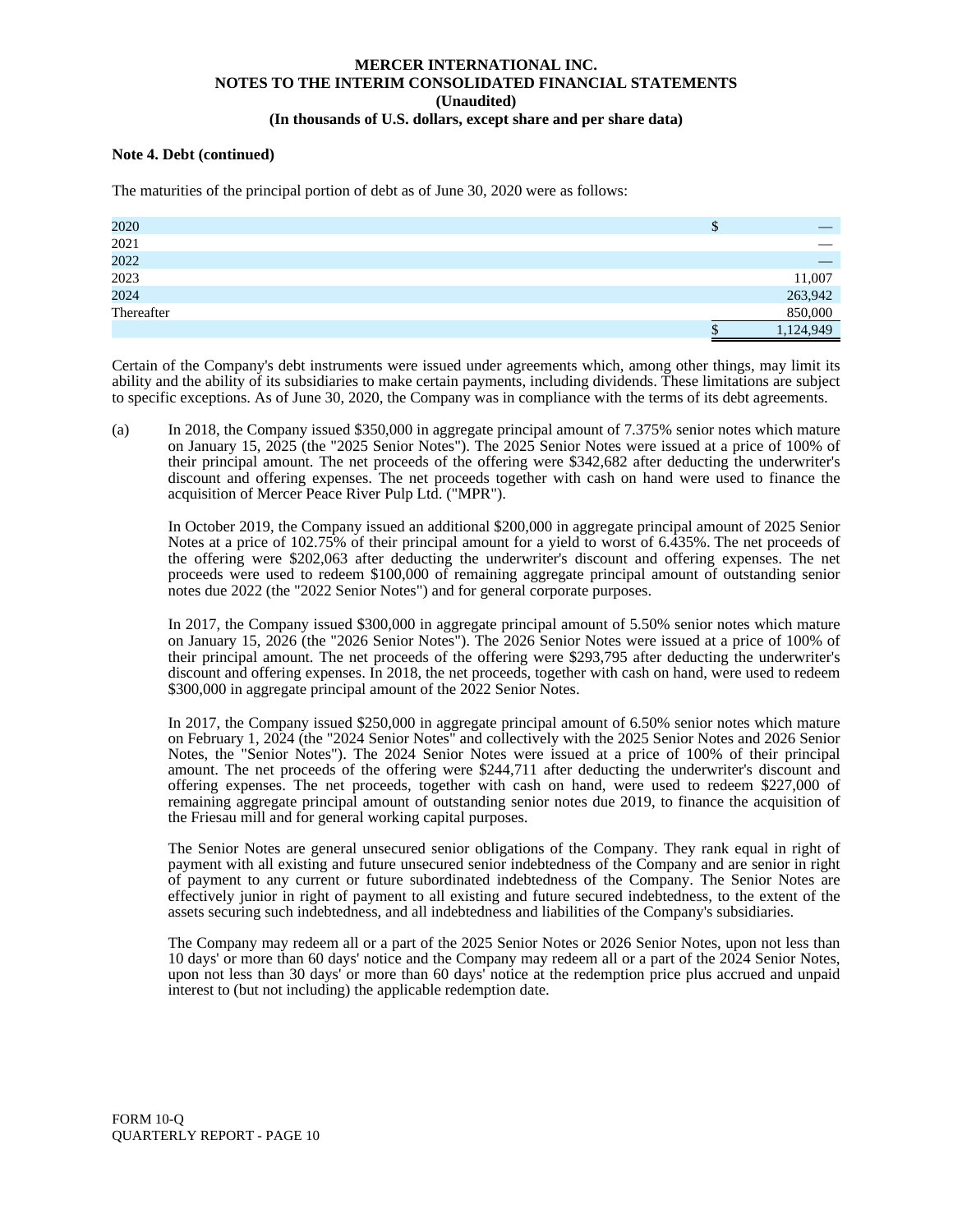#### **Note 4. Debt (continued)**

The following table presents the redemption prices (expressed as percentages of principal amount) and the redemption periods of the outstanding Senior Notes:

| 2024 Senior Notes |                   | 2025 Senior Notes |            | 2026 Senior Notes |            |  |  |  |  |
|-------------------|-------------------|-------------------|------------|-------------------|------------|--|--|--|--|
| 12 Month          |                   | 12 Month          |            | 12 Month          |            |  |  |  |  |
| Period            |                   | Period            |            | Period            |            |  |  |  |  |
| <b>Beginning</b>  | <b>Percentage</b> | <b>Beginning</b>  | Percentage | <b>Beginning</b>  | Percentage |  |  |  |  |
| February 1, 2020  | 103.250\%         | January 15, 2021  | 103.688%   | January 15, 2021  | 102.750\%  |  |  |  |  |
| February 1, 2021  | 101.625%          | January 15, 2022  | 101.844%   | January 15, 2022  | 101.375%   |  |  |  |  |
| February 1, 2022  |                   | January 15, 2023  |            | January 15, 2023  |            |  |  |  |  |
| and thereafter    | 100.000%          | and thereafter    | 100.000%   | and thereafter    | 100.000%   |  |  |  |  |

- (b) A  $\epsilon$ 200.0 million joint revolving credit facility with all of the Company's German mills that matures in December 2023. Borrowings under the facility are unsecured and bear interest at Euribor plus a variable margin ranging from 1.05% to 2.00% dependent on conditions including but not limited to a prescribed leverage ratio. As of June 30, 2020, approximately  $\epsilon$ 9.0 million (\$10,064) of this facility was supporting bank guarantees and approximately  $\epsilon$ 191.0 million (\$213,896) was available.
- (c) A C\$60.0 million revolving credit facility for MPR that matures in February 2024. The facility is available by way of: (i) Canadian denominated advances, which bear interest at a designated prime rate per annum; (ii) banker's acceptance equivalent loans, which bear interest at the applicable Canadian dollar banker's acceptance plus 1.25% to 1.50% per annum; (iii) dollar denominated base rate advances at the greater of the federal funds rate plus 0.50%, a designated LIBOR rate plus 1.00% and the bank's applicable reference rate for U.S. dollar loans; and (iv) dollar LIBOR advances, which bear interest at LIBOR plus 1.25% to 1.50% per annum. Borrowings under the facility are collateralized by, among other things, the mill's inventories and accounts receivable. As of June 30, 2020, approximately C\$19.0 million (\$13,942) of this facility was drawn and accruing interest at a rate of  $1.77\%$ , approximately C\$0.9 million (\$680) was supporting letters of credit and approximately C\$37.0 million (\$27,138) was available.
- (d) In June 2020, Celgar amended its revolving credit facility agreement to increase the principal amount to C\$60.0 million. The revolving credit facility matures in July 2023. Borrowings under the facility are collateralized by the mill's inventories, accounts receivable, general intangibles and capital assets and are restricted by a borrowing base calculated on the mill's inventories and accounts receivable. The facility is available by way of: (i) Canadian and U.S. denominated advances, which bear interest at a designated prime rate less 0.125% to plus 0.125% per annum; (ii) banker's acceptance equivalent loans, which bear interest at the applicable Canadian dollar banker's acceptance plus 1.25% to 1.625% per annum; and (iii) dollar LIBOR advances, which bear interest at LIBOR plus 1.25% to 1.625% per annum. As of June 30, 2020, approximately C\$15.0 million (\$11,007) of this facility was drawn and accruing interest at a rate of 1.86%, approximately C\$1.7 million (\$1,247) was supporting letters of credit and approximately C\$30.6 million (\$22,463) was available.
- (e) A  $\epsilon$ 2.6 million demand loan at the Rosenthal mill that does not have a maturity date. Borrowings under this facility are unsecured and bear interest at the rate of the three-month Euribor plus 2.50%. As of June 30, 2020, approximately  $\epsilon$ 2.6 million (\$2,858) of this facility was supporting bank guarantees and approximately \$nil was available.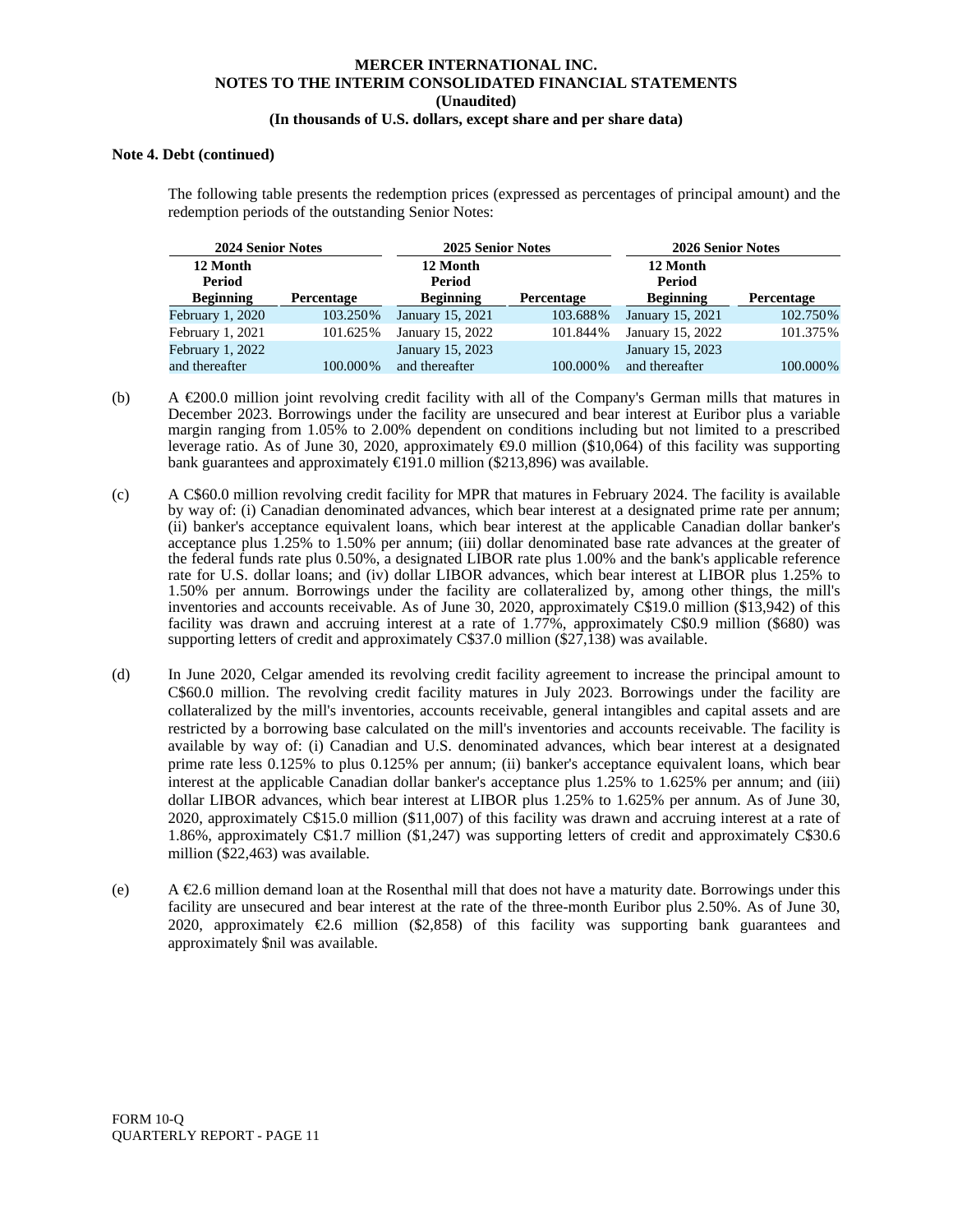#### **Note 5. Pension and Other Post-Retirement Benefit Obligations**

#### **Defined Benefit Plans**

Pension benefits are based on employees' earnings and years of service. The defined benefit plans are funded by contributions from the Company based on actuarial estimates and statutory requirements. The components of the net benefit costs for the Celgar and MPR defined benefit plans, in aggregate for the three and six month periods ended June 30, 2020 and 2019 were as follows:

|                                    | Three Months Ended June 30, |                                                                              |       |          |       |                                                            |       |  |
|------------------------------------|-----------------------------|------------------------------------------------------------------------------|-------|----------|-------|------------------------------------------------------------|-------|--|
|                                    | 2020                        |                                                                              |       |          | 2019  |                                                            |       |  |
|                                    | <b>Pension</b>              | <b>Other Post-</b><br><b>Retirement</b><br><b>Pension</b><br><b>Benefits</b> |       |          |       | <b>Other Post-</b><br><b>Retirement</b><br><b>Benefits</b> |       |  |
| Service cost                       | \$<br>824                   | <sup>\$</sup>                                                                | 63    | <b>S</b> | 711   | S                                                          | 67    |  |
| Interest cost                      | 814                         |                                                                              | 93    |          | 872   |                                                            | 136   |  |
| Expected return on plan assets     | (1,072)                     |                                                                              |       |          | (997) |                                                            |       |  |
| Amortization of unrecognized items | 233                         |                                                                              | (216) |          | 253   |                                                            | (182) |  |
| Net benefit costs                  | 799                         |                                                                              | (60)  |          | 839   |                                                            | 21    |  |

|                                    | Six Months Ended June 30, |                                                            |       |   |                |              |       |  |                                                            |  |  |
|------------------------------------|---------------------------|------------------------------------------------------------|-------|---|----------------|--------------|-------|--|------------------------------------------------------------|--|--|
|                                    | 2020                      |                                                            |       |   | 2019           |              |       |  |                                                            |  |  |
|                                    | <b>Pension</b>            | <b>Other Post-</b><br><b>Retirement</b><br><b>Benefits</b> |       |   | <b>Pension</b> |              |       |  | <b>Other Post-</b><br><b>Retirement</b><br><b>Benefits</b> |  |  |
| Service cost                       | \$<br>1,673               | S                                                          | 127   | S | 1,427          | <sup>8</sup> | 135   |  |                                                            |  |  |
| Interest cost                      | 1,654                     |                                                            | 189   |   | 1,749          |              | 273   |  |                                                            |  |  |
| Expected return on plan assets     | (2,165)                   |                                                            |       |   | (1,999)        |              |       |  |                                                            |  |  |
| Amortization of unrecognized items | 461                       |                                                            | (438) |   | 468            |              | (337) |  |                                                            |  |  |
| Net benefit costs                  | 1.623                     |                                                            | (122) |   | 1,645          |              | 71    |  |                                                            |  |  |

The components of the net benefit costs other than service cost are recorded in "Other income" in the Interim Consolidated Statements of Operations. The amortization of unrecognized items relates to net actuarial losses and prior service costs.

#### **Defined Contribution Plan**

Effective December 31, 2008, the defined benefit plans at the Celgar mill were closed to new members. In addition, the related defined benefit service accrual ceased on December 31, 2008, and members began to receive pension benefits, at a fixed contractual rate, under a new defined contribution plan effective January 1, 2009. During the three and six month periods ended June 30, 2020, the Company made contributions of \$58 and \$471, respectively to this plan (2019 – \$298 and \$746).

#### **Multiemployer Plan**

The Company participates in a multiemployer plan for the hourly-paid employees at the Celgar mill. The contributions to the plan are determined based on a percentage of pensionable earnings pursuant to a collective bargaining agreement. The Company has no current or future contribution obligations in excess of the contractual contributions. During the three and six month periods ended June 30, 2020, the Company made contributions of \$555 and \$1,006, respectively to this plan (2019 – \$648 and \$971).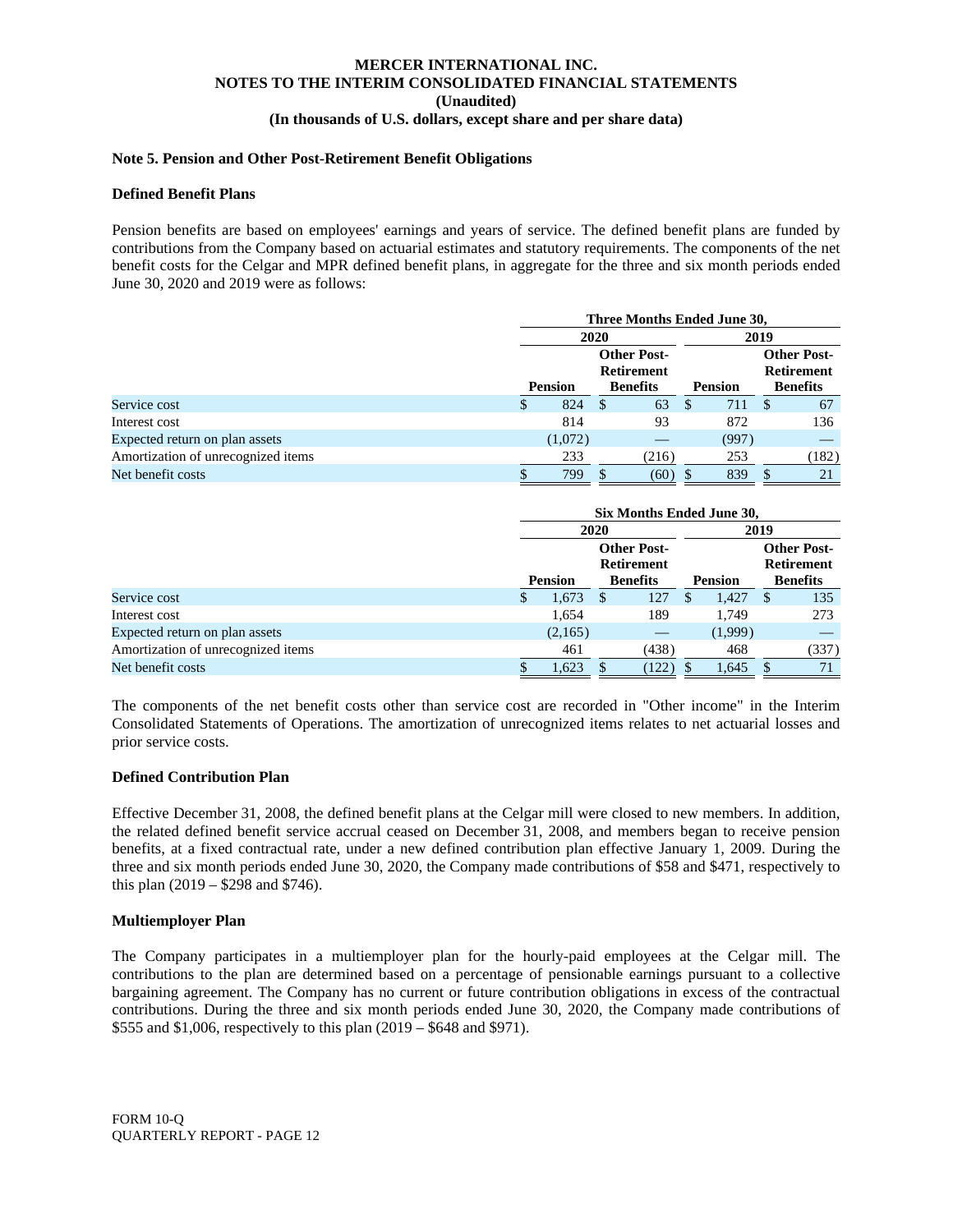#### **Note 6. Income Taxes**

Differences between the U.S. Federal statutory and the Company's effective rates for the three and six month periods ended June 30, 2020 and 2019, were as follows:

|                                                        | Three Months Ended June 30.<br><b>Six Months Ended June 30.</b> |              |               |               |  |               |     |           |
|--------------------------------------------------------|-----------------------------------------------------------------|--------------|---------------|---------------|--|---------------|-----|-----------|
|                                                        |                                                                 | 2020         |               | 2019          |  | <b>2020</b>   |     | 2019      |
| U.S. Federal statutory rate                            |                                                                 | 21%          |               | 21%           |  | 21%           |     | 21%       |
| U.S. Federal statutory rate on income before provision |                                                                 |              |               |               |  |               |     |           |
| for income taxes                                       | \$                                                              | 1,581        | <sup>\$</sup> | $(4,346)$ \$  |  | 1,171         | S   | (20,314)  |
| Tax differential on foreign income                     |                                                                 | (662)        |               | (2,446)       |  | (1,881)       |     | (8,362)   |
| Effect of foreign earnings (a)                         |                                                                 | (1,295)      |               | (153)         |  | (2,870)       |     | (12,040)  |
| Valuation allowance                                    |                                                                 | (3,169)      |               | (4,580)       |  | (3,165)       |     | 3,761     |
| Tax benefit of partnership structure                   |                                                                 | 935          |               | 963           |  | 1,870         |     | 1,921     |
| Non-taxable foreign subsidies                          |                                                                 | 678          |               | 1,026         |  | 1,364         |     | 1,394     |
| True-up of prior year taxes                            |                                                                 | 1,068        |               | (2,396)       |  | (154)         |     | (1,121)   |
| Other                                                  |                                                                 | (18)         |               | 1,499         |  | (2,561)       |     | (96)      |
|                                                        |                                                                 | (882)        |               | (10, 433)     |  | (6,226)       |     | (34, 857) |
| Comprised of:                                          |                                                                 |              |               |               |  |               |     |           |
| Current income tax provision                           | \$                                                              | $(5,626)$ \$ |               | $(10,007)$ \$ |  | $(12,301)$ \$ |     | (30,792)  |
| Deferred income tax benefit (provision)                |                                                                 | 4,744        |               | (426)         |  | 6,075         |     | (4,065)   |
|                                                        |                                                                 | (882)        | \$            | (10, 433)     |  | (6,226)       | \$. | (34, 857) |

(a) Primarily due to the impact of the global intangible low-taxed income provision in the Tax Cuts and Jobs Act of 2017.

#### **Note 7. Shareholders' Equity**

#### **Dividends**

During the six month period ended June 30, 2020, the Company's board of directors declared the following quarterly dividends:

|                          | <b>Dividend Per</b> |   |        |  |  |
|--------------------------|---------------------|---|--------|--|--|
| <b>Date Declared</b>     | <b>Common Share</b> |   | Amount |  |  |
| <b>February 13, 2020</b> | 0.1375              |   | 9,047  |  |  |
| April 30, 2020           | 0.0650              |   | 4.282  |  |  |
|                          | 0.2025              | Φ | 13,329 |  |  |

In July 2020, the Company's board of directors declared a quarterly dividend of \$0.065 per common share. Payment of the dividend will be made on October 6, 2020 to all shareholders of record on September 29, 2020. Future dividends are subject to approval by the board of directors and may be adjusted as business and industry conditions warrant.

#### **Share Repurchase Program**

In May 2019, the Company's board of directors authorized a common stock repurchase program under which the Company may repurchase up to \$50,000 of its shares which expired in May 2020. During the six month period ended June 30, 2020, the Company paid \$162 to acquire 23,584 common shares at an average repurchase price of \$6.84. The shares were retired upon repurchase.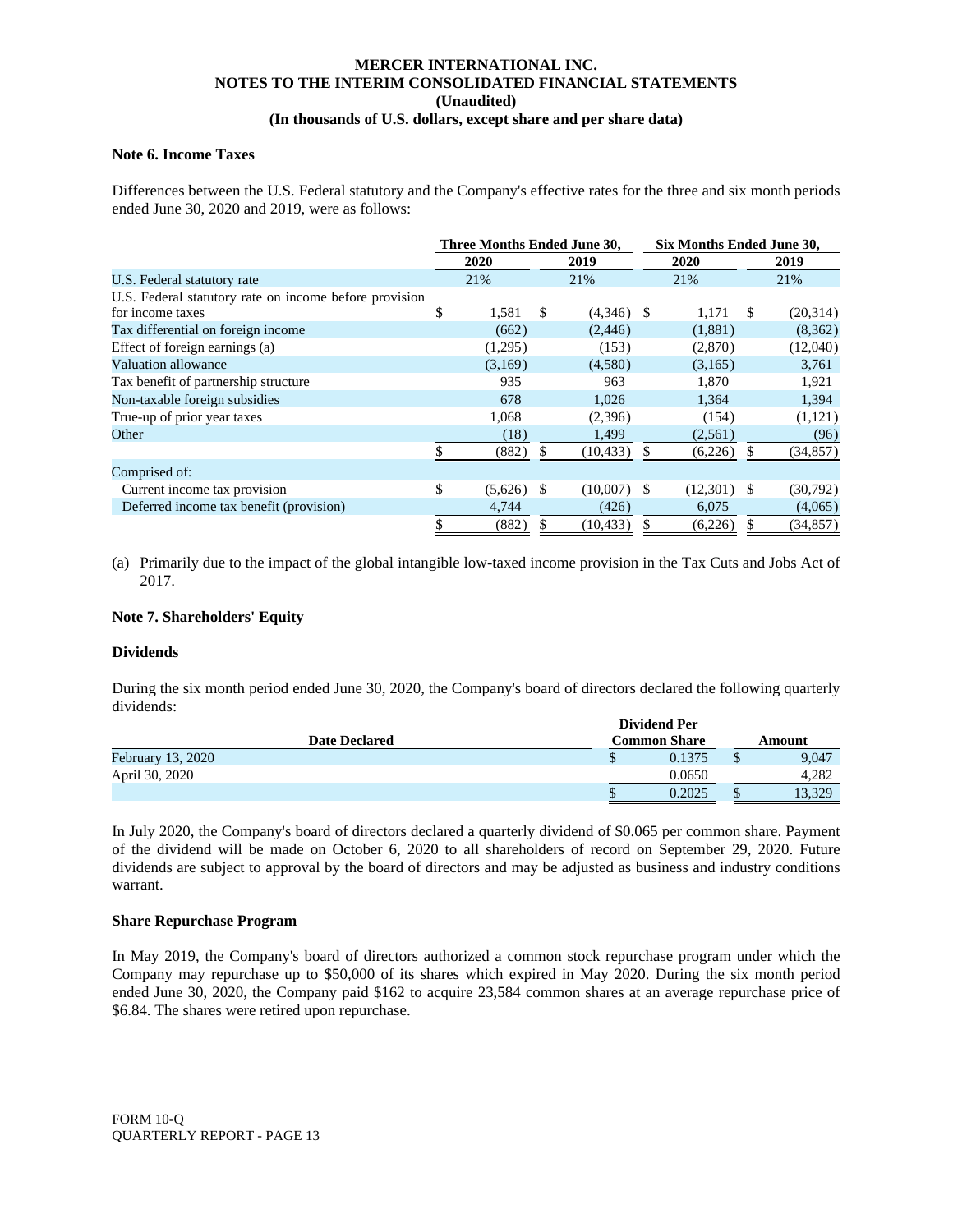#### **Note 7. Shareholders' Equity (continued)**

#### **Stock Based Compensation**

In June 2010, the Company adopted a stock incentive plan which provides for options, restricted stock rights, restricted shares, performance shares, performance share units ("PSUs") and stock appreciation rights to be awarded to employees, consultants and non-employee directors. During the three and six month periods ended June 30, 2020, there were no issued and outstanding options, restricted stock rights, performance shares or stock appreciation rights. As of June 30, 2020, after factoring in all allocated shares, there remain approximately 1.7 million common shares available for grant.

#### *PSUs*

PSUs comprise rights to receive common shares at a future date that are contingent on the Company and the grantee achieving certain performance objectives. The performance objective period is generally three years. For the three and six month periods ended June 30, 2020, the Company recognized a recovery of \$154 and \$313, respectively related to PSUs  $(2019 - an$  expense of \$1,078 and \$603).

The following table summarizes PSU activity during the period:

|                                   | Number of<br><b>PSUs</b> |
|-----------------------------------|--------------------------|
| Outstanding as of January 1, 2020 | 1,764,976                |
| Granted                           | 1,140,834                |
| Vested and issued                 | (194, 948)               |
| Forfeited                         | (319,780)                |
| Outstanding as of June 30, 2020   | 2,391,082                |

#### *Restricted Shares*

Restricted shares generally vest at the end of one year. For the three and six month periods ended June 30, 2020, the Company recognized an expense of \$120 and \$233, respectively related to restricted shares (2019 - \$124 and \$254). As of June 30, 2020, the total remaining unrecognized compensation cost related to restricted shares amounted to approximately \$504 which will be amortized over the remaining vesting periods.

The following table summarizes restricted share activity during the period:

|                                   | Number of<br><b>Restricted</b><br><b>Shares</b> |
|-----------------------------------|-------------------------------------------------|
| Outstanding as of January 1, 2020 | 31,405                                          |
| Granted                           | 68,140                                          |
| Vested                            | (31, 405)                                       |
| Outstanding as of June 30, 2020   | 68,140                                          |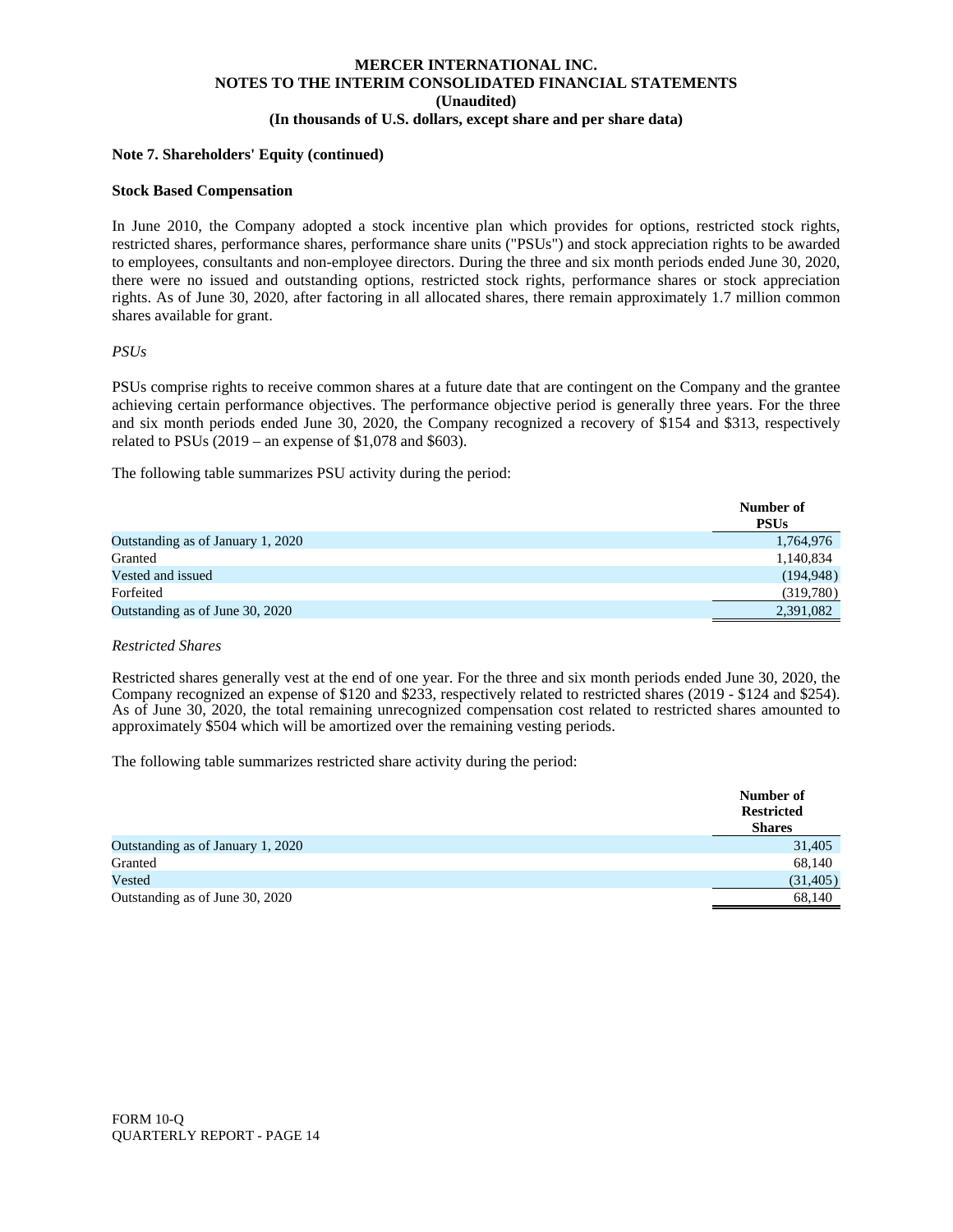# **MERCER INTERNATIONAL INC. NOTES TO THE INTERIM CONSOLIDATED FINANCIAL STATEMENTS (Unaudited)**

# **(In thousands of U.S. dollars, except share and per share data)**

#### **Note 8. Net Income (Loss) Per Common Share**

The reconciliation of basic and diluted net income (loss) per common share for the three and six month periods ended June 30, 2020 and 2019 was as follows:

|                                                       | <b>Three Months Ended</b><br><b>June 30.</b> |             |    |            | <b>Six Months Ended</b><br><b>June 30.</b> |               |  |            |
|-------------------------------------------------------|----------------------------------------------|-------------|----|------------|--------------------------------------------|---------------|--|------------|
|                                                       |                                              | 2020        |    | 2019       |                                            | 2020          |  | 2019       |
| Net income (loss)                                     |                                              |             |    |            |                                            |               |  |            |
| Basic and diluted                                     | \$                                           | (8, 411)    | \$ | 10,259     | \$                                         | $(11,803)$ \$ |  | 61,875     |
|                                                       |                                              |             |    |            |                                            |               |  |            |
| Net income (loss) per common share                    |                                              |             |    |            |                                            |               |  |            |
| Basic and diluted                                     | $\mathbb{S}$                                 | $(0.13)$ \$ |    | 0.16       | $\mathbb{S}$                               | $(0.18)$ \$   |  | 0.94       |
|                                                       |                                              |             |    |            |                                            |               |  |            |
| Weighted average number of common shares outstanding: |                                              |             |    |            |                                            |               |  |            |
| Basic $(a)$                                           |                                              | 65,778,894  |    | 65,611,484 |                                            | 65,736,677    |  | 65,507,469 |
| Effect of dilutive instruments:                       |                                              |             |    |            |                                            |               |  |            |
| <b>PSUs</b>                                           |                                              |             |    | 213.243    |                                            |               |  | 352,029    |
| <b>Restricted shares</b>                              |                                              |             |    | 17,012     |                                            |               |  | 18,557     |
| Diluted                                               |                                              | 65,778,894  |    | 65,841,739 |                                            | 65,736,677    |  | 65,878,055 |

(a) For the three and six month periods ended June 30, 2020, the basic weighted average number of common shares outstanding excludes 68,140 restricted shares which have been issued, but have not vested as of June 30, 2020  $(2019 - 31,405$  restricted shares).

The calculation of diluted net income (loss) per common share does not assume the exercise of any instruments that would have an anti-dilutive effect on net income (loss) per common share. Instruments excluded from the calculation of net income (loss) per common share because they were anti-dilutive for the three and six month periods ended June 30, 2020 and 2019 were as follows:

|                   | <b>Three Months Ended</b><br><b>June 30.</b> |      | <b>Six Months Ended</b><br><b>June 30.</b> |                          |  |
|-------------------|----------------------------------------------|------|--------------------------------------------|--------------------------|--|
|                   | 2020                                         | 2019 | 2020                                       | 2019                     |  |
| <b>PSUs</b>       | 2,391,082                                    |      | 2,391,082                                  |                          |  |
| Restricted shares | 68.140                                       |      | 68.140                                     | $\overline{\phantom{a}}$ |  |

#### **Note 9. Accumulated Other Comprehensive Loss**

The change in the accumulated other comprehensive loss by component (net of tax) for the six month period ended June 30, 2020 was as follows:

|                                                                |     |                                                                                                                   |               | <b>Defined Benefit</b> |            |  |
|----------------------------------------------------------------|-----|-------------------------------------------------------------------------------------------------------------------|---------------|------------------------|------------|--|
|                                                                |     | <b>Pension and</b><br>Foreign<br><b>Other Post-</b><br><b>Currency</b><br><b>Translation</b><br><b>Retirement</b> |               |                        |            |  |
|                                                                |     | Adjustment                                                                                                        |               | <b>Benefit Items</b>   | Total      |  |
| Balance as of January 1, 2020                                  | \$. | (114,709)                                                                                                         | <sup>\$</sup> | (1,851)                | (116,560)  |  |
| Other comprehensive loss before reclassifications              |     | (30, 792)                                                                                                         |               |                        | (30, 792)  |  |
| Amounts reclassified from accumulated other comprehensive loss |     |                                                                                                                   |               | 23                     | 23         |  |
| Other comprehensive income (loss), net of taxes                |     | (30,792)                                                                                                          |               | 23                     | (30,769)   |  |
| Balance as of June 30, 2020                                    |     | (145, 501)                                                                                                        |               | (1,828)                | (147, 329) |  |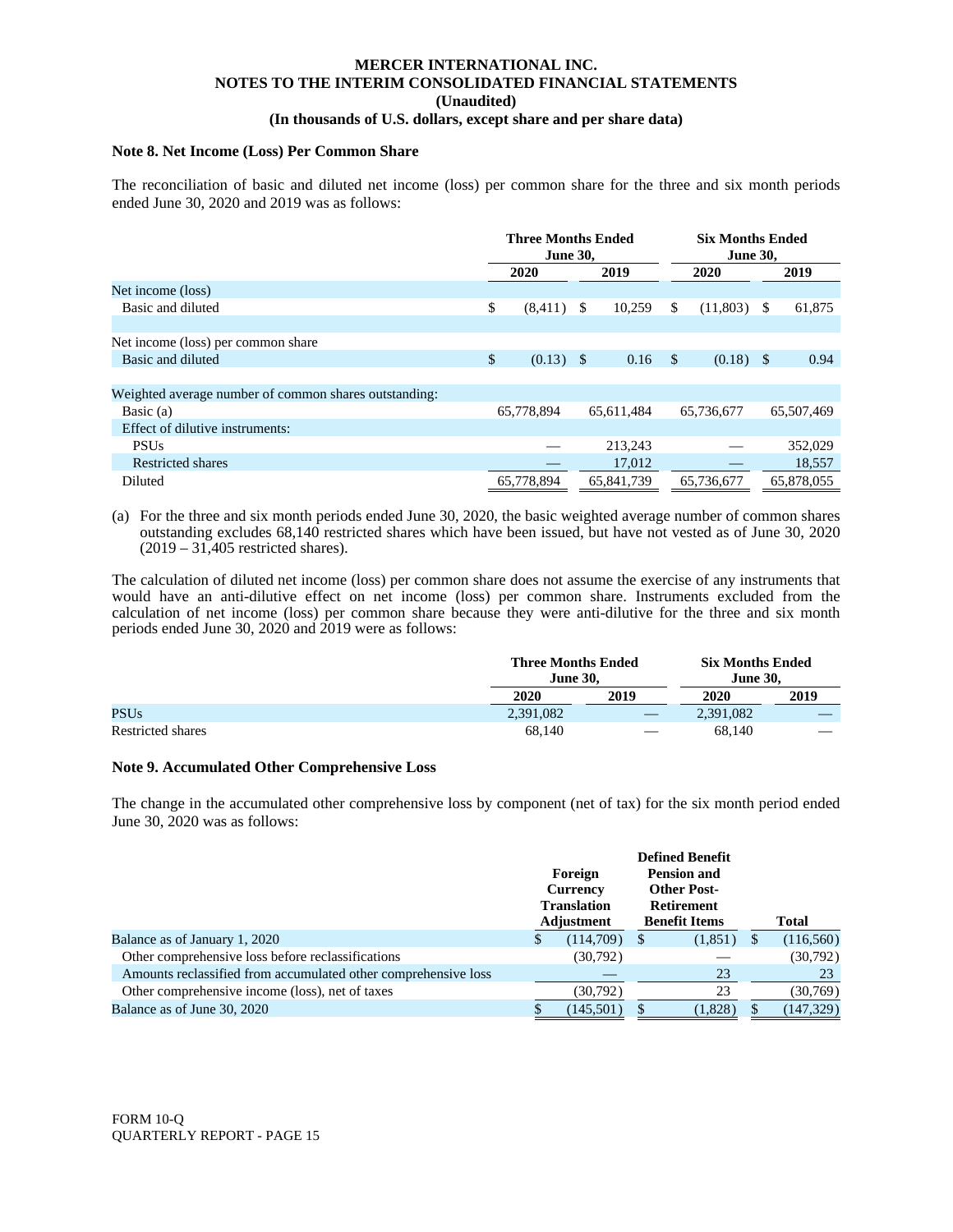#### **Note 10. Related Party Transactions**

The Company enters into related party transactions with its joint ventures. For the three and six month periods ended June 30, 2020, pulp purchases from the Company's 50% owned Cariboo mill, which are transacted at the Cariboo mill's cost, were \$13,942 and \$33,536, respectively (2019 – \$30,523 and \$55,156) and as of June 30, 2020 the Company had a receivable balance from the Cariboo mill of \$2,826 (December 31, 2019 – \$3,462). For the three and six month periods ended June 30, 2020, services from the Company's 50% owned logging and chipping operation, which are transacted at arm's length negotiated prices, were \$1,735 and \$8,278, respectively (2019 – \$3,055 and \$8,849) and as of June 30, 2020 the Company had a payable balance to the operation of \$1,688 (December 31, 2019 – \$1,151).

#### **Note 11. Business Segment Information**

The Company is managed based on the primary products it manufactures: pulp and wood products. Accordingly, the Company's four pulp mills and its 50% interest in the Cariboo mill are aggregated into the pulp business segment, and the Friesau sawmill is a separate reportable business segment, wood products. The Company's sandalwood business is included in Corporate and Other as it does not meet the criteria to be reported as a separate segment.

None of the income or loss items following operating income in the Company's Interim Consolidated Statements of Operations are allocated to the segments, as those items are reviewed separately by management.

Information about certain segment data for the three and six month periods ended June 30, 2020 and 2019, was as follows:

|                                             |               |         | Wood          |                 |               | Corporate |    |                     |
|---------------------------------------------|---------------|---------|---------------|-----------------|---------------|-----------|----|---------------------|
| Three Months Ended June 30, 2020            |               | Pulp    |               | <b>Products</b> |               | and Other |    | <b>Consolidated</b> |
| Revenues from external customers            | \$            | 298,046 | \$.           | 41,727          | \$            | 1.422     | \$ | 341,195             |
| Operating income (loss)                     | \$            | 8,110   | \$            | 4,327           | \$            | (2,122)   | S  | 10,315              |
| Depreciation and amortization               | \$            | 27,219  | \$            | 2,804           | \$.           | 178       | \$ | 30,201              |
| Revenues by major products                  |               |         |               |                 |               |           |    |                     |
| Pulp                                        | $\mathcal{S}$ | 276,919 | $\mathcal{S}$ |                 | $\mathbb{S}$  |           | \$ | 276,919             |
| Lumber                                      |               |         |               | 37,611          |               |           |    | 37,611              |
| Energy and chemicals                        |               | 21,127  |               | 2,629           |               | 1,422     |    | 25,178              |
| Wood residuals                              |               |         |               | 1,487           |               |           |    | 1,487               |
| Total revenues                              | \$            | 298,046 |               | 41,727          |               | 1,422     | \$ | 341,195             |
| <b>Revenues by geographical markets (a)</b> |               |         |               |                 |               |           |    |                     |
| U.S.                                        | \$            | 39.651  | <sup>\$</sup> | 17,622          | <sup>\$</sup> | 575       | \$ | 57,848              |
| Germany                                     |               | 77,568  |               | 12,294          |               |           |    | 89,862              |
| China                                       |               | 78,814  |               |                 |               |           |    | 78,814              |
| Other countries                             |               | 102,013 |               | 11,811          |               | 847       |    | 114,671             |
| Total revenues                              |               | 298,046 | \$.           | 41,727          |               | 1,422     | \$ | 341,195             |

(a) Sales are attributed to countries based on the ship-to location provided by the customer.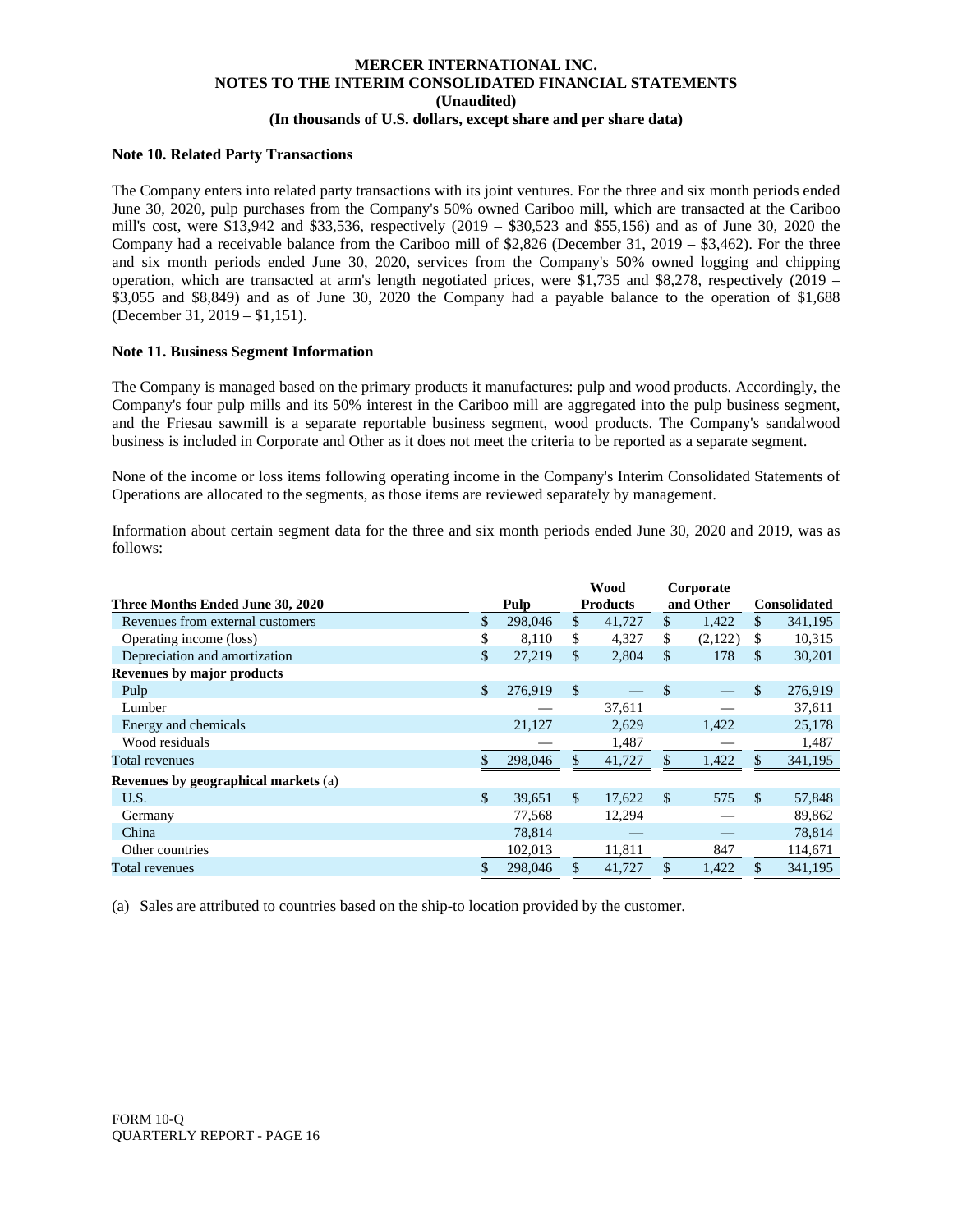## **Note 11. Business Segment Information (continued)**

|                                             |              |         | Wood |                 |              | Corporate |                     |         |
|---------------------------------------------|--------------|---------|------|-----------------|--------------|-----------|---------------------|---------|
| Three Months Ended June 30, 2019            |              | Pulp    |      | <b>Products</b> |              | and Other | <b>Consolidated</b> |         |
| Revenues from external customers            | \$           | 384,799 | \$   | 39,452          | \$.          | 1,502     | \$                  | 425,753 |
| Operating income (loss)                     | \$           | 42,251  | \$   | (89)            | \$           | (4,352)   | \$                  | 37,810  |
| Depreciation and amortization               | \$           | 29,849  | \$   | 2,010           | \$           | 289       | \$                  | 32,148  |
| Revenues by major products                  |              |         |      |                 |              |           |                     |         |
| Pulp                                        | $\mathbb{S}$ | 359,205 | \$   |                 | $\mathbb{S}$ |           | $\mathbb{S}$        | 359,205 |
| Lumber                                      |              |         |      | 35.322          |              |           |                     | 35,322  |
| Energy and chemicals                        |              | 25.594  |      | 2,788           |              | 1,502     |                     | 29,884  |
| Wood residuals                              |              |         |      | 1,342           |              |           |                     | 1,342   |
| Total revenues                              |              | 384,799 | \$   | 39,452          |              | 1,502     | \$                  | 425,753 |
| <b>Revenues by geographical markets (a)</b> |              |         |      |                 |              |           |                     |         |
| U.S.                                        | $\mathbb{S}$ | 38,778  | \$   | 12,678          | $\mathbb{S}$ |           | \$                  | 51,456  |
| Germany                                     |              | 109,150 |      | 14,029          |              |           |                     | 123,179 |
| China                                       |              | 118,335 |      |                 |              |           |                     | 118,335 |
| Other countries                             |              | 118,536 |      | 12,745          |              | 1,502     |                     | 132,783 |
| Total revenues                              | \$           | 384,799 | \$   | 39,452          |              | 1,502     | \$                  | 425,753 |

(a) Sales are attributed to countries based on the ship-to location provided by the customer.

|                                             |      |             | Wood            |        | Corporate |         |                     |           |  |
|---------------------------------------------|------|-------------|-----------------|--------|-----------|---------|---------------------|-----------|--|
| Six Months Ended June 30, 2020              | Pulp |             | <b>Products</b> |        | and Other |         | <b>Consolidated</b> |           |  |
| Revenues from external customers            | \$   | 601,651     | \$.             | 87,505 | \$.       | 2,638   | \$                  | 691,794   |  |
| Operating income (loss)                     | \$   | 29,549      | \$              | 9,882  | \$        | (5,054) | \$                  | 34,377    |  |
| Depreciation and amortization               | \$   | 57,590      | $\mathbb{S}$    | 5,181  | \$        | 376     | \$                  | 63,147    |  |
| Total assets (a)                            |      | \$1,682,524 | \$              | 90,741 | \$        | 200,344 | \$                  | 1,973,609 |  |
| <b>Revenues by major products</b>           |      |             |                 |        |           |         |                     |           |  |
| Pulp                                        | \$   | 555,867     | \$              |        | \$        |         | \$                  | 555,867   |  |
| Lumber                                      |      |             |                 | 78,597 |           |         |                     | 78,597    |  |
| Energy and chemicals                        |      | 45,784      |                 | 5,260  |           | 2,638   |                     | 53,682    |  |
| Wood residuals                              |      |             |                 | 3,648  |           |         |                     | 3,648     |  |
| Total revenues                              |      | 601,651     | S.              | 87,505 |           | 2,638   | \$                  | 691,794   |  |
| <b>Revenues by geographical markets (b)</b> |      |             |                 |        |           |         |                     |           |  |
| U.S.                                        | \$   | 73,518      | \$.             | 35,244 | \$        | 1,161   | \$                  | 109,923   |  |
| Germany                                     |      | 167,240     |                 | 27,197 |           |         |                     | 194,437   |  |
| China                                       |      | 164,362     |                 |        |           |         |                     | 164,362   |  |
| Other countries                             |      | 196,531     |                 | 25,064 |           | 1,477   |                     | 223,072   |  |
| Total revenues                              |      | 601,651     |                 | 87,505 |           | 2,638   |                     | 691,794   |  |

(a) Total assets for the pulp segment includes the Company's \$48,413 investment in joint ventures, primarily for the Cariboo mill.

(b) Sales are attributed to countries based on the ship-to location provided by the customer.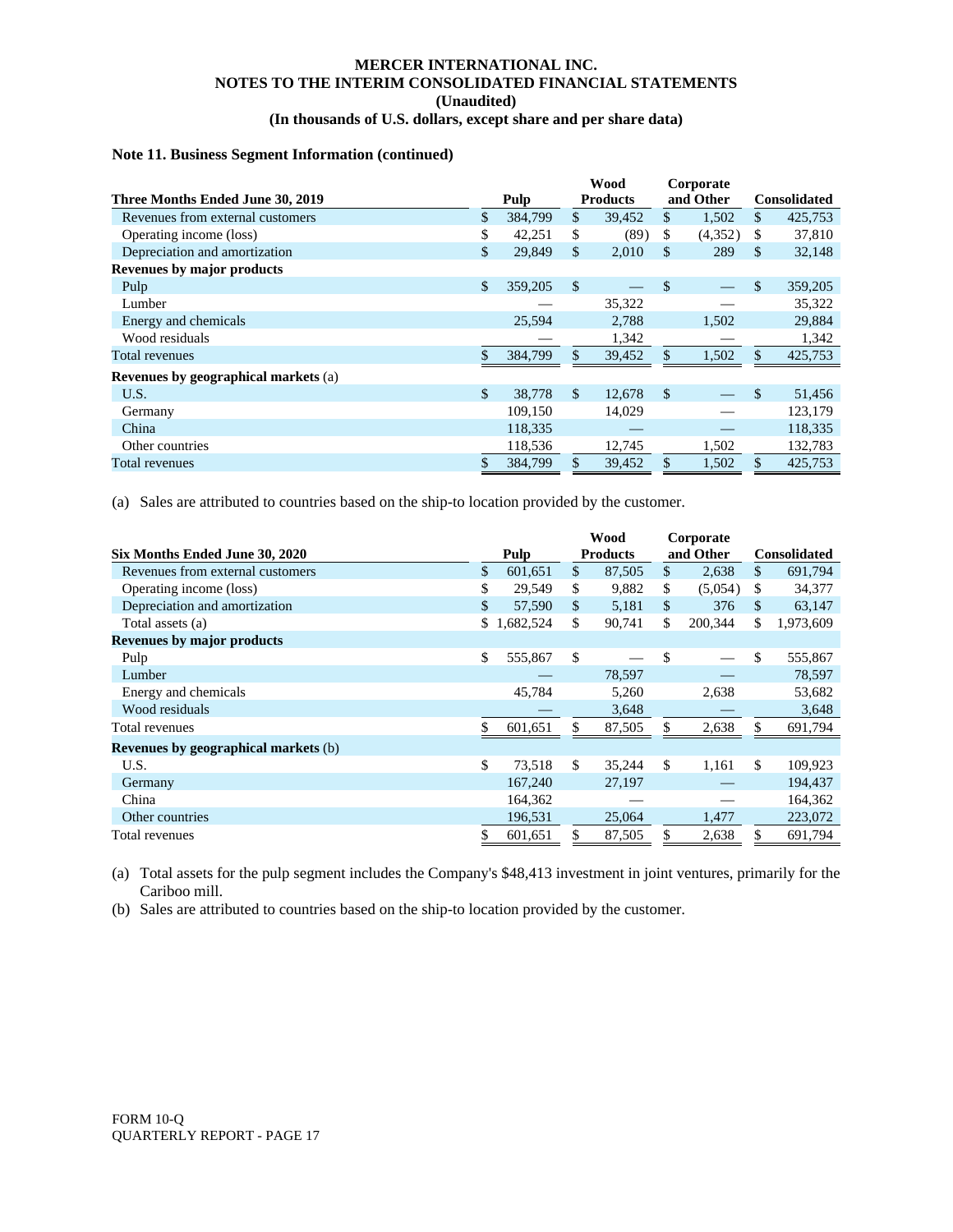#### **Note 11. Business Segment Information (continued)**

|                                             |      |         |                 | <b>Wood</b> |               | Corporate |                     |         |
|---------------------------------------------|------|---------|-----------------|-------------|---------------|-----------|---------------------|---------|
| Six Months Ended June 30, 2019              | Pulp |         | <b>Products</b> |             | and Other     |           | <b>Consolidated</b> |         |
| Revenues from external customers            | \$   | 821,273 | \$              | 83,891      | \$            | 4,539     | $\mathcal{S}$       | 909,703 |
| Operating income (loss)                     | \$   | 135,771 | \$              | 1,531       | \$            | (5,940)   | \$                  | 131,362 |
| Depreciation and amortization               | \$   | 57,872  | \$              | 3,921       | \$            | 602       | \$                  | 62,395  |
| Revenues by major products                  |      |         |                 |             |               |           |                     |         |
| Pulp                                        | \$   | 772,518 | $\mathbb{S}$    |             | <sup>\$</sup> |           | $\mathcal{S}$       | 772,518 |
| Lumber                                      |      |         |                 | 74.485      |               |           |                     | 74,485  |
| Energy and chemicals                        |      | 48.755  |                 | 5,454       |               | 4,539     |                     | 58,748  |
| Wood residuals                              |      |         |                 | 3,952       |               |           |                     | 3,952   |
| Total revenues                              |      | 821,273 | \$              | 83,891      |               | 4,539     | \$                  | 909,703 |
| <b>Revenues by geographical markets (a)</b> |      |         |                 |             |               |           |                     |         |
| U.S.                                        | \$   | 93.346  | $\mathcal{S}$   | 25,970      | $\mathbb{S}$  |           | \$                  | 119,316 |
| Germany                                     |      | 241.339 |                 | 28,945      |               |           |                     | 270,284 |
| China                                       |      | 233,654 |                 |             |               |           |                     | 233,654 |
| Other countries                             |      | 252,934 |                 | 28,976      |               | 4,539     |                     | 286,449 |
| Total revenues                              | S    | 821,273 | \$              | 83,891      |               | 4,539     | \$                  | 909,703 |

(a) Sales are attributed to countries based on the ship-to location provided by the customer.

As of December 31, 2019, the Company had total assets of \$1,782,105 in the pulp segment, \$83,102 in the wood products segment and \$200,513 in corporate and other. Total assets for the pulp segment includes the Company's \$53,122 investment in joint ventures, primarily for the Cariboo mill.

Revenues between segments are accounted for at prices that approximate fair value. These include revenues from the sale of residual fiber from the wood products segment to the pulp segment for use in the pulp production process and from the sale of residual fuel from the pulp segment to the wood products segment for use in energy production. For the three and six month periods ended June 30, 2020, the pulp segment sold \$164 and \$346, respectively of residual fuel to the wood products segment (2019 – \$108 and \$364) and the wood products segment sold \$3,594 and  $$7,430$ , respectively of residual fiber to the pulp segment  $(2019 - $3,946)$  and \$9,353).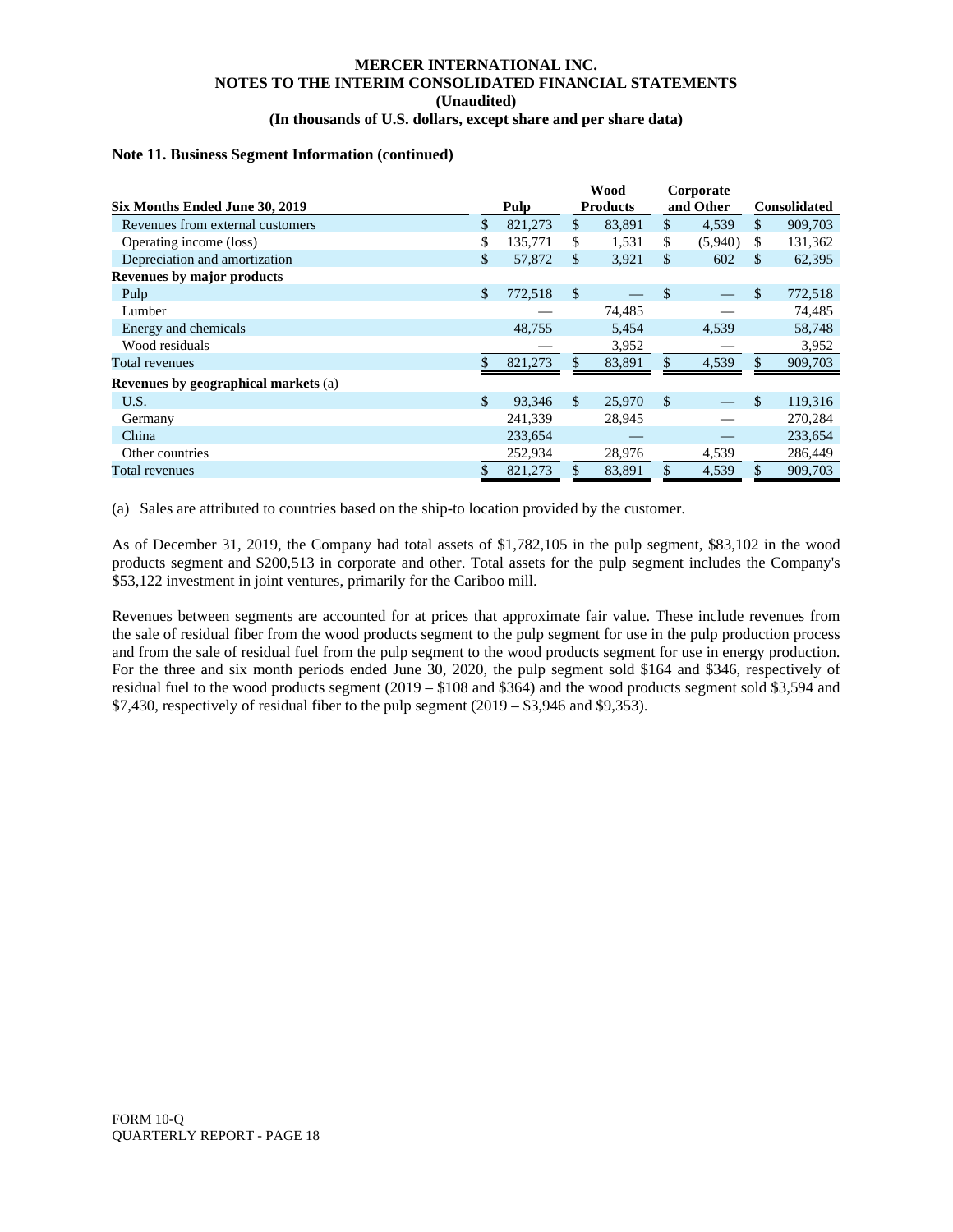#### **Note 12. Financial Instruments and Fair Value Measurement**

Due to their short-term maturity, the carrying amounts of cash and cash equivalents, accounts receivable and accounts payable and other approximates their fair value.

The estimated fair values of the Company's outstanding debt under the fair value hierarchy as of June 30, 2020 and December 31, 2019 were as follows:

|                             |                | Fair value measurements as of<br>June 30, 2020 using:     |         |              |  |  |  |  |  |
|-----------------------------|----------------|-----------------------------------------------------------|---------|--------------|--|--|--|--|--|
| <b>Description</b>          | <b>Level 1</b> | <b>Level 2</b><br>Total<br>Level 3                        |         |              |  |  |  |  |  |
| Revolving credit facilities | \$             | 24,949<br>S                                               | S       | 24,949       |  |  |  |  |  |
| <b>Senior Notes</b>         |                | 1,074,928                                                 |         | 1,074,928    |  |  |  |  |  |
|                             |                | 1,099,877                                                 |         | 1,099,877    |  |  |  |  |  |
|                             |                | Fair value measurements as of<br>December 31, 2019 using: |         |              |  |  |  |  |  |
| <b>Description</b>          | <b>Level 1</b> | Level 2                                                   | Level 3 | <b>Total</b> |  |  |  |  |  |

The carrying value of the revolving credit facilities classified as Level 2 approximates the fair value as the variable interest rates reflect current interest rates for financial instruments with similar characteristics and maturities.

Senior Notes \$ — \$ 1,156,673 \$ — \$ 1,156,673

The fair value of the Senior Notes classified as Level 2 was determined using quoted prices in a dealer market, or using recent market transactions. The Company's Senior Notes are not carried at fair value on the Interim Consolidated Balance Sheets as of June 30, 2020 and December 31, 2019. However, fair value disclosure is required. The carrying value of the Company's Senior Notes, net of note issuance costs and premium is \$1,089,120 as of June 30, 2020 (December 31, 2019 – \$1,087,932).

#### **Credit Risk**

The Company's credit risk is primarily attributable to cash held in bank accounts and accounts receivable. The Company maintains cash balances in foreign financial institutions in excess of insured limits. The Company limits its credit exposure on cash held in bank accounts by periodically investing cash in excess of short-term operating requirements and debt obligations in low risk government bonds, or similar debt instruments. The Company's credit risk associated with the sale of pulp, lumber and other wood residuals is managed through setting credit limits, the purchase of credit insurance and for certain customers a letter of credit is received prior to shipping the product. The Company reviews new customers' credit history before granting credit and conducts regular reviews of existing customers' credit performance. Concentrations of credit risk on the sale of pulp, lumber and other wood residuals are with customers and agents based primarily in Germany, China, the U.S. and Italy.

The Company's exposure to credit losses may increase if its customers are adversely affected by the COVID-19 pandemic. Although the Company has historically not experienced significant credit losses, it is possible that there could be a material adverse impact from potential adjustments of the carrying amount of trade receivables if the cash flows of the Company's customers are adversely impacted by the COVID-19 pandemic.

The carrying amount of cash and cash equivalents of \$303,334 and accounts receivable of \$209,184 recorded in the Interim Consolidated Balance Sheet, net of any allowances for losses, represents the Company's maximum exposure to credit risk.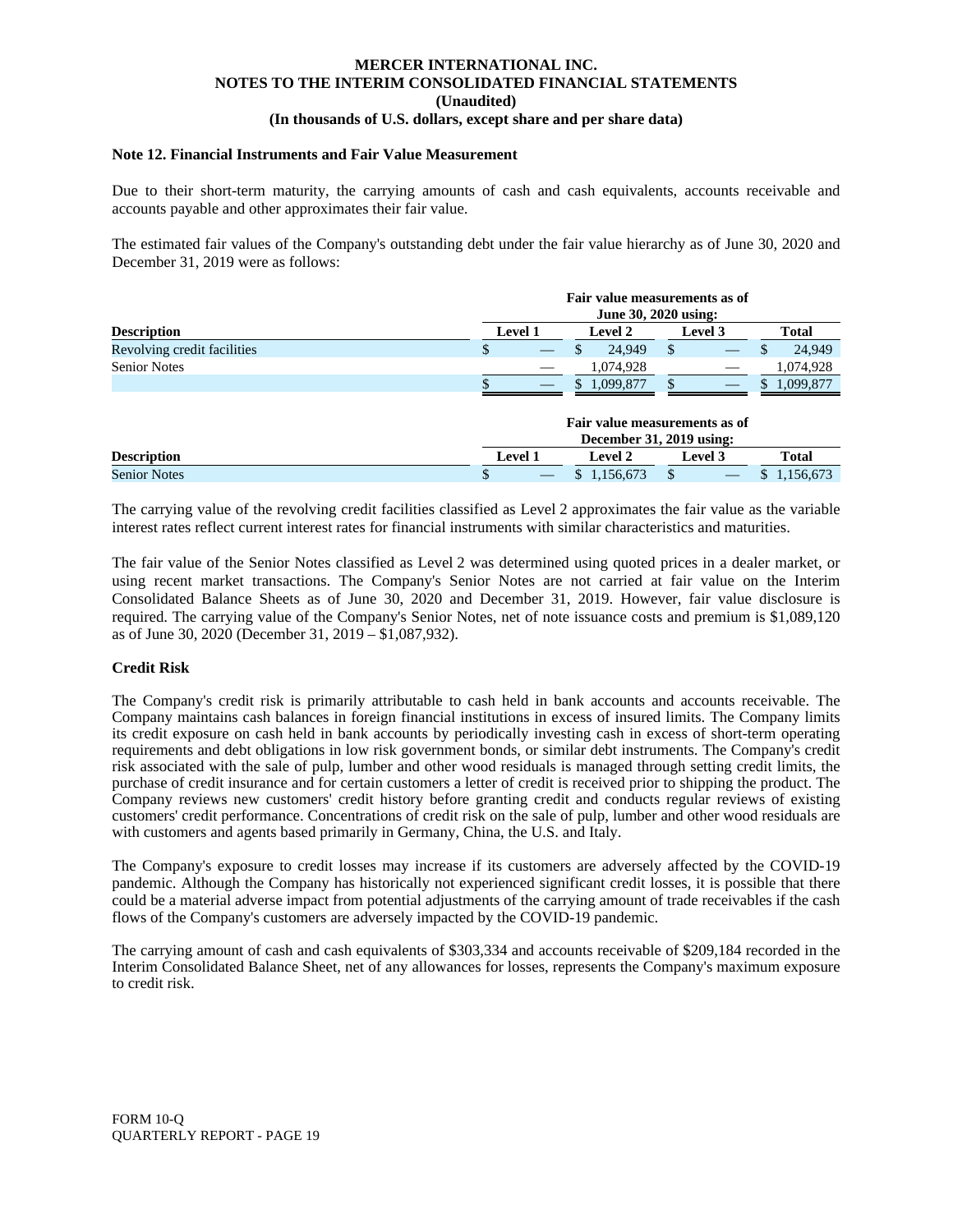#### **Note 13. Commitments and Contingencies**

- (a) The Company is involved in legal actions and claims arising in the ordinary course of business. While the outcome of any legal actions and claims cannot be predicted with certainty, it is the opinion of management that the outcome of any such claims which are pending or threatened, either individually or on a combined basis, will not have a material adverse effect on the consolidated financial condition, results of operations or liquidity of the Company.
- (b) The Company is subject to regulations that require the handling and disposal of asbestos in a prescribed manner if a property undergoes a major renovation or demolition. Otherwise, the Company is not required to remove asbestos from its facilities. Generally asbestos is found on steam and condensate piping systems as well as certain cladding on buildings and in building insulation throughout older facilities. The Company's obligation for the proper removal and disposal of asbestos products from the Company's mills is a conditional asset retirement obligation. As a result of the longevity of the Company's mills, due in part to the maintenance procedures and the fact that the Company does not have plans for major changes that require the removal of asbestos, the timing of the asbestos removal is indeterminate. As a result, the Company is currently unable to reasonably estimate the fair value of its asbestos removal and disposal obligation. The Company will recognize a liability in the period in which sufficient information is available to reasonably estimate its fair value.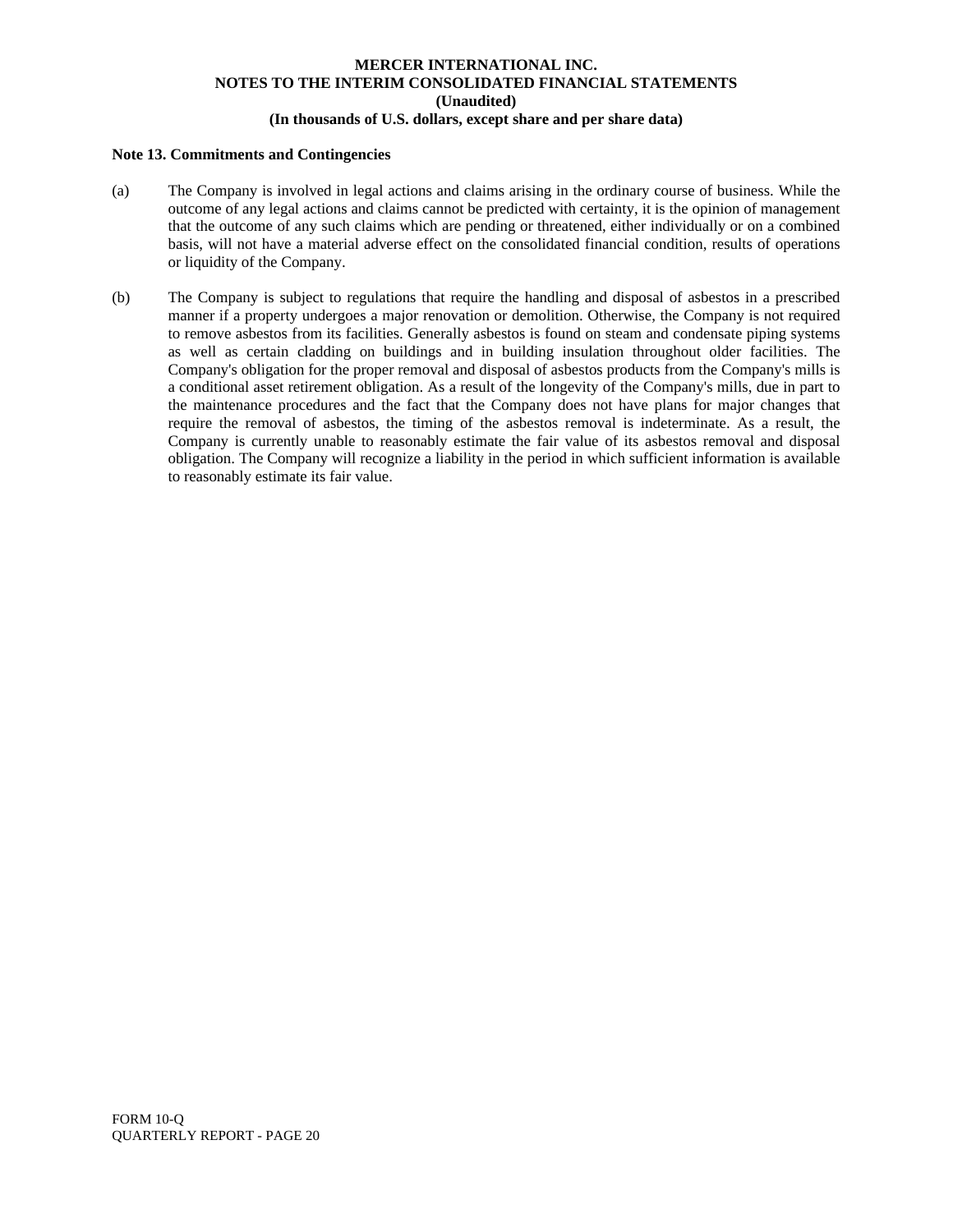#### **NON-GAAP FINANCIAL MEASURES**

This quarterly report on Form 10-Q contains "non-GAAP financial measures", that is, financial measures that either exclude or include amounts that are not excluded or included in the most directly comparable measure calculated and presented in accordance with the generally accepted accounting principles in the United States, referred to as "GAAP". Specifically, we make use of the non-GAAP measure "Operating EBITDA".

Operating EBITDA is defined as operating income plus depreciation and amortization and non-recurring capital asset impairment charges. We use Operating EBITDA as a benchmark measurement of our own operating results and as a benchmark relative to our competitors. We consider it to be a meaningful supplement to operating income as a performance measure primarily because depreciation expense and non-recurring capital asset impairment charges are not actual cash costs, and depreciation expense varies widely from company to company in a manner that we consider largely independent of the underlying cost efficiency of our operating facilities. In addition, we believe Operating EBITDA is commonly used by securities analysts, investors and other interested parties to evaluate our financial performance.

Operating EBITDA does not reflect the impact of a number of items that affect our net income (loss), including financing costs and the effect of derivative instruments. Operating EBITDA is not a measure of financial performance under GAAP, and should not be considered as an alternative to net income (loss) or operating income as a measure of performance, or as an alternative to net cash from operating activities as a measure of liquidity. Operating EBITDA is an internal measure and therefore may not be comparable to other companies.

Operating EBITDA has significant limitations as an analytical tool, and should not be considered in isolation, or as a substitute for analysis of our results as reported under GAAP. Some of these limitations are that Operating EBITDA does not reflect: (i) our cash expenditures, or future requirements, for capital expenditures or contractual commitments; (ii) changes in, or cash requirements for, working capital needs; (iii) the significant interest expense, or the cash requirements necessary to service interest or principal payments, on our outstanding debt; (iv) the impact of realized or marked to market changes in our derivative positions, which can be substantial; and (v) the impact of non-recurring impairment charges against our investments or assets. Because of these limitations, Operating EBITDA should only be considered as a supplemental performance measure and should not be considered as a measure of liquidity or cash available to us to invest in the growth of our business. Because all companies do not calculate Operating EBITDA in the same manner, Operating EBITDA as calculated by us may differ from Operating EBITDA or EBITDA as calculated by other companies. We compensate for these limitations by using Operating EBITDA as a supplemental measure of our performance and by relying primarily on our GAAP financial statements.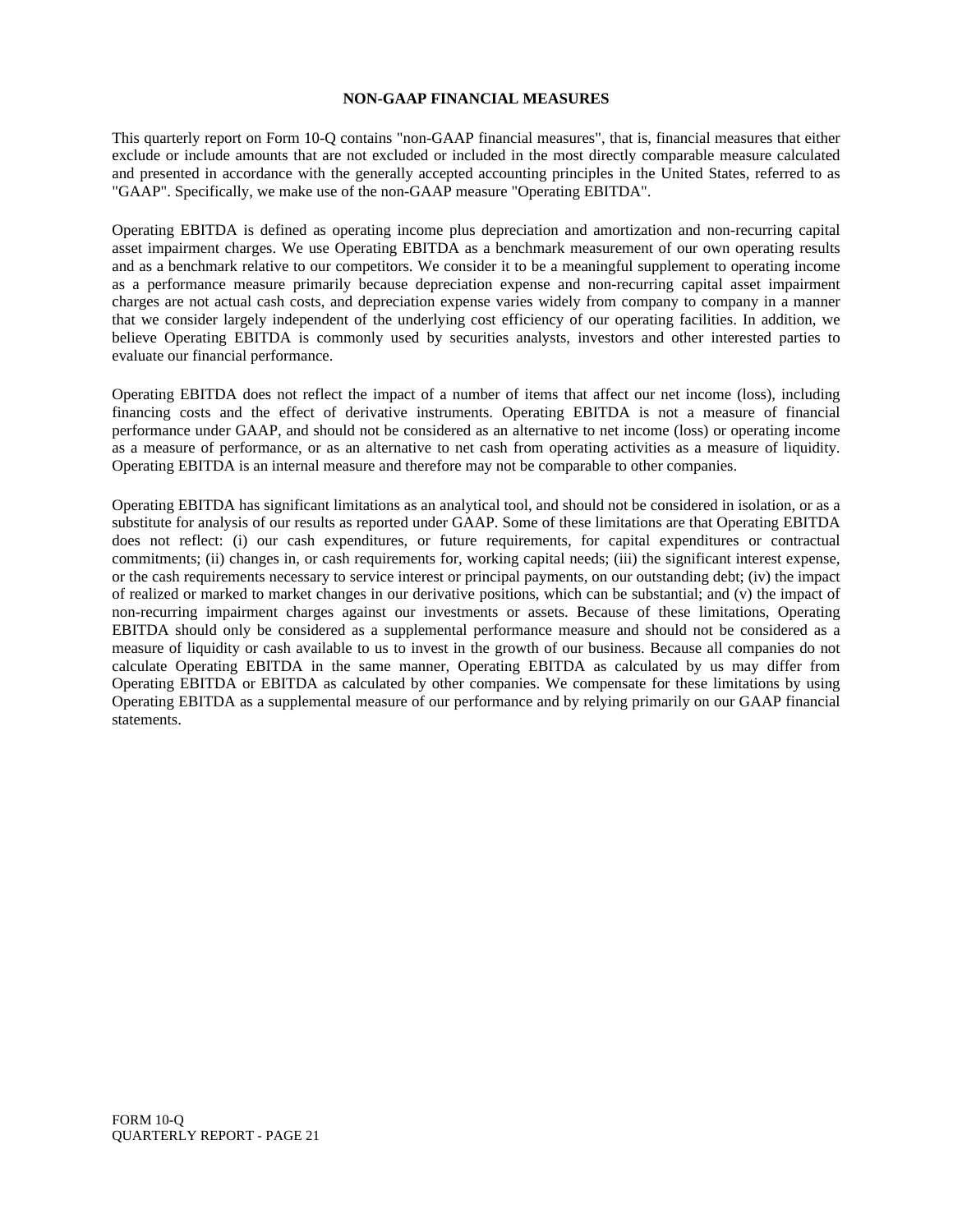# **ITEM 2. MANAGEMENT'S DISCUSSION AND ANALYSIS OF FINANCIAL CONDITION AND RESULTS OF OPERATIONS**

In this document: (i) unless the context otherwise requires, references to "we", "our", "us", the "Company" or "Mercer" mean Mercer International Inc. and its subsidiaries; (ii) references to "Mercer Inc." mean the Company excluding its subsidiaries; (iii) information is provided as of June 30, 2020, unless otherwise stated; (iv) our reporting currency is dollars and references to "€" mean euros and "C\$" mean Canadian dollars; (v) "ADMTs" refers to air-dried metric tonnes; (vi) "NBSK" refers to northern bleached softwood kraft; (vii) "NBHK" refers to northern bleached hardwood kraft; (viii) "MW" refers to megawatts and "MWh" refers to megawatt hours; (ix) "Mfbm" refers to thousand board feet of lumber and "MMfbm" mean million board feet of lumber; and (x) our lumber metrics are converted from cubic meters to Mfbm using a conversion ratio of 1.6 cubic meters to one Mfbm, which is the ratio commonly used in the industry.

Due to rounding, numbers presented throughout this report may not add up precisely to totals we provide and percentages may not precisely reflect the absolute figure.

The following discussion and analysis of our results of operations and financial condition for the three and six months ended June 30, 2020 should be read in conjunction with our Interim Consolidated Financial Statements and related notes included in this quarterly report, as well as our most recent annual report on Form 10-K for the fiscal year ended December 31, 2019 filed with the Securities and Exchange Commission, referred to as the "SEC".

#### **Results of Operations**

#### *General*

We have two reportable operating segments:

- **Pulp** consists of the manufacture, sale and distribution of pulp, electricity and other by-products at our pulp mills.
- **Wood Products** consists of the manufacture, sale and distribution of lumber, electricity and other wood residuals at the Friesau sawmill.

Each segment offers primarily different products and requires different manufacturing processes, technology and sales and marketing.

#### *Current Market Environment*

The COVID-19 pandemic is continuing to cause significant widespread global infections and fatalities. It has also materially adversely affected global economic activity, caused significant market volatility and resulted in numerous governments declaring emergencies and implementing measures, such as travel bans, quarantines, business closures, shelter-in-place and other restrictions.

Commencing around the end of the second quarter of 2020, many countries have taken measures to ease restrictions on economic and social activities to, among other things, reopen their economies by allowing businesses to restart and encourage economic recovery. The results of such economic measures and the reopening have varied from country to country, with certain countries currently reporting relatively stable infection rates and others, such as the United States, reporting a spike in infections and fatalities. Currently we are unable to predict the outcome or pace of such economic reopening and the strength or timing of any recovery. Neither can we predict whether the easing of pandemic health restrictions will result in such a material resurgence in infections and fatalities as would cause governments to re-impose some or all prior or new restrictive measures, including business closures. See "Part II. Other Information - Item 1A. Risk Factors - The COVID-19 pandemic could materially adversely affect our business, financial position and results of operations".

Since the start of the COVID-19 pandemic, we have implemented a number of important health and safety measures at our operations both to protect our employees and to allow our mills to operate responsibly and efficiently

FORM 10-Q QUARTERLY REPORT - PAGE 22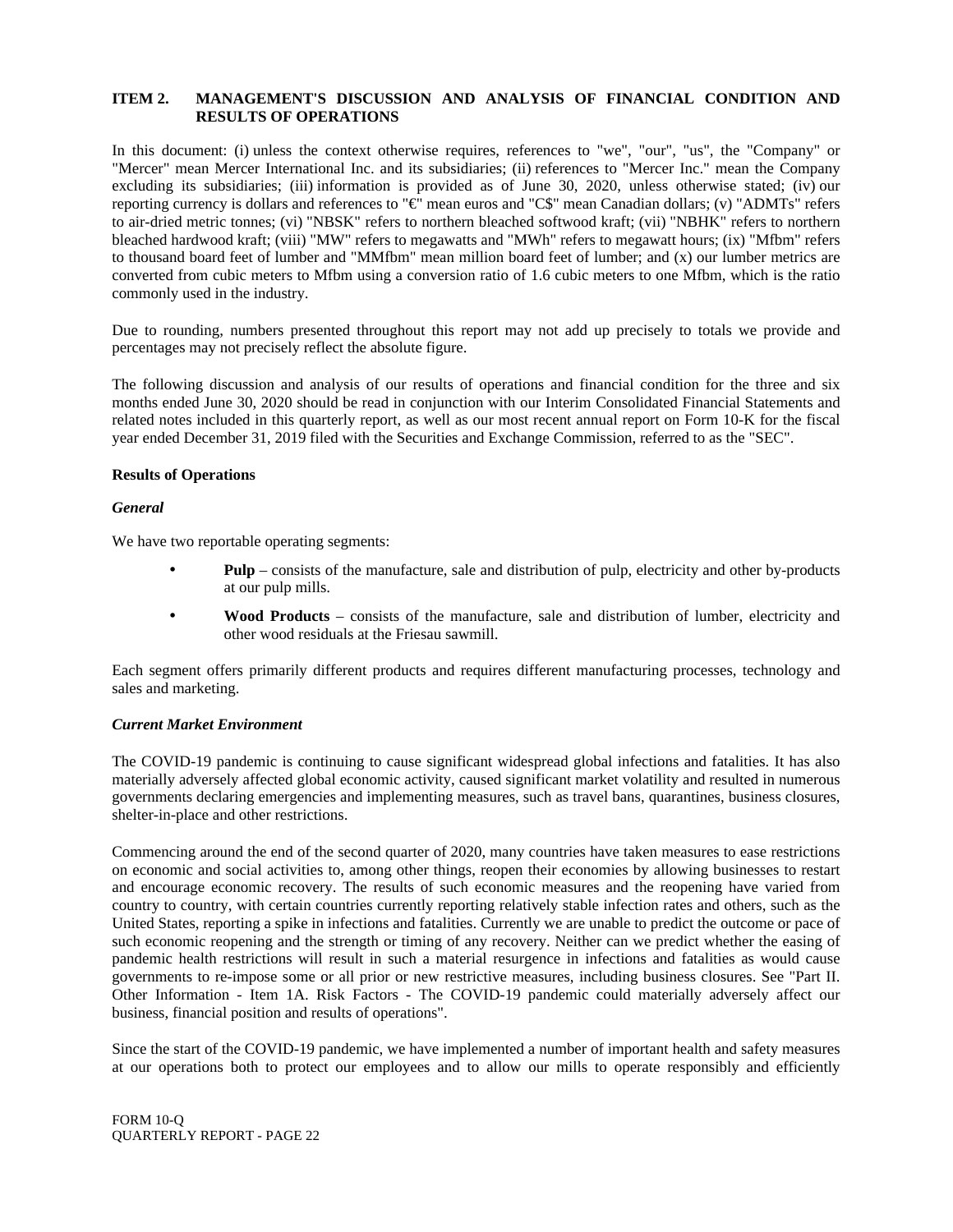including with respect to social distancing, sanitation and personal protection equipment. Such measures include those recommended by governments and health agencies. We are constantly monitoring our operations and guidance from governmental and health organizations to ensure we take appropriate and necessary actions to protect our people.

During the second quarter of 2020, our average NBSK pulp sales realizations were approximately 2% higher compared to the first quarter of 2020 as a result of steady demand.

At the end of the current quarter, NBSK list prices in Europe and North America were approximately \$840 per ADMT and \$1,160 per ADMT, respectively. Commencing in 2020 only net prices (which are net of discounts, allowances and rebates) are published for China. At the end of the current quarter, NBSK net prices in China were approximately \$555 per ADMT. NBHK list prices in North America were approximately \$900 per ADMT and NBHK net prices in China were approximately \$450 per ADMT.

As a result of the global economic uncertainty resulting from the COVID-19 pandemic including efforts to reopen economies and the seasonal third quarter slowdown, we are expecting an overall weakening in pulp demand in the upcoming quarter.

On the pulp supply side, to date various pulp mills globally have delayed their annual maintenance schedules due to the current pandemic. As a result, we currently expect mills to curtail production to implement such delayed maintenance in the later part of this year or the early part of next year.

In the second quarter of 2020, lumber sales realizations were flat from the first quarter of 2020. We currently expect strong lumber demand and higher lumber sales realizations in the U.S. market and steady demand and sales realizations in the European lumber market in the upcoming quarter.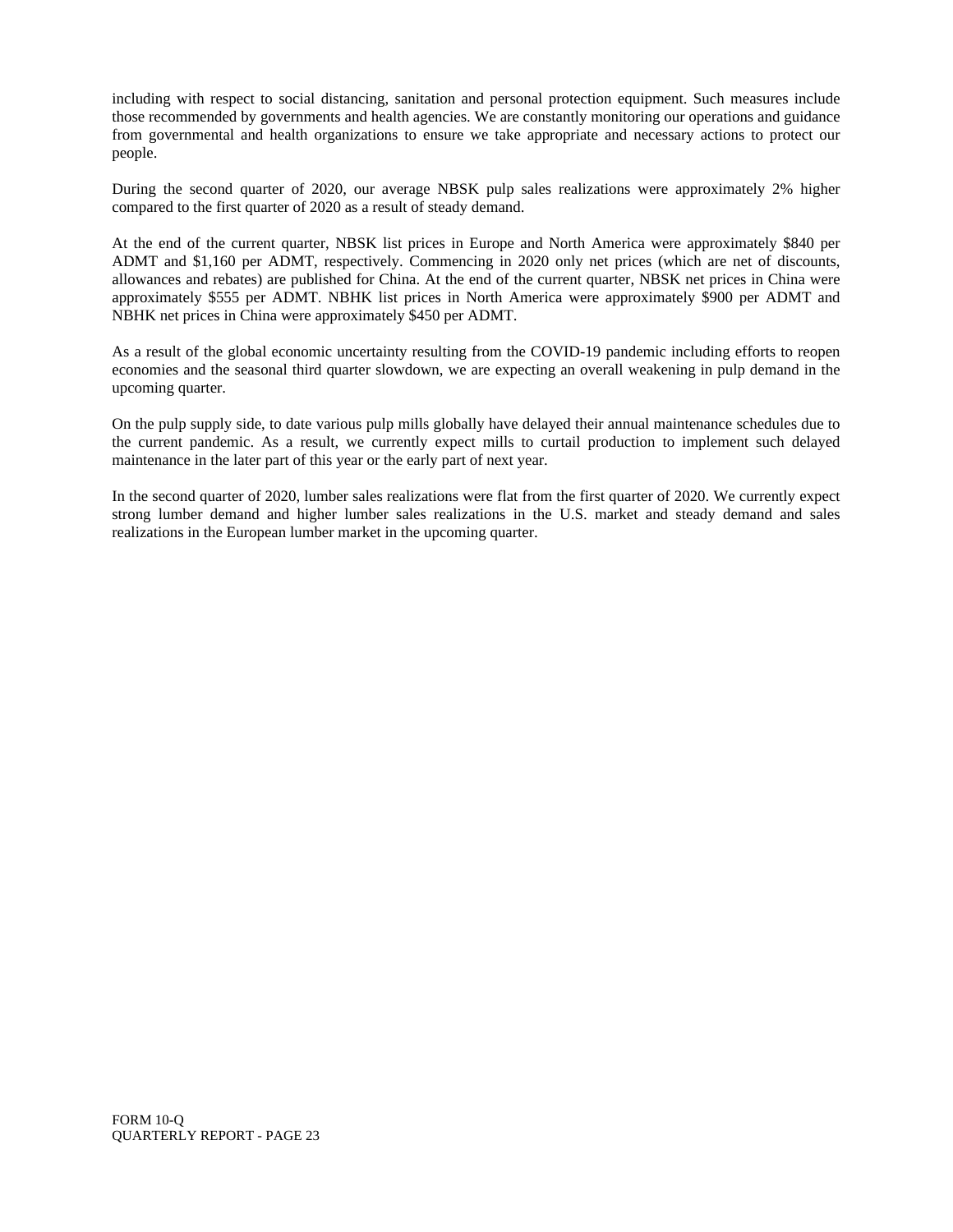# *Summary Financial Highlights*

|                                                     |              | <b>Three Months Ended</b><br><b>June 30,</b> |              |                                              | <b>Six Months Ended</b><br><b>June 30,</b> |          |               |           |
|-----------------------------------------------------|--------------|----------------------------------------------|--------------|----------------------------------------------|--------------------------------------------|----------|---------------|-----------|
|                                                     |              | 2020                                         |              | 2019                                         |                                            | 2020     | 2019          |           |
|                                                     |              |                                              |              | (in thousands, other than per share amounts) |                                            |          |               |           |
| <b>Statement of Operations Data</b>                 |              |                                              |              |                                              |                                            |          |               |           |
| Pulp segment revenues                               | \$           | 298,046                                      | \$           | 384,799                                      | \$                                         | 601.651  | \$            | 821,273   |
| Wood products segment revenues                      |              | 41.727                                       |              | 39,452                                       |                                            | 87,505   |               | 83,891    |
| Corporate and other revenues                        |              | 1,422                                        |              | 1,502                                        |                                            | 2,638    |               | 4,539     |
| Total revenues                                      | \$           | 341,195                                      | \$           | 425,753                                      | \$                                         | 691,794  | \$            | 909,703   |
|                                                     |              |                                              |              |                                              |                                            |          |               |           |
| Pulp segment operating income                       | $\sqrt{\ }$  | 8,110                                        | $\mathbb{S}$ | 42,251                                       | \$                                         | 29,549   | $\mathcal{S}$ | 135,771   |
| Wood products segment operating income (loss)       |              | 4,327                                        |              | (89)                                         |                                            | 9,882    |               | 1,531     |
| Corporate and other operating loss                  |              | (2,122)                                      |              | (4,352)                                      |                                            | (5,054)  |               | (5,940)   |
| Total operating income                              | \$           | 10,315                                       | \$           | 37,810                                       | S                                          | 34,377   | \$            | 131,362   |
|                                                     |              |                                              |              |                                              |                                            |          |               |           |
| Pulp segment depreciation and amortization          | \$           | 27,219                                       | \$           | 29,849                                       | \$                                         | 57,590   | \$            | 57,872    |
| Wood products segment depreciation and amortization |              | 2,804                                        |              | 2,010                                        |                                            | 5,181    |               | 3,921     |
| Corporate and other depreciation and amortization   |              | 178                                          |              | 289                                          |                                            | 376      |               | 602       |
| Total depreciation and amortization                 | \$           | 30,201                                       | \$           | 32,148                                       | $\sqrt{\ }$                                | 63,147   | \$            | 62,395    |
|                                                     |              |                                              |              |                                              |                                            |          |               |           |
| Operating EBITDA <sup>(1)</sup>                     | \$           | 40,516                                       | \$           | 69,958                                       | \$                                         | 97,524   | \$            | 193,757   |
| Provision for income taxes                          | \$           | (882)                                        | \$           | (10, 433)                                    | \$                                         | (6,226)  | \$            | (34, 857) |
| Net income (loss)                                   | \$           | (8, 411)                                     | $\mathbb{S}$ | 10,259                                       | \$                                         | (11,803) | <sup>\$</sup> | 61,875    |
| Net income (loss) per common share                  |              |                                              |              |                                              |                                            |          |               |           |
| Basic and diluted                                   | $\mathbb{S}$ | (0.13)                                       | $\mathbb{S}$ | 0.16                                         | \$                                         | (0.18)   | $\mathcal{S}$ | 0.94      |
| Common shares outstanding at period end             |              | 65,868                                       |              | 65,629                                       |                                            | 65.868   |               | 65,629    |

 $\overline{(1)}$  The following table provides a reconciliation of net income (loss) to operating income and Operating EBITDA for the periods indicated:

|                                    | <b>Three Months Ended</b><br><b>June 30,</b> |          |   | <b>Six Months Ended</b><br><b>June 30,</b> |      |          |    |         |
|------------------------------------|----------------------------------------------|----------|---|--------------------------------------------|------|----------|----|---------|
|                                    |                                              | 2020     |   | 2019                                       | 2020 |          |    | 2019    |
|                                    |                                              |          |   | (in thousands)                             |      |          |    |         |
| Net income (loss)                  | \$                                           | (8, 411) | S | 10,259                                     | S    | (11,803) | -S | 61,875  |
| Provision for income taxes         |                                              | 882      |   | 10.433                                     |      | 6.226    |    | 34,857  |
| Interest expense                   |                                              | 20,108   |   | 18,369                                     |      | 40,192   |    | 36,920  |
| Other income                       |                                              | (2,264)  |   | (1,251)                                    |      | (238)    |    | (2,290) |
| Operating income                   |                                              | 10.315   |   | 37,810                                     |      | 34,377   |    | 131,362 |
| Add: Depreciation and amortization |                                              | 30,201   |   | 32,148                                     |      | 63,147   |    | 62,395  |
| <b>Operating EBITDA</b>            |                                              | 40,516   |   | 69,958                                     |      | 97,524   |    | 193,757 |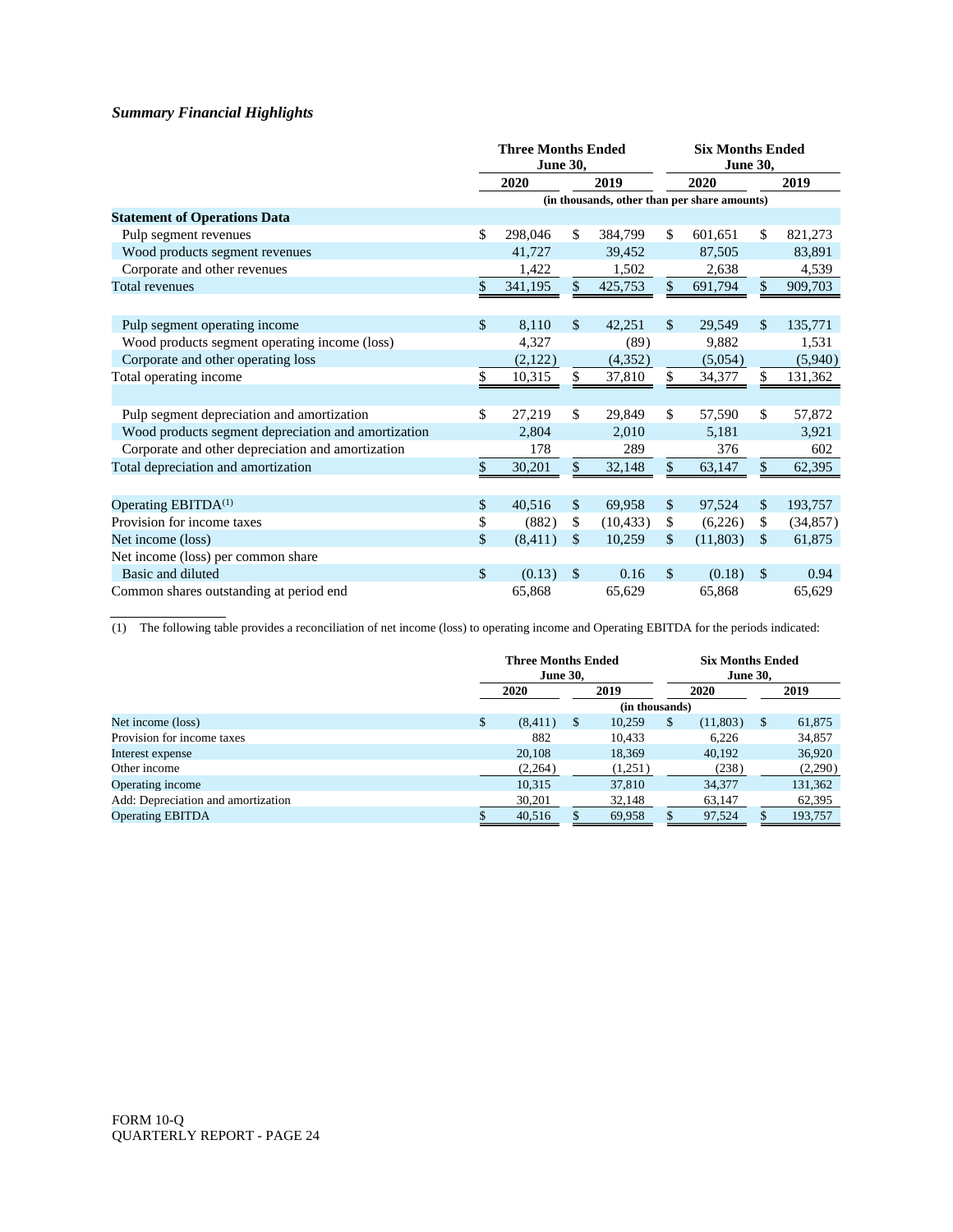#### *Selected Production, Sales and Other Data*

|                                                           |        | <b>Three Months Ended</b><br><b>June 30.</b> |         | <b>Six Months Ended</b><br><b>June 30.</b> |  |
|-----------------------------------------------------------|--------|----------------------------------------------|---------|--------------------------------------------|--|
|                                                           | 2020   | 2019                                         | 2020    | 2019                                       |  |
| <b>Pulp Segment</b>                                       |        |                                              |         |                                            |  |
| Pulp production ('000 ADMTs)                              |        |                                              |         |                                            |  |
| <b>NBSK</b>                                               | 423.8  | 452.8                                        | 879.0   | 913.4                                      |  |
| <b>NBHK</b>                                               | 88.8   | 89.4                                         | 167.8   | 168.0                                      |  |
| Annual maintenance downtime ('000 ADMTs)                  | 11.3   | 7.5                                          | 13.6    | 7.5                                        |  |
| Annual maintenance downtime (days)                        | 15     | 15                                           | 17      | 15                                         |  |
| Pulp sales ('000 ADMTs)                                   |        |                                              |         |                                            |  |
| <b>NBSK</b>                                               | 422.6  | 438.5                                        | 860.9   | 905.4                                      |  |
| <b>NBHK</b>                                               | 69.3   | 81.5                                         | 135.4   | 169.4                                      |  |
| Average NBSK pulp prices (\$/ADMT) <sup>(1)</sup>         |        |                                              |         |                                            |  |
| Europe                                                    | 850    | 997                                          | 842     | 1,051                                      |  |
| China                                                     | 572    | 630                                          | 573     | 665                                        |  |
| North America                                             | 1,158  | 1,292                                        | 1,143   | 1,336                                      |  |
| Average NBHK pulp prices (\$/ADMT) <sup>(1)</sup>         |        |                                              |         |                                            |  |
| China                                                     | 465    | 607                                          | 463     | 651                                        |  |
| North America                                             | 897    | 1,100                                        | 893     | 1,140                                      |  |
| Average pulp sales realizations (\$/ADMT) <sup>(2)</sup>  |        |                                              |         |                                            |  |
| <b>NBSK</b>                                               | 573    | 699                                          | 567     | 729                                        |  |
| <b>NBHK</b>                                               | 475    | 618                                          | 472     | 638                                        |  |
| Energy production $(000 \text{ MWh})^{(3)}$               | 562.9  | 575.4                                        | 1,141.3 | 1,135.8                                    |  |
| Energy sales $(000 \text{ MWh})^{(3)}$                    | 222.0  | 231.9                                        | 453.7   | 443.7                                      |  |
| Average energy sales realizations (\$/MWh) <sup>(3)</sup> | 85     | 93                                           | 90      | 94                                         |  |
|                                                           |        |                                              |         |                                            |  |
| <b>Wood Products Segment</b>                              |        |                                              |         |                                            |  |
| Lumber production (MMfbm)                                 | 113.5  | 100.8                                        | 229.8   | 211.5                                      |  |
| Lumber sales (MMfbm)                                      | 109.0  | 101.5                                        | 226.7   | 210.7                                      |  |
| Average lumber sales realizations (\$/Mfbm)               | 345    | 348                                          | 347     | 354                                        |  |
| Energy production and sales ('000 MWh)                    | 22.7   | 24.1                                         | 45.4    | 46.4                                       |  |
| Average energy sales realizations (\$/MWh)                | 116    | 116                                          | 116     | 118                                        |  |
|                                                           |        |                                              |         |                                            |  |
| <b>Average Spot Currency Exchange Rates</b>               |        |                                              |         |                                            |  |
| $$/ \infty$ <sup>49</sup>                                 | 1.1016 | 1.1237                                       | 1.1019  | 1.1293                                     |  |
| $$ / C$^{(4)}$                                            | 0.7221 | 0.7475                                       | 0.7328  | 0.7497                                     |  |
|                                                           |        |                                              |         |                                            |  |

(1) Source: RISI pricing report. Europe and North America are list prices. China are net prices which include discounts, allowances and rebates. Effective January 2020, the RISI pricing report does not provide list prices for China.

(2) Sales realizations after customer discounts, rebates and other selling concessions. Incorporates the effect of pulp price variations occurring between the order and shipment dates.

(3) Does not include our 50% joint venture interest in the Cariboo mill, which is accounted for using the equity method.

(4) Average Federal Reserve Bank of New York Noon Buying Rates over the reporting period.

#### *Consolidated - Three Months Ended June 30, 2020 Compared to Three Months Ended June 30, 2019*

Total revenues for the three months ended June 30, 2020 decreased by approximately 20% to \$341.2 million from \$425.8 million in the same quarter of 2019 primarily due to lower pulp sales realizations and pulp sales volumes.

Costs and expenses in the current quarter decreased by approximately 15% to \$330.9 million from \$387.9 million in the second quarter of 2019 primarily due to lower per unit fiber costs and lower pulp sales volumes and the positive impact of a stronger dollar on our Canadian dollar and euro denominated costs and expenses.

In the second quarter of 2020, cost of sales depreciation and amortization decreased to \$30.2 million from \$32.0 million in the same quarter of 2019 primarily due to the positive impact of a stronger dollar.

FORM 10-Q QUARTERLY REPORT - PAGE 25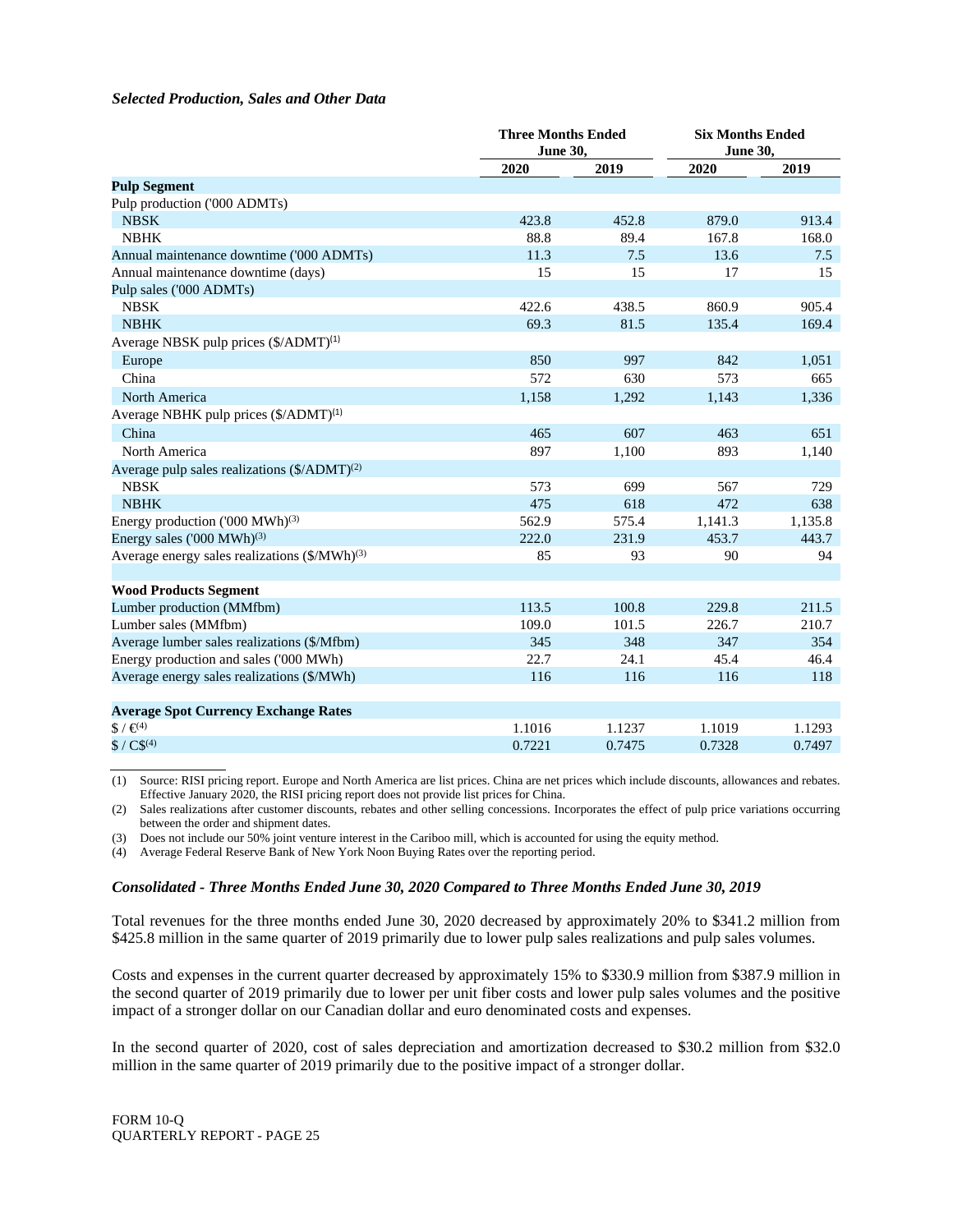Selling, general and administrative expenses decreased to \$16.4 million in the second quarter of 2020 from \$19.5 million in the same quarter of 2019 primarily due to lower stock based compensation expense and the positive impact of a stronger dollar.

In the second quarter of 2020, our operating income decreased by approximately 73% to \$10.3 million from \$37.8 million in the same quarter of 2019 primarily due to lower pulp sales realizations partially offset by lower per unit fiber costs and the positive impact of a stronger dollar.

Interest expense in the current quarter increased to \$20.1 million from \$18.4 million in the same quarter of 2019 primarily as a result of higher indebtedness.

During the second quarter of 2020, the provision for income taxes was \$0.9 million primarily due to income before tax for our German operations only partially offset by tax recoveries for our Canadian operations. In the comparative quarter of 2019, the provision for income taxes was \$10.4 million due to higher income.

For the second quarter of 2020, our net loss was \$8.4 million, or \$0.13 per share compared to net income of \$10.3 million, or \$0.16 per share, in the same quarter of 2019.

In the second quarter of 2020, Operating EBITDA decreased by approximately 42% to \$40.5 million from \$70.0 million in the same quarter of 2019 primarily due to lower pulp sales realizations partially offset by lower per unit fiber costs and the positive impact of a stronger dollar.

#### **Operating Results by Business Segment**

None of the income or loss items following operating income in our Interim Consolidated Statements of Operations are allocated to our segments, since those items are reviewed separately by management.

## *Pulp Segment - Three Months Ended June 30, 2020 Compared to Three Months Ended June 30, 2019*

#### *Selected Financial Information*

|                               |   | <b>Three Months Ended</b> | <b>June 30,</b> |         |  |
|-------------------------------|---|---------------------------|-----------------|---------|--|
|                               |   | 2019<br>2020              |                 |         |  |
|                               |   |                           | (in thousands)  |         |  |
| Pulp revenues                 | S | 276,919                   | \$              | 359,205 |  |
| Energy and chemical revenues  |   | 21.127                    | \$              | 25,594  |  |
| Depreciation and amortization | J | 27,219                    | \$              | 29,849  |  |
| Operating income              |   | 8.110                     | \$              | 42.251  |  |

Pulp revenues in the second quarter of 2020 decreased by approximately 23% to \$276.9 million from \$359.2 million in the same quarter of 2019 due to lower sales realizations and sales volumes.

Energy and chemical revenues decreased by approximately 18% to \$21.1 million in the second quarter of 2020 from \$25.6 million in the same quarter of 2019 primarily due to lower chemical production at our German mills caused by processing dry beetle damaged wood and lower energy revenue at our Peace River mill.

NBSK pulp production declined 6% to 423,773 ADMTs in the current quarter from 452,835 ADMTs in the same quarter of 2019 primarily due to planned downtime at our pulp mills and modestly lower production at all our mills. In the current quarter of 2020, our pulp mills had 15 days of annual maintenance downtime (approximately 11,300 ADMTs) and our 50% joint venture Cariboo mill had four weeks of market related downtime. In the comparative quarter of 2019, the Cariboo mill had 15 days of scheduled maintenance downtime (approximately 7,500 ADMTs).

We estimate that annual maintenance downtime in the current quarter adversely impacted our operating income by approximately \$4.5 million, comprised of approximately \$2.0 million in direct out-of-pocket expenses and the balance in reduced production.

FORM 10-Q QUARTERLY REPORT - PAGE 26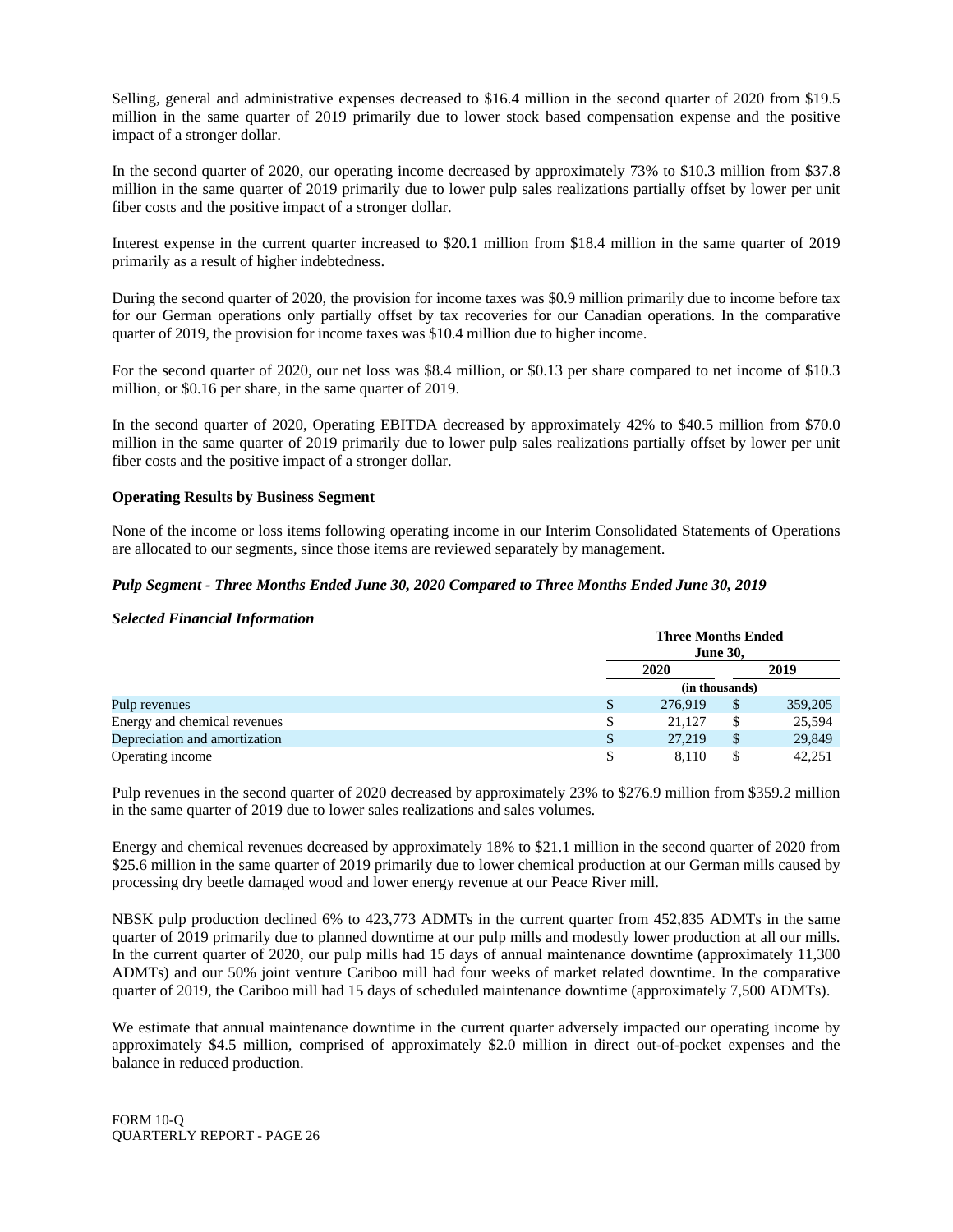In the third quarter of 2020, our pulp mills have planned for six days of annual maintenance downtime or approximately 9,500 ADMTs. Further, as previously announced, starting in July 2020 our Celgar mill is taking 30 days of market related downtime.

NBSK pulp sales volumes decreased by approximately 4% to 422,586 ADMTs in the current quarter from 438,520 ADMTs in the same quarter of 2019 primarily due to lower production.

In the current quarter of 2020, prices for NBSK pulp decreased from the same quarter of 2019 largely as a result of high producer inventory levels. Average list prices for NBSK pulp in Europe and North America were approximately \$850 per ADMT and \$1,158 per ADMT, respectively in the second quarter of 2020 compared to approximately \$997 per ADMT and \$1,292 per ADMT, respectively, in the same quarter of 2019. NBSK net prices in China were approximately \$572 per ADMT in the current quarter compared to approximately \$630 per ADMT in the same quarter of 2019.

Average NBSK pulp sales realizations decreased by approximately 18% to \$573 per ADMT in the second quarter of 2020 from approximately \$699 per ADMT in the same quarter of 2019.

In the current quarter our Canadian mills recorded a non-cash write down of our inventory carrying values of \$12.3 million as a result of lower pulp sales realizations and high fiber costs. In the same quarter of the prior year our Canadian mills recorded a non-cash write down of our inventory carrying values of \$6.9 million.

In the current quarter of 2020 as a result of the effect of the stronger dollar on our Canadian dollar and euro denominated costs and expenses, we recorded a positive impact of approximately \$5.3 million in operating income due to foreign exchange compared to the same quarter of 2019.

Costs and expenses in the current quarter decreased by approximately 15% to \$290.1 million from \$342.7 million in the second quarter of 2019 primarily due to lower per unit fiber costs, lower pulp sales volumes and the positive impact of a stronger dollar. In the current quarter of 2020 we received approximately \$4.5 million of wage assistance under a Canadian wage subsidy program.

In the second quarter of 2020, depreciation and amortization decreased to \$27.2 million from \$29.8 million in the same quarter of 2019 primarily due to the positive impact of a stronger dollar.

On average, in the current quarter overall per unit fiber costs decreased by approximately 16% from the same quarter of 2019 due to lower per unit fiber costs for all of our mills. In the current quarter, per unit fiber costs for our German mills declined due to the continued availability of beetle damaged wood. For our Canadian mills, per unit fiber costs declined but remained at historically high levels due to strong demand for fiber in the mills' fiber procurement areas. We currently expect stable per unit fiber costs in the third quarter of 2020.

Transportation costs for our pulp segment decreased to \$34.6 million in the current quarter from \$36.3 million in the same quarter of 2019 primarily as a result of lower sales volumes.

In the second quarter of 2020, pulp segment operating income decreased to \$8.1 million from \$42.3 million in the same quarter of 2019 as lower pulp sales realizations were only partially offset by the positive impact of lower per unit fiber costs and a stronger dollar.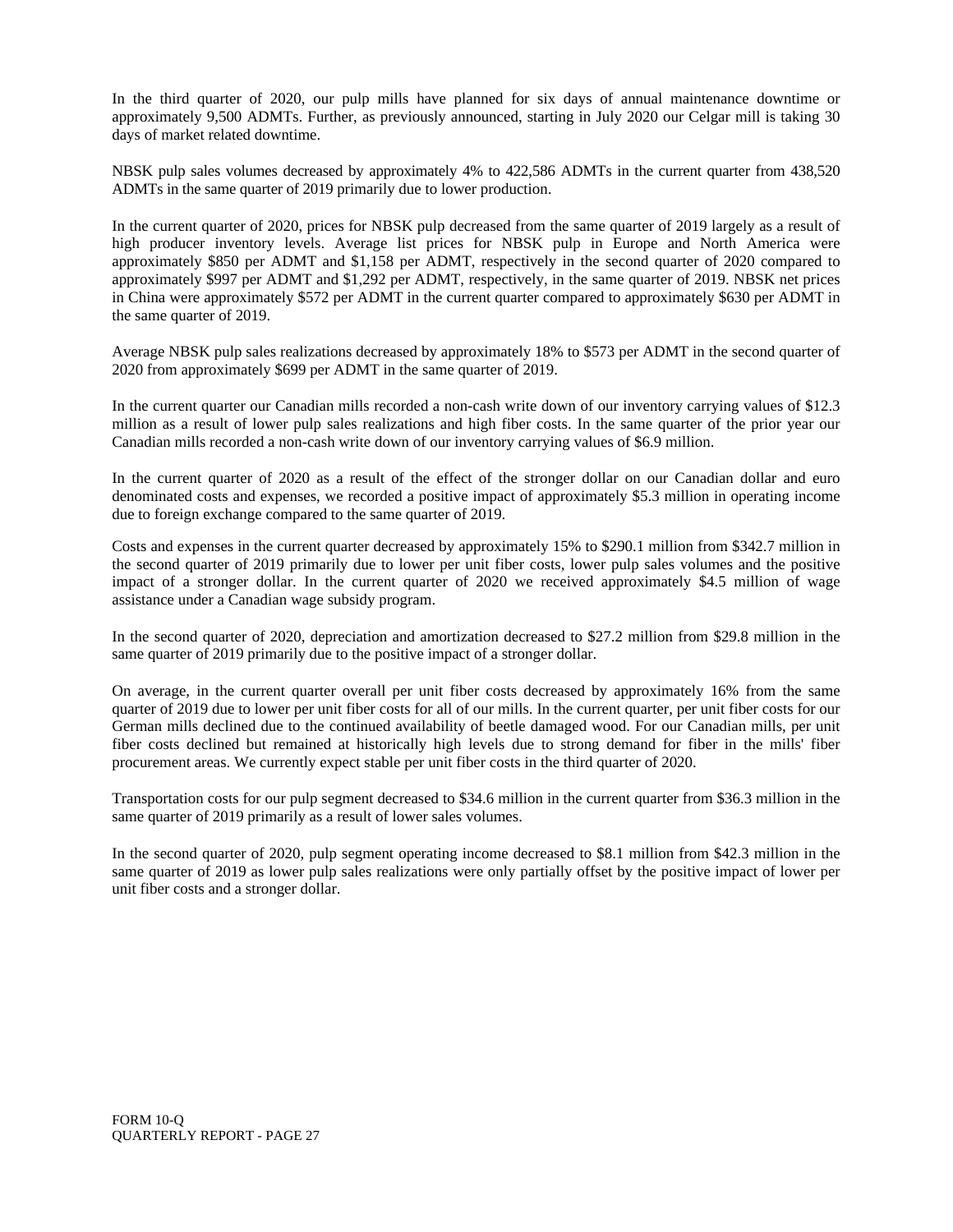# *Wood Products Segment - Three Months Ended June 30, 2020 Compared to Three Months Ended June 30, 2019*

#### *Selected Financial Information*

|                               |          | <b>Three Months Ended</b><br><b>June 30,</b> |                |        |  |  |  |
|-------------------------------|----------|----------------------------------------------|----------------|--------|--|--|--|
|                               |          | <b>2020</b><br>2019                          |                |        |  |  |  |
|                               |          |                                              | (in thousands) |        |  |  |  |
| Lumber revenues               |          | 37,611                                       | \$             | 35,322 |  |  |  |
| Energy revenues               |          | 2.629                                        | \$             | 2,788  |  |  |  |
| Wood residual revenues        | <b>S</b> | 1,487                                        | \$             | 1,342  |  |  |  |
| Depreciation and amortization |          | 2.804                                        |                | 2,010  |  |  |  |
| Operating income (loss)       |          | 4,327                                        |                | (89)   |  |  |  |

In the second quarter of 2020, lumber revenues increased 7% to \$37.6 million from \$35.3 million in the same quarter of 2019 due to higher sales volumes. In the current quarter approximately 38% of sales volumes were in the U.S. market and the majority of remaining sales were to Europe.

Energy and wood residual revenues were flat at \$4.1 million.

Lumber production increased by approximately 13% to 113.5 MMfbm in the current quarter of 2020 from 100.8 MMfbm in the same quarter of 2019 primarily due to capital improvements.

Average lumber sales realizations were generally flat at approximately \$345 per Mfbm in the second quarter of 2020 compared to approximately \$348 per Mfbm in the same quarter of 2019 as higher pricing in the U.S. market was offset by lower pricing in Europe. U.S. lumber pricing increased due to stronger demand during the current quarter. European lumber pricing declined due to an increase in the supply of lumber processed from beetle damaged wood which generally obtains lower prices.

Fiber costs were approximately 70% of our lumber cash production costs in the current quarter. In the current quarter per unit fiber costs decreased by approximately 26% from the same quarter of 2019 primarily due to the availability of lower cost beetle damaged wood. We currently expect stable per unit fiber costs in the third quarter of 2020 due to the continuing availability of such wood.

In the second quarter of 2020, depreciation and amortization increased to \$2.8 million from \$2.0 million in the same quarter of 2019 primarily due to the completion of capital projects.

Transportation costs for our wood products segment in the second quarter of 2020 increased by approximately 22% to \$7.2 million from \$5.9 million in the same quarter of 2019 primarily due to higher sales volumes to the U.S.

In the second quarter of 2020, our wood products segment had operating income of \$4.3 million compared to an operating loss of \$0.1 million in the same quarter of 2019 primarily due to strong production and lower per unit fiber costs.

#### *Consolidated - Six Months Ended June 30, 2020 Compared to Six Months Ended June 30, 2019*

Total revenues for the first half of 2020 decreased by approximately 24% to \$691.8 million from \$909.7 million in the first half of 2019 primarily due to lower pulp sales realizations and pulp sales volumes.

Costs and expenses in the first half of 2020 decreased by approximately 16% to \$657.4 million from \$778.3 million in the first half of 2019 primarily due to lower per unit fiber costs, lower pulp sales volumes and the positive impact of a stronger dollar on our Canadian dollar and euro denominated costs and expenses.

In the first half of 2020, cost of sales depreciation and amortization increased to \$63.1 million from \$62.2 million in the same period of 2019.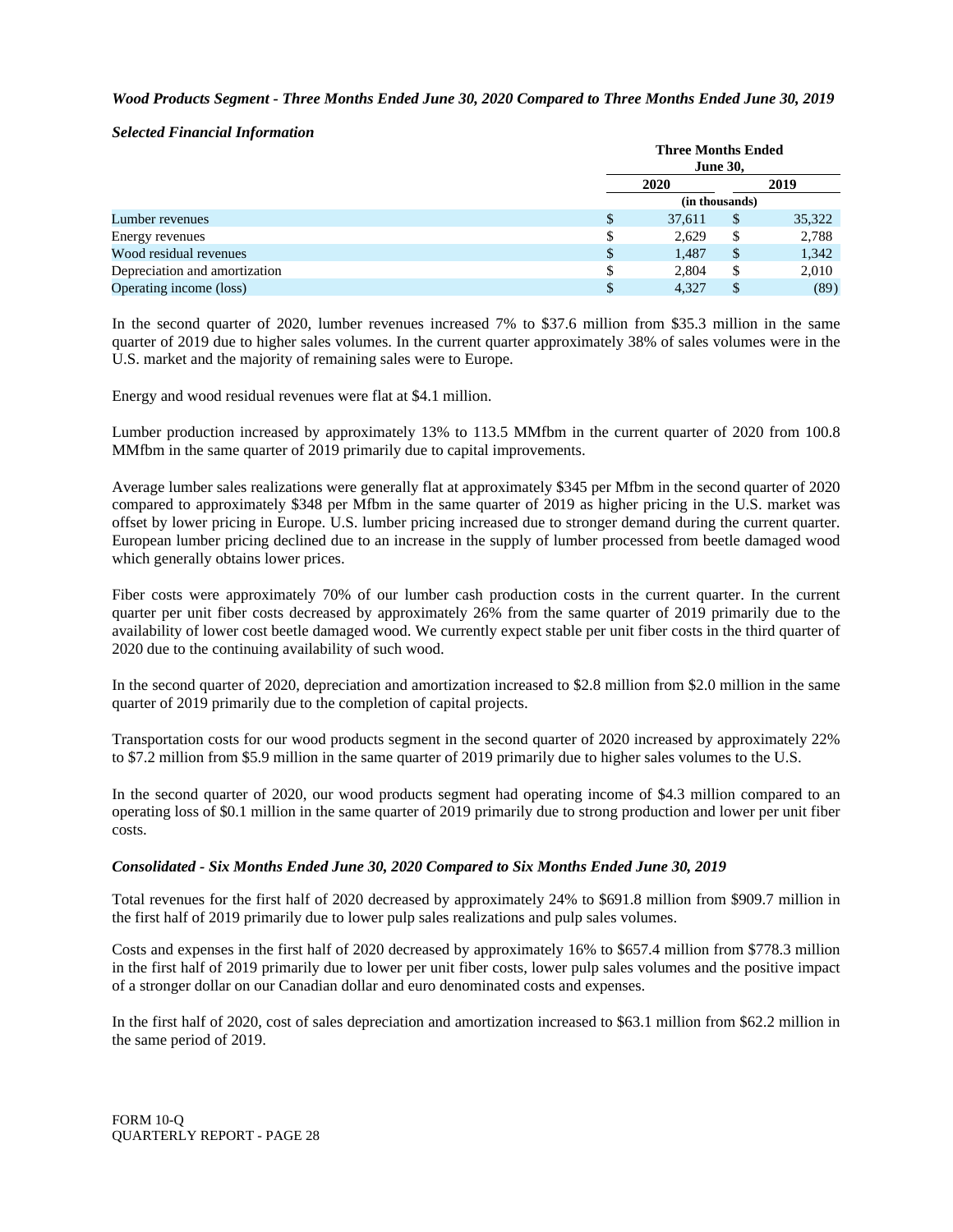Selling, general and administrative expenses decreased to \$33.9 million in the first half of 2020 from \$36.7 million in the first half of 2019 primarily due to lower stock based compensation expense and the positive impact of a stronger dollar.

In the first half of 2020, our operating income decreased by approximately 74% to \$34.4 million from \$131.4 million in the same period of 2019 primarily due to lower pulp sales realizations and pulp sales volumes partially offset by lower per unit fiber costs and the positive impact of a stronger dollar.

Interest expense in the first half of 2020 increased to \$40.2 million from \$36.9 million in the same period of 2019 primarily as a result of higher indebtedness resulting from our issuance of an additional \$100.0 million of senior notes in October 2019.

During the first half of 2020, the provision for income taxes was \$6.2 million primarily due to income before tax for our German operations only partially offset by tax recoveries for our Canadian operations. In the same period of 2019, the provision for income taxes was \$34.9 million due to higher income.

For the first half of 2020, our net loss was \$11.8 million, or \$0.18 per share compared to net income of \$61.9 million, or \$0.94 per share, in the same period of 2019.

In the first half of 2020, Operating EBITDA decreased by approximately 50% to \$97.5 million from \$193.8 million in the same period of 2019 primarily due to lower pulp sales realizations and pulp sales volumes partially offset by lower per unit fiber costs and the positive impact of a stronger dollar versus the Canadian dollar and euro.

## *Pulp Segment - Six Months Ended June 30, 2020 Compared to Six Months Ended June 30, 2019*

#### *Selected Financial Information*

|                               |   | <b>Six Months Ended</b> | <b>June 30,</b> |         |
|-------------------------------|---|-------------------------|-----------------|---------|
|                               |   | 2020                    |                 | 2019    |
|                               |   |                         | (in thousands)  |         |
| Pulp revenues                 |   | 555,867                 | \$              | 772,518 |
| Energy and chemical revenues  |   | 45.784                  | \$              | 48,755  |
| Depreciation and amortization | S | 57,590                  | \$              | 57,872  |
| Operating income              |   | 29.549                  | <sup>\$</sup>   | 135,771 |

Pulp revenues in the first half of 2020 decreased by approximately 28% to \$555.9 million from \$772.5 million in the same period of 2019 due to lower sales realizations and sales volumes.

Energy and chemical revenues decreased by approximately 6% to \$45.8 million in the first half of 2020 from \$48.8 million in the same period of 2019 primarily due to lower chemical production caused by our German mills processing dry beetle damaged wood.

NBSK pulp production declined approximately 4% to 878,965 ADMTs in the first half of 2020 from 913,448 ADMTs in the same period of 2019 primarily due to 17 days of annual maintenance downtime (approximately 13,600 ADMTs) and four weeks of planned market related downtime at our 50% joint venture Cariboo mill and modestly lower production at our German and Peace River mills. In the first half of 2019, the Cariboo mill had 15 days of scheduled maintenance downtime (approximately 7,500 ADMTs).

We estimate that annual maintenance downtime in the first half of 2020 adversely impacted our operating income by approximately \$5.5 million, comprised of approximately \$2.4 million in direct out-of-pocket expenses and the balance in reduced production.

NBSK pulp sales volumes decreased by approximately 5% to 860,912 ADMTs in the first half of 2020 from 905,413 ADMTs in the same period of 2019 primarily due to lower production.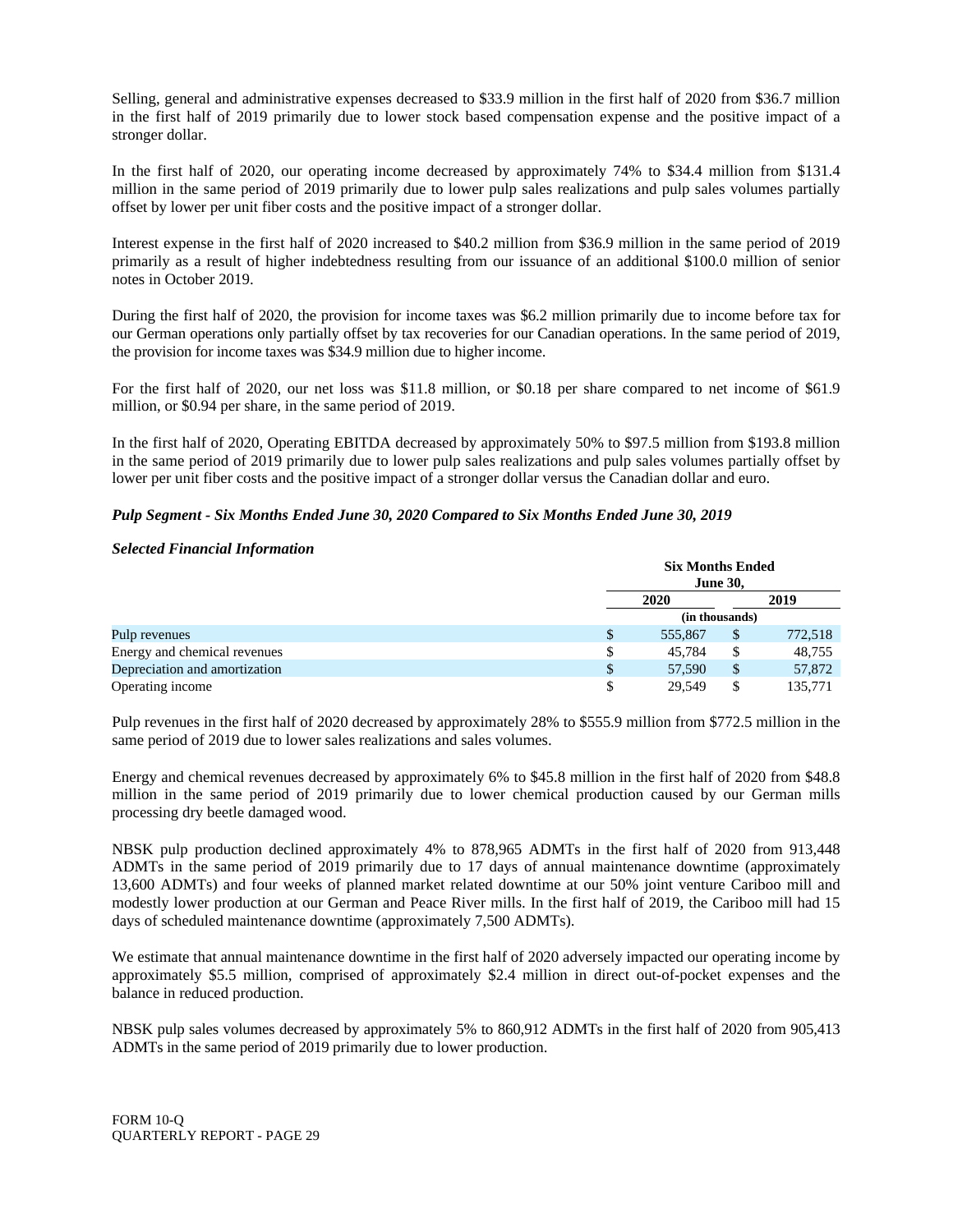In the first half of 2020, prices for NBSK pulp decreased from the same period of 2019, largely as a result of high producer inventory levels and market uncertainty due to the COVID-19 pandemic. Average list prices for NBSK pulp in Europe and North America were approximately \$842 per ADMT and \$1,143 per ADMT, respectively in the first half of 2020 compared to approximately \$1,051 per ADMT and \$1,336 per ADMT, respectively, in the same period of 2019. NBSK net prices in China were approximately \$573 per ADMT in the first half of 2020 compared to approximately \$665 per ADMT in the first half of 2019.

Average NBSK pulp sales realizations decreased by approximately 22% to \$567 per ADMT in the first half of 2020 from approximately \$729 per ADMT in the same period of 2019.

In the first half of 2020, our Canadian mills recorded non-cash write downs of our inventory carrying values of \$18.0 million as a result of lower pulp sales realizations and high fiber costs. In the same period of 2019 our Canadian mills recorded a non-cash write down of our inventory carrying values of \$6.9 million.

In the first half of 2020 primarily as a result of the effect of the strengthening dollar on our Canadian dollar and euro denominated costs and expenses, we recorded a positive impact of approximately \$22.0 million in operating income due to foreign exchange compared to the same period of 2019.

Costs and expenses in the first half of 2020 decreased by approximately 17% to \$572.4 million from \$685.9 million in the first half of 2019 primarily due to lower pulp sales volumes, lower per unit fiber costs and the positive impact of a stronger dollar. In the first half of 2020 we have received approximately \$4.5 million of wage assistance under a Canadian wage subsidy program.

In the first half of 2020, depreciation and amortization decreased to \$57.6 million from \$57.9 million in the same period of 2019.

On average, in the first half of 2020 overall per unit fiber costs decreased by approximately 14% from the same period of 2019 primarily due to lower per unit fiber costs at our German mills. In the first half of 2020, per unit fiber costs for our German mills declined due to the continued availability of beetle damaged wood. For our Canadian mills, per unit fiber costs modestly declined but remained at historically high levels due to strong demand for fiber in the mills' fiber procurement areas.

Transportation costs for our pulp segment decreased to \$70.2 million in the first half of 2020 from \$74.2 million in the same period of 2019 primarily as a result of lower sales volumes.

In the first half of 2020, pulp segment operating income decreased to \$29.5 million from \$135.8 million in the same period of 2019 as lower pulp sales realizations and pulp sales volumes were only partially offset by the positive impact of lower per unit fiber costs and a stronger dollar.

#### *Wood Products Segment - Six Months Ended June 30, 2020 Compared to Six Months Ended June 30, 2019*

#### *Selected Financial Information*

|                               |    | <b>Six Months Ended</b> |                 |        |  |  |  |
|-------------------------------|----|-------------------------|-----------------|--------|--|--|--|
|                               |    |                         | <b>June 30,</b> |        |  |  |  |
|                               |    | <b>2020</b>             |                 | 2019   |  |  |  |
|                               |    |                         | (in thousands)  |        |  |  |  |
| Lumber revenues               |    | 78,597                  | \$              | 74,485 |  |  |  |
| Energy revenues               | S  | 5,260                   | \$              | 5,454  |  |  |  |
| Wood residual revenues        | \$ | 3,648                   | \$              | 3,952  |  |  |  |
| Depreciation and amortization |    | 5,181                   | S               | 3,921  |  |  |  |
| Operating income              |    | 9,882                   |                 | 1,531  |  |  |  |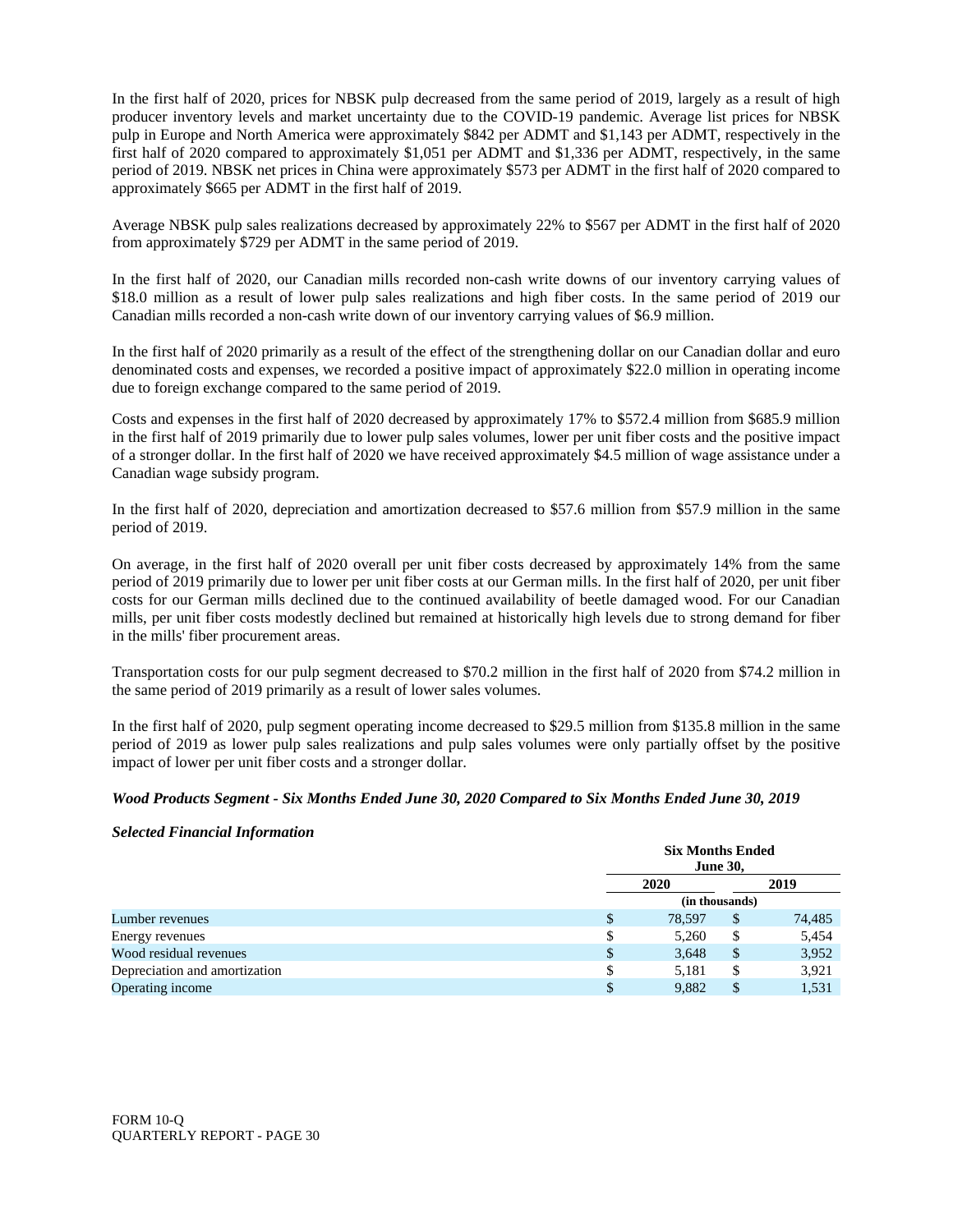In the first half of 2020, lumber revenues increased approximately 6% to \$78.6 million from \$74.5 million in the same period of 2019 due to higher sales volumes. In the first half of 2020 approximately 34% of sales volumes were in the U.S. market and the majority of remaining sales were to Europe.

Energy and wood residual revenues decreased approximately 5% to \$8.9 million in the first half of 2020 from \$9.4 million in the same period of 2019 primarily due to lower sales realizations for wood residuals.

Lumber production increased by approximately 9% to 229.8 MMfbm in the first half of 2020 from 211.5 MMfbm in the same period of 2019 primarily due to capital improvements.

Average lumber sales realizations decreased by approximately 2% to \$347 per Mfbm in the first half of 2020 from approximately \$354 per Mfbm in the same period of 2019 primarily due to lower pricing in Europe partially offset by higher pricing in the U.S. market. European lumber pricing declined due to an increase in the supply of lumber processed from beetle damaged wood which generally obtains lower prices. U.S. lumber pricing increased due to stronger demand.

Fiber costs were approximately 70% of our lumber cash production costs in the first half of 2020. In the first half of 2020 per unit fiber costs decreased by approximately 26% from the same period of 2019 primarily due to the availability of lower cost beetle damaged wood. We currently expect stable per unit fiber costs in the third quarter of 2020 due to the continuing availability of beetle damaged wood.

In the first half of 2020, depreciation and amortization increased to \$5.2 million from \$3.9 million in the same period of 2019 primarily due to the completion of capital projects.

Transportation costs for our wood products segment in the first half of 2020 increased by approximately 16% to \$14.0 million from \$12.1 million in the same period of 2019 primarily due to higher sales volumes to the U.S.

In the first half of 2020, our wood products segment had operating income of \$9.9 million compared to \$1.5 million in the same period of 2019 primarily due to strong production and lower per unit fiber costs.

#### **Liquidity and Capital Resources**

#### *Summary of Cash Flows*

|                                                              | Six Months Ended June 30, |               |           |  |  |
|--------------------------------------------------------------|---------------------------|---------------|-----------|--|--|
|                                                              | 2020                      |               |           |  |  |
|                                                              | (in thousands)            |               |           |  |  |
| Net cash from (used in) operating activities                 | (5,737)                   | <sup>\$</sup> | 130,907   |  |  |
| Net cash used in investing activities                        | (44, 242)                 |               | (45,206)  |  |  |
| Net cash from (used in) financing activities                 | 4.902                     |               | (68, 730) |  |  |
| Effect of exchange rate changes on cash and cash equivalents | (2,674)                   |               | (140)     |  |  |
| Net increase (decrease) in cash and cash equivalents         | (47,751)                  |               | 16,831    |  |  |

We operate in a cyclical industry and our operating cash flows vary accordingly. Our principal operating cash expenditures are for fiber, labor and chemicals. Working capital levels fluctuate throughout the year and are affected by maintenance downtime, changing sales patterns, seasonality and the timing of receivables and sales and the payment of payables and expenses.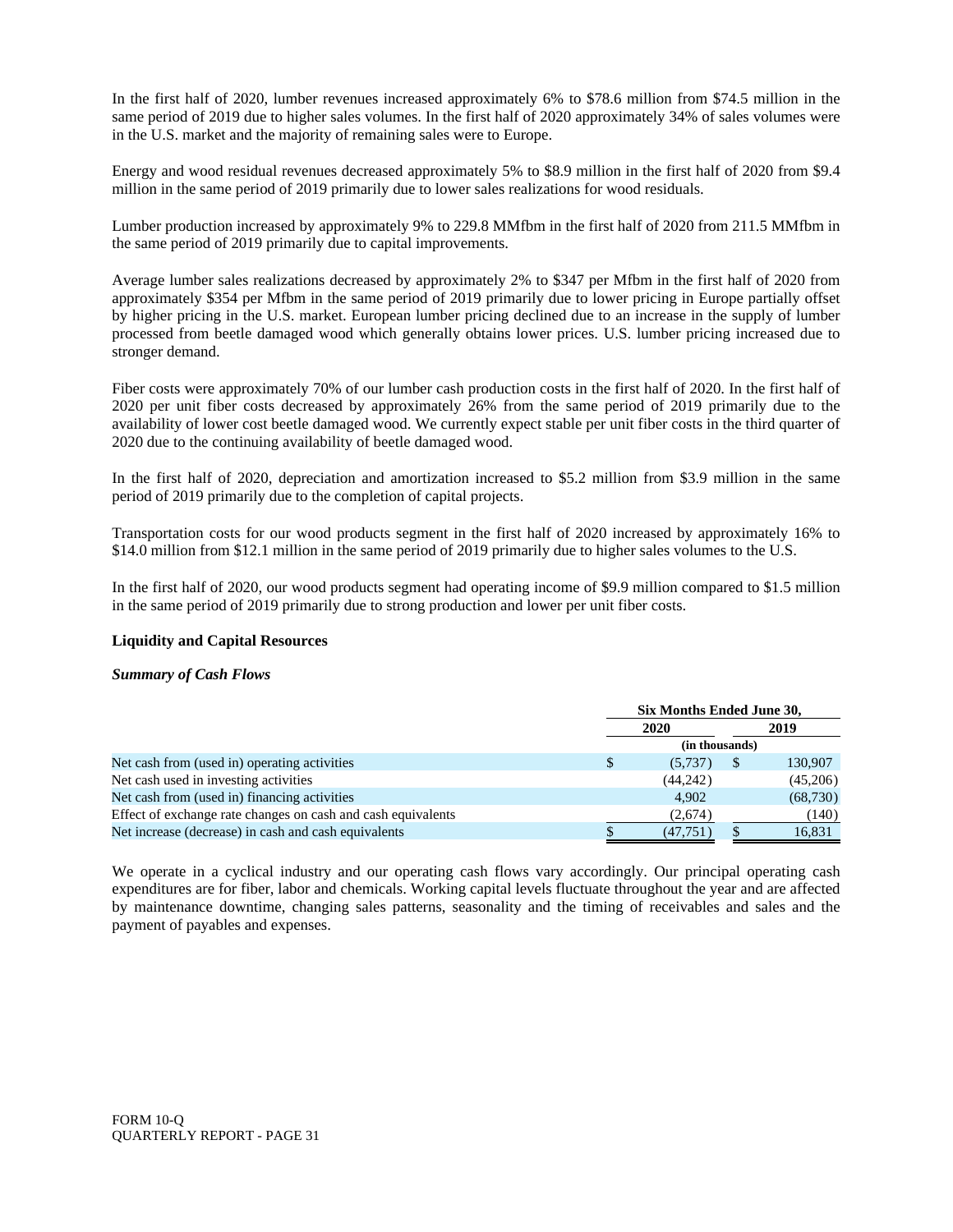*Cash Flows from Operating Activities.* Cash used in operating activities was \$5.7 million in the six months ended June 30, 2020 compared to cash provided by operating activities of \$130.9 million in the comparative period of 2019. An increase in accounts receivable used cash of \$6.0 million in the six months ended June 30, 2020 compared to \$24.1 million in the same period of 2019. An increase in inventories used cash of \$6.7 million in the six months ended June 30, 2020 compared to a decrease in inventories providing cash of \$13.4 million in the same period of 2019. A decrease in accounts payable and accrued expenses used cash of \$49.8 million in the six months ended June 30, 2020 compared to an increase in accounts payable and accrued expenses providing cash of \$4.0 million in the same period of 2019.

*Cash Flows from Investing Activities.* Investing activities in the six months ended June 30, 2020 used cash of \$44.2 million primarily related to capital expenditures of \$44.6 million. In the six months ended June 30, 2020, capital expenditures included the Phase II expansion and optimization project at our Friesau sawmill, additional land for fiber storage at the Stendal mill and other smaller maintenance and optimization projects. In the six months ended June 30, 2019, investing activities used cash of \$45.2 million primarily related to capital expenditures of \$44.4 million. In the first half of 2019, capital expenditures included the planer line replacement project at our Friesau sawmill, wastewater improvement projects at our German pulp mills and large maintenance projects at our Celgar mill.

*Cash Flows from Financing Activities.* In the first half of 2020, financing activities provided cash of \$4.9 million primarily from \$25.6 million of borrowings under our revolving credit facilities. In the six months ended June 30, 2020 we paid dividends of \$9.0 million and used \$0.2 million to repurchase common shares. In the first half of 2019, financing activities used cash of \$68.7 million primarily to repay \$58.4 million under our revolving credit facilities. In the six months ended June 30, 2019, we received \$6.3 million of government grants to finance greenhouse gas reduction capital projects at the Peace River mill, paid dividends of \$8.2 million and used \$0.8 million to repurchase common shares.

# **Balance Sheet Data**

The following table is a summary of selected financial information as of the dates indicated:

|                           | <b>June 30,</b><br>2020 |                | December 31,<br>2019 |
|---------------------------|-------------------------|----------------|----------------------|
|                           |                         | (in thousands) |                      |
| Cash and cash equivalents | 303.334                 | \$             | 351,085              |
| Working capital           | 586.682                 | \$.            | 588,385              |
| Total assets              | \$<br>1,973,609         | $\mathbb{S}$   | 2,065,720            |
| Long-term liabilities     | 1,282,395               | \$             | 1,259,005            |
| Total equity              | 494,260                 | \$             | 550,403              |

# **Sources and Uses of Funds**

Our principal sources of funds are cash flows from operations and cash and cash equivalents on hand. Our principal uses of funds consist of operating expenditures, capital expenditures and interest payments on our senior notes.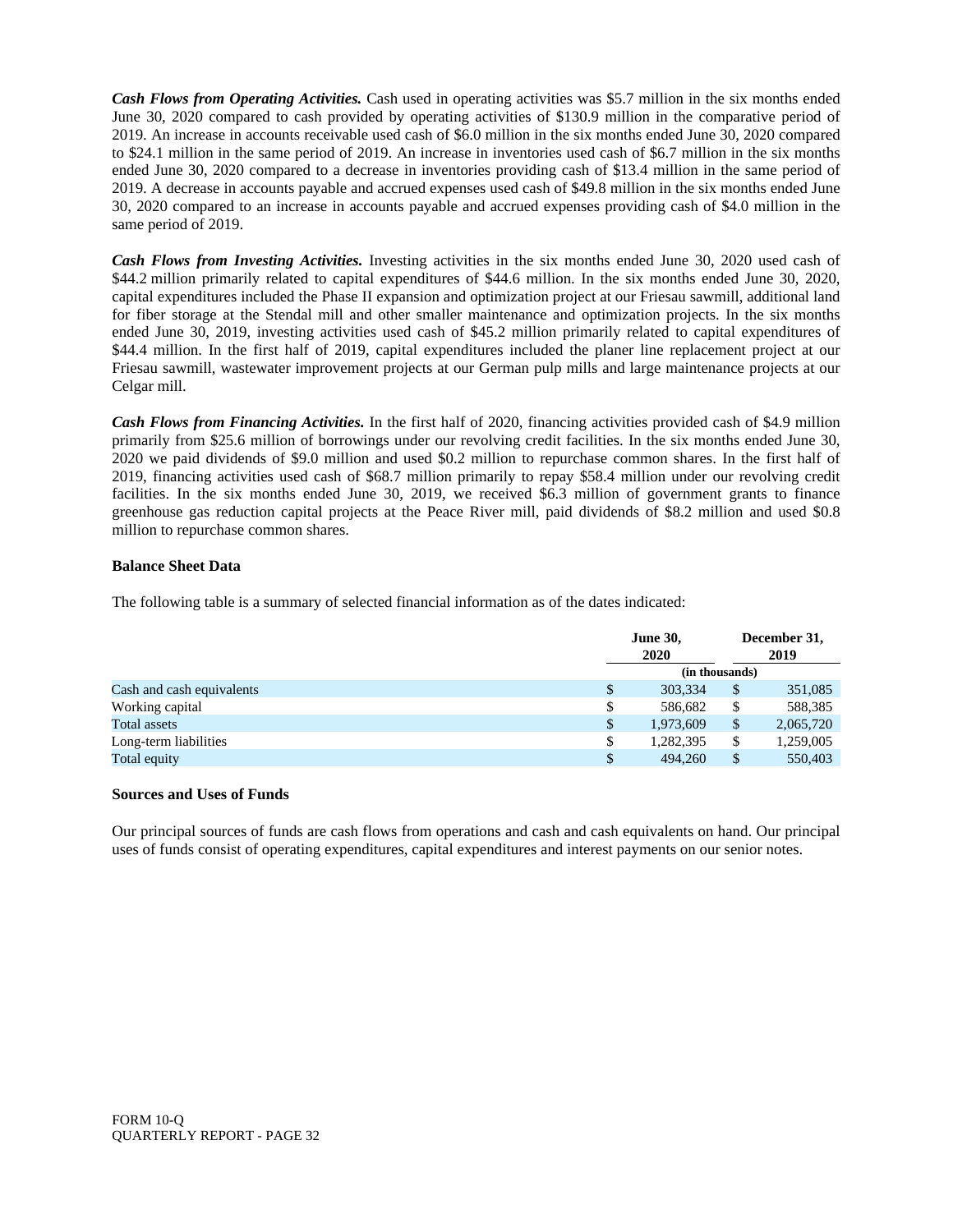The following table sets out our total capital expenditures and interest expense for the periods indicated:

|                                               | <b>Six Months Ended</b><br><b>June 30,</b> |    |        |  |
|-----------------------------------------------|--------------------------------------------|----|--------|--|
|                                               | 2020                                       |    | 2019   |  |
|                                               | (in thousands)                             |    |        |  |
| Capital expenditures                          | 44,562                                     | \$ | 44,368 |  |
| Cash paid for interest expense <sup>(1)</sup> | 38.228                                     | \$ | 22,885 |  |
| Interest expense $^{(2)}$                     | 40.192                                     |    | 36,920 |  |

<sup>(1)</sup> Amounts differ from interest expense which includes non-cash items. See supplemental disclosure of cash flow information from our Interim Consolidated Statements of Cash Flows included in this report.

As of June 30, 2020 we had cash and cash equivalents of \$303.3 million and approximately \$263.5 million available under our revolving credit facilities and as a result aggregate liquidity of about \$566.8 million.

We currently consider the majority of undistributed earnings of our foreign subsidiaries to be indefinitely reinvested and, accordingly, no U.S. income tax has been provided on such earnings. However, if we were required to repatriate funds to the United States, we believe that we currently could repatriate the majority thereof without incurring any material amount of taxes as a result of our shareholder advances and U.S. tax reform. However, it is currently not practical to estimate the income tax liability that might be incurred if such earnings were remitted to the United States. Substantially all of our undistributed earnings are held by our foreign subsidiaries outside of the United States.

Based upon the current level of operations and our current expectations for future periods in light of the current economic environment, and in particular, current and expected pulp and lumber pricing and foreign exchange rates, we believe that cash flow from operations and available cash, together with available borrowings under our revolving credit facilities, will be adequate to finance the capital requirements for our business including the payment of our quarterly dividend during the next 12 months.

In the future we may make acquisitions of businesses or assets or commitments to additional capital projects. To achieve the long-term goals of expanding our assets and earnings, including through acquisitions, capital resources will be required. Depending on the size of a transaction, the capital resources that will be required can be substantial. The necessary resources will be generated from cash flow from operations, cash on hand, borrowing against our assets or the issuance of securities.

## **Debt Covenants**

Certain of our long-term obligations contain various financial tests and covenants customary to these types of arrangements. See our annual report on Form 10-K for the fiscal year ended December 31, 2019.

As of June 30, 2020, we were in full compliance with all of the covenants of our indebtedness.

#### **Off-Balance Sheet Arrangements**

At June 30, 2020, we did not have any off-balance sheet arrangements (as defined in Item 303(a)(4)(ii) of Regulation S-K).

#### **Contractual Obligations and Commitments**

There were no material changes outside the ordinary course to any of our material contractual obligations during the six months ended June 30, 2020.

FORM 10-Q QUARTERLY REPORT - PAGE 33

<sup>(2)</sup> Interest on our senior notes due 2022 was paid semi-annually in June and December of each year. In October 2019, we redeemed the remaining \$100.0 million of our senior notes due 2022. Interest on our senior notes due 2024 is paid semi-annually in February and August of each year. Interest on our senior notes due 2025 and on our senior notes due 2026 is paid semi-annually in January and July of each year, commencing in July 2019 for our senior notes due 2025.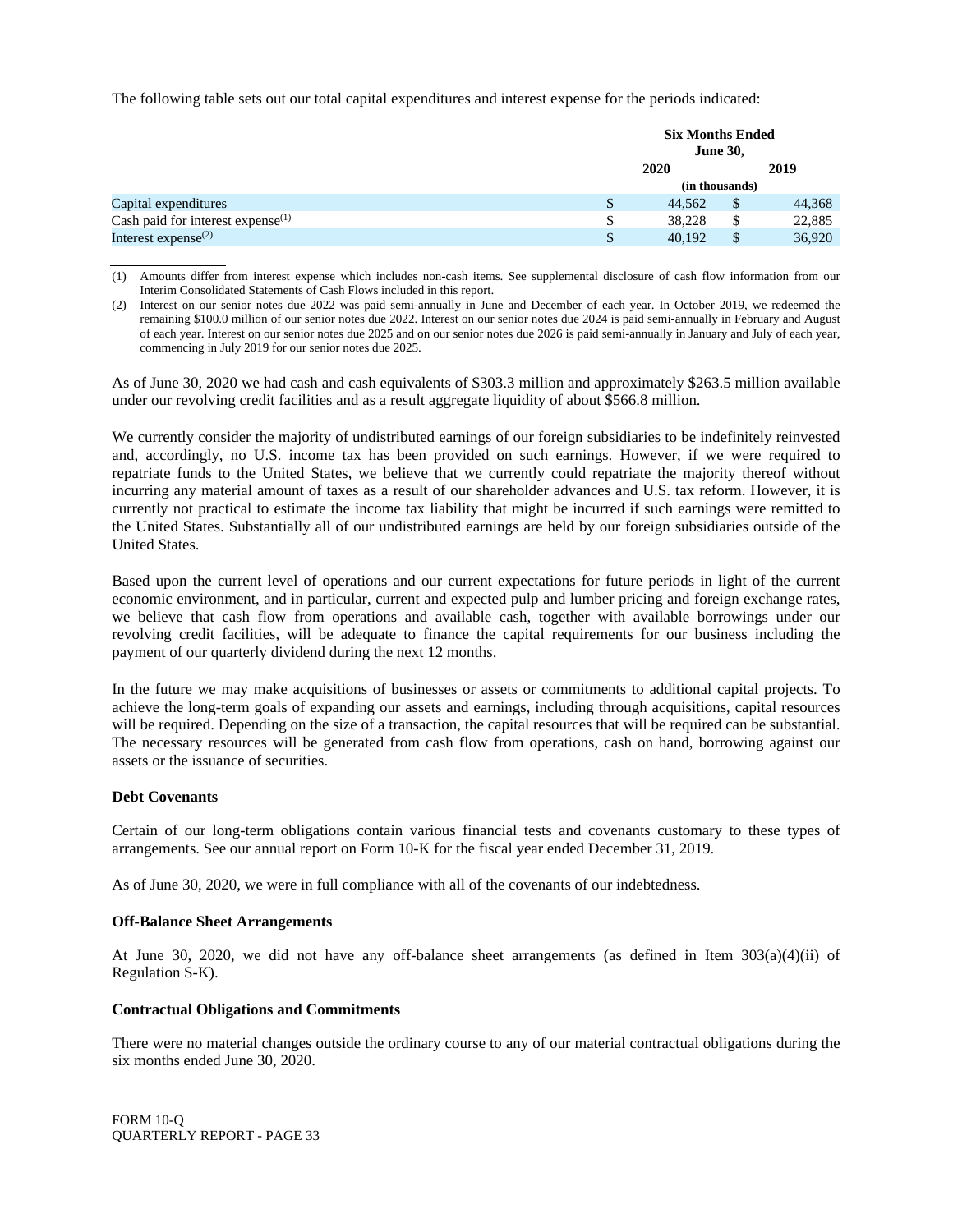## **Foreign Currency**

As a majority of our assets, liabilities and expenditures are held or denominated in euros or Canadian dollars, our consolidated financial results are subject to foreign currency exchange rate fluctuations.

We translate foreign denominated assets and liabilities into dollars at the rate of exchange on the balance sheet date. Equity accounts are translated using historical exchange rates. Unrealized gains or losses from these translations are recorded in other comprehensive income (loss) and do not affect our net earnings.

As a result of the strengthening of the dollar versus the Canadian dollar and euro as of June 30, 2020, we recorded a non-cash decrease of \$30.8 million in the carrying value of our net assets, consisting primarily of our fixed assets denominated in Canadian dollars and euros. This non-cash decrease does not affect our net income (loss), Operating EBITDA or cash but is reflected in our other comprehensive income (loss) and as a decrease to our total equity. As a result, our accumulated other comprehensive loss increased to \$147.3 million.

Based upon the exchange rate as of June 30, 2020, the dollar was flat against the euro and has strengthened by approximately 5% against the Canadian dollar since December 31, 2019. See "Quantitative and Qualitative Disclosures about Market Risk".

#### **Credit Rating of Senior Notes**

We and our Senior Notes are rated by Standard & Poor's Rating Services, referred to as "S&P", and Moody's Investors Service, Inc., referred to as "Moody's".

In July 2020 Moody's confirmed its rating on our Senior Notes is Ba3 and its outlook is stable. In April 2020, S&P reduced its rating on our Senior Notes to B+ from BB- and its outlook to negative from stable. Its recovery rating remained unchanged at "3". Credit ratings are not recommendations to buy, sell or hold securities and may be subject to revision or withdrawal by the assigning rating organization. Each rating should be evaluated independently of any other rating.

#### **Critical Accounting Policies**

The preparation of financial statements and related disclosures in conformity with GAAP requires management to make estimates and assumptions that affect both the amount and the timing of the recording of assets, liabilities, revenues, and expenses in the consolidated financial statements and accompanying note disclosures. Our management routinely makes judgments and estimates about the effects of matters that are inherently uncertain. As the number of variables and assumptions affecting the probable future resolution of the uncertainties increases, these judgments become even more subjective and complex.

Our significant accounting policies are disclosed in Note 1 to our audited annual financial statements included in our annual report on Form 10-K for the fiscal year ended December 31, 2019. While all of the significant accounting policies are important to the consolidated financial statements, some of these policies may be viewed as having a high degree of judgment. On an ongoing basis using currently available information, management reviews its estimates, including those related to accounting for, among other things, pension and other post-retirement benefit obligations, deferred income taxes (valuation allowance and permanent reinvestment), depreciation and amortization, future cash flows associated with impairment testing for long-lived assets, the allocation of the purchase price in a business combination to the assets acquired and liabilities assumed, legal liabilities and contingencies. Actual results could differ materially from these estimates, and changes in these estimates are recorded when known.

We have identified certain accounting policies that are the most important to the portrayal of our current financial condition and results of operations.

For information about both our significant and critical accounting policies, see our annual report on Form 10-K for the fiscal year ended December 31, 2019.

FORM 10-Q QUARTERLY REPORT - PAGE 34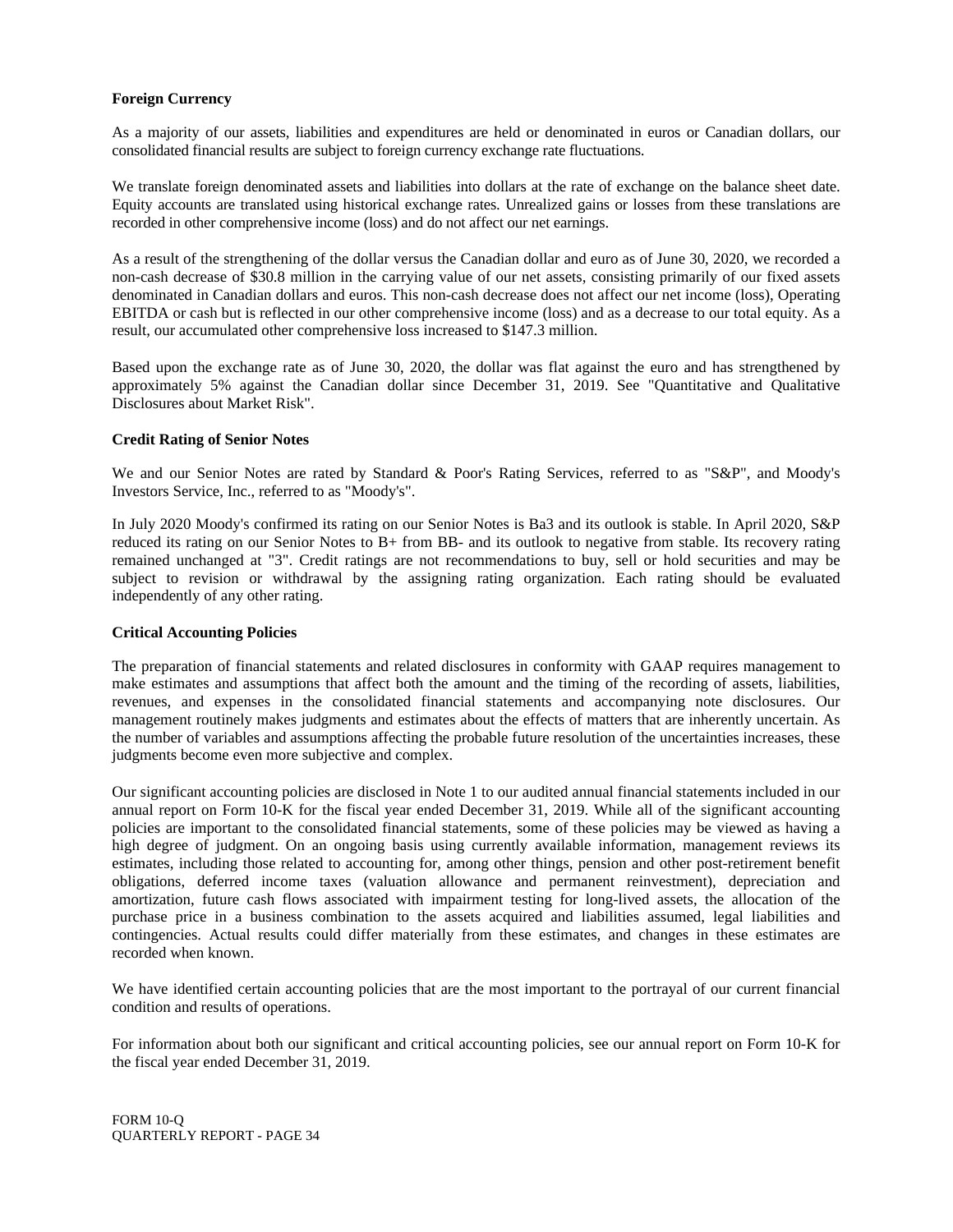#### **Cautionary Statement Regarding Forward-Looking Information**

The statements in this report that are not reported financial results or other historical information are "forwardlooking statements" within the meaning of the *Private Securities Litigation Reform Act of 1995*, as amended.

Generally, forward-looking statements can be identified by the fact that they do not relate strictly to historical or current facts. They often include words such as "expects", "anticipates", "intends", "plans", "believes", "seeks", "estimates", or words of similar meaning, or future or conditional verbs, such as "will", "should", "could", or "may", although not all forward-looking statements contain these identifying words. Forward-looking statements are based on expectations, forecasts and assumptions by our management and involve a number of risks, uncertainties and other factors, many of which are beyond our control, that could cause actual conditions, events or results to differ significantly from those described in the forward-looking statements. These factors include, but are not limited to, the following:

- our business is highly cyclical in nature;
- a weakening of the global economy, including capital and credit markets, could adversely affect our business and financial results and have a material adverse effect on our liquidity and capital resources;
- the COVID-19 pandemic could materially adversely affect our business, financial position and results of operations;
- our level of indebtedness could negatively impact our financial condition, results of operations and liquidity;
- cyclical fluctuations in the price and supply of our raw materials, particularly fiber, could adversely affect our business;
- we face intense competition in our markets;
- we are exposed to currency exchange rate fluctuations;
- political uncertainty and an increase in trade protectionism could have a material adverse effect on global macro-economic activities and trade and adversely affect our business, results of operations and financial condition;
- we are subject to extensive environmental regulation and we could incur substantial costs as a result of compliance with, violations of or liabilities under applicable environmental laws and regulations;
- our business is subject to risks associated with climate change and social and government responses thereto;
- our operations require substantial capital and we may be unable to maintain adequate capital resources to provide for such capital requirements;
- future acquisitions may result in additional risks and uncertainties in our business;
- we have limited control over the operations of the Cariboo mill;
- fluctuations in prices and demand for lumber could adversely affect our business;
- adverse housing market conditions may increase the credit risk from customers of our wood products segment;
- our wood products segment lumber products are vulnerable to declines in demand due to competing technologies or materials;
- changes in credit ratings issued by nationally recognized statistical rating organizations could adversely affect our cost of financing and have an adverse effect on the market price of our securities: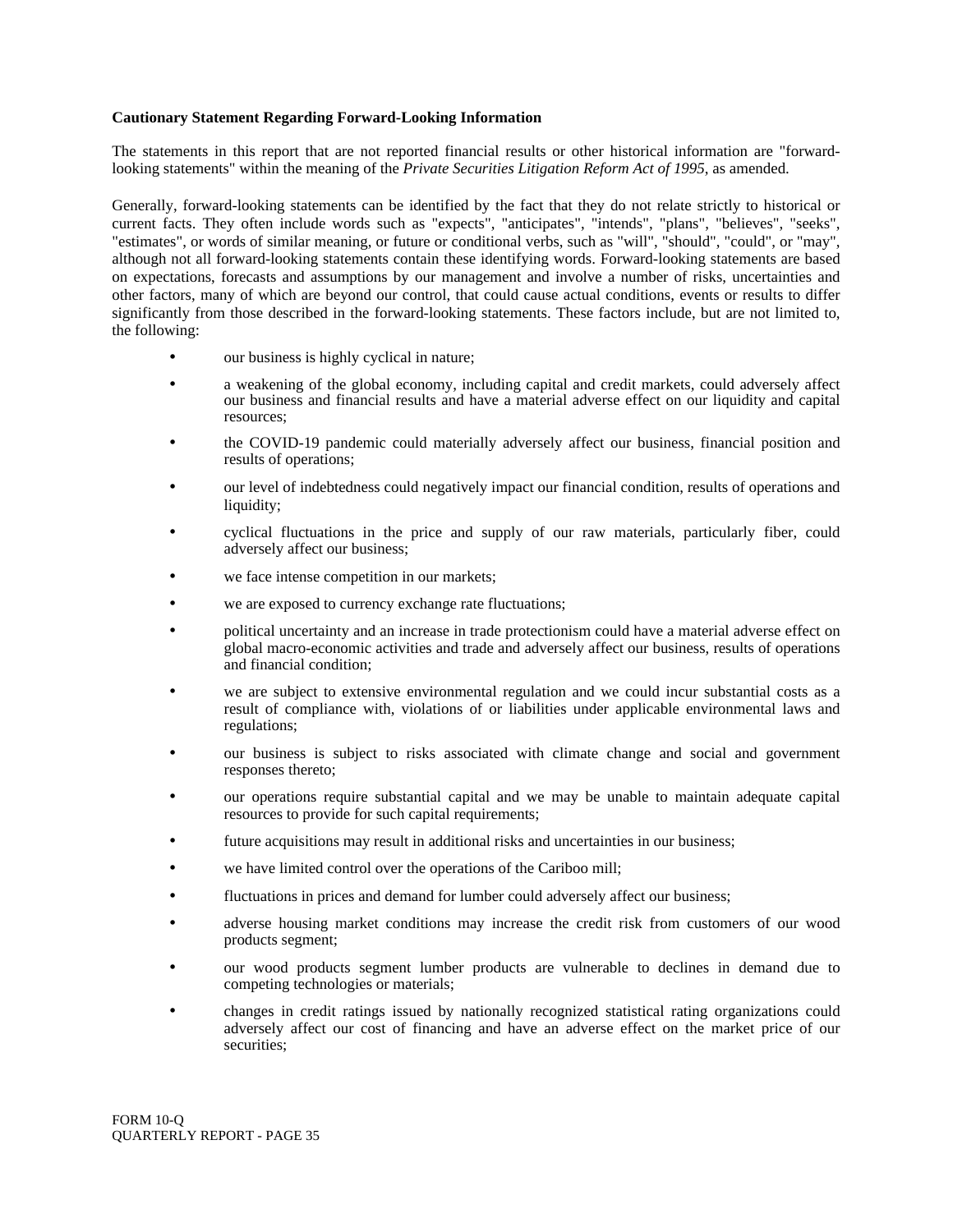- we sell surplus energy pursuant to statutory energy programs in Germany and electricity purchase agreements with a utility in Western Canada;
- we may experience material disruptions to our production;
- we are subject to risks related to our employees;
- we are dependent on key personnel;
- if our long-lived assets become impaired, we may be required to record non-cash impairment charges that could have a material impact on our results of operations;
- we may incur losses as a result of unforeseen or catastrophic events, including the emergence of a pandemic, terrorist attacks or natural disasters;
- our insurance coverage may not be adequate;
- we rely on third parties for transportation services;
- we periodically use derivatives to manage certain risks which could cause significant fluctuations in our operating results;
- failures or security breaches of our information technology systems could disrupt our operations and negatively impact our business;
- the price of our common stock may be volatile;
- a small number of our shareholders could significantly influence our business;
- our international sales and operations are subject to applicable laws relating to trade, export controls and foreign corrupt practices, the violation of which could adversely affect our operations; and
- we are exposed to interest rate fluctuations.

Given these uncertainties, you should not place undue reliance on our forward-looking statements. The foregoing review of important factors is not exhaustive or necessarily in order of importance and should be read in conjunction with the risks and assumptions including those set forth under "Part II. Other Information – Item 1A. Risk Factors" and in reports and other documents we have filed with or furnished to the SEC, including in our annual report on Form 10-K for the fiscal year ended December 31, 2019. We advise you that these cautionary remarks expressly qualify in their entirety all forward-looking statements attributable to us or persons acting on our behalf. Unless required by law, we do not assume any obligation to update forward-looking statements based on unanticipated events or changed expectations. However, you should carefully review the reports and other documents we file from time to time with the SEC.

#### **Cyclical Nature of Business**

#### *Revenues*

The pulp and lumber businesses are highly cyclical in nature and markets are characterized by periods of supply and demand imbalance, which in turn can materially affect prices. Pulp and lumber markets are sensitive to cyclical changes in the global economy, industry capacity and foreign exchange rates, all of which can have a significant influence on selling prices and our operating results. The length and magnitude of industry cycles have varied over time but generally reflect changes in macro-economic conditions and levels of industry capacity. Pulp and lumber are commodities that are generally available from other producers. Because commodity products have few distinguishing qualities from producer to producer, competition is generally based upon price, which is generally determined by supply relative to demand.

Industry capacity can fluctuate as changing industry conditions can influence producers to idle production capacity or permanently close mills. In addition, to avoid substantial cash costs in idling or closing a mill, some producers will choose to operate at a loss, sometimes even a cash loss, which can prolong weak pricing environments due to oversupply. Oversupply of our products can also result from producers introducing new capacity in response to

FORM 10-Q QUARTERLY REPORT - PAGE 36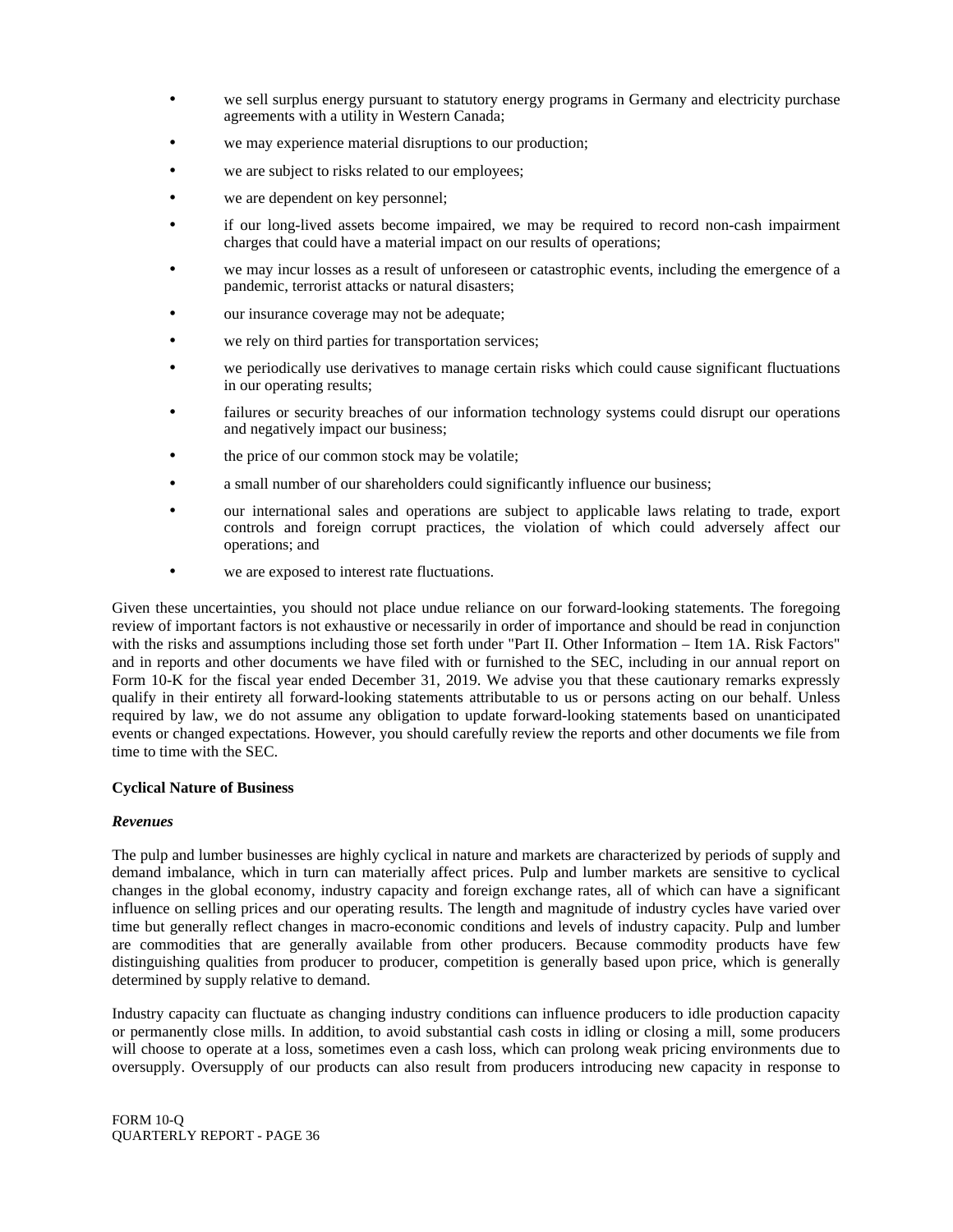favorable pricing trends. Certain integrated pulp and paper producers have the ability to discontinue paper production by idling their paper machines and selling their pulp production on the market, if market conditions, prices and trends warrant such actions.

Demand for each of pulp and lumber has historically been determined primarily by general global macro-economic conditions and has been closely tied to overall business activity. Pulp prices have been and are likely to continue to be volatile and can fluctuate widely over time. Between 2010 and 2019, European list prices for NBSK pulp have fluctuated between a low of approximately \$760 per ADMT in 2012 to a high of \$1,230 per ADMT in 2018. In the same period, the average North American NBHK price has fluctuated between a low of \$700 per ADMT in 2012 to a high of \$1,235 per ADMT in 2018.

Our mills and operations voluntarily subject themselves to third-party certification as to compliance with internationally recognized, sustainable management standards because end use paper and lumber customers have shown an increased interest in understanding the origin of products they purchase. Demand for our products could be adversely affected if we, or our suppliers, are unable to achieve compliance, or are perceived by the public as failing to comply, with these standards or if our customers require compliance with alternate standards for which our operations are not certified.

A pulp producer's actual sales price realizations are net of customer discounts, rebates and other selling concessions.

Accordingly, prices for pulp and lumber are driven by many factors outside our control, and we have little influence over the timing and extent of price changes, which are often volatile. Because market conditions beyond our control determine the prices for pulp and lumber, prices may fall below our cash production costs, requiring us to either incur short-term losses on product sales or cease production at one or more of our mills. Therefore, our profitability depends on managing our cost structure, particularly raw materials which represent a significant component of our operating costs and can fluctuate based upon factors beyond our control. If the prices of our products decline, or if prices for our raw materials increase, or both, our results of operations and cash flows could be materially adversely affected.

# *Costs*

Our production costs are influenced by the availability and cost of raw materials, energy and labor, and our plant efficiencies and productivity. Our main raw material is fiber in the form of wood chips, pulp logs and sawlogs. Wood chip, pulp log and sawlog costs are primarily affected by the supply of, and demand for, lumber and pulp, which are both highly cyclical. Higher fiber prices could affect producer profit margins if they are unable to pass along price increases to pulp and lumber customers or purchasers of surplus energy.

#### *Currency*

We have manufacturing operations in Germany and Canada. Most of the operating costs and expenses of our German mills are incurred in euros and those of our Canadian mills in Canadian dollars. However, the majority of our sales are in products quoted in dollars. Our results of operations and financial condition are reported in dollars. As a result, our costs generally benefit from a strengthening dollar but are adversely affected by a decrease in the value of the dollar relative to the euro and to the Canadian dollar. Such declines in the dollar relative to the euro and the Canadian dollar reduce our operating margins and the cash flow available to fund our operations and to service our debt. This could have a material adverse effect on our business, financial condition, results of operations and cash flows.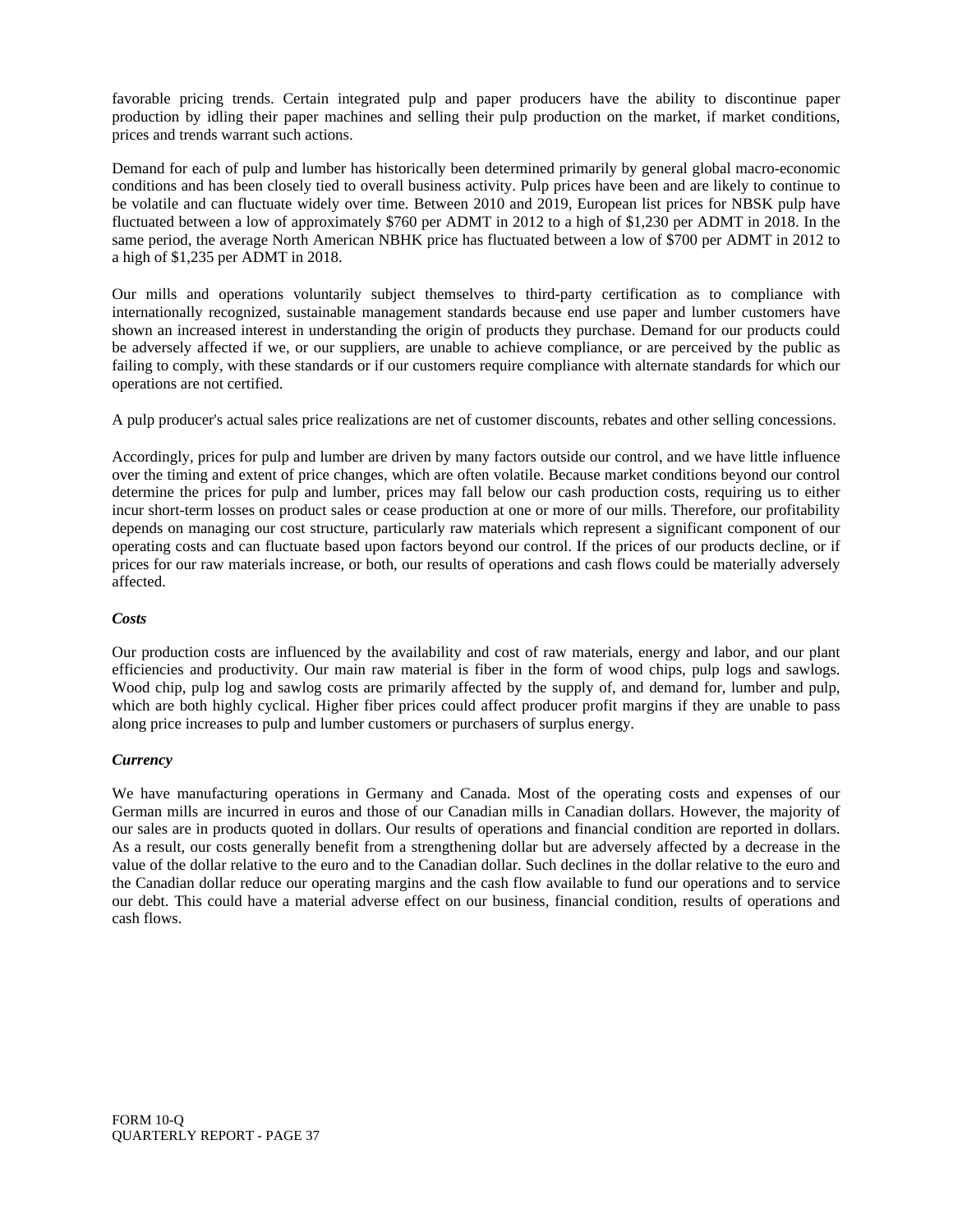# **ITEM 3. QUANTITATIVE AND QUALITATIVE DISCLOSURES ABOUT MARKET RISK**

We are exposed to market risks from changes in interest rates and foreign currency exchange rates, particularly the exchange rates between the dollar and the euro and Canadian dollar. Changes in these rates may affect our results of operations and financial condition and, consequently, our fair value. We seek to manage these risks through internal risk management policies as well as the periodic use of derivatives.

For additional information, please refer to Part II, Item 7A. Quantitative and Qualitative Disclosures about Market Risk included in our annual report on Form 10-K for the fiscal year ended December 31, 2019.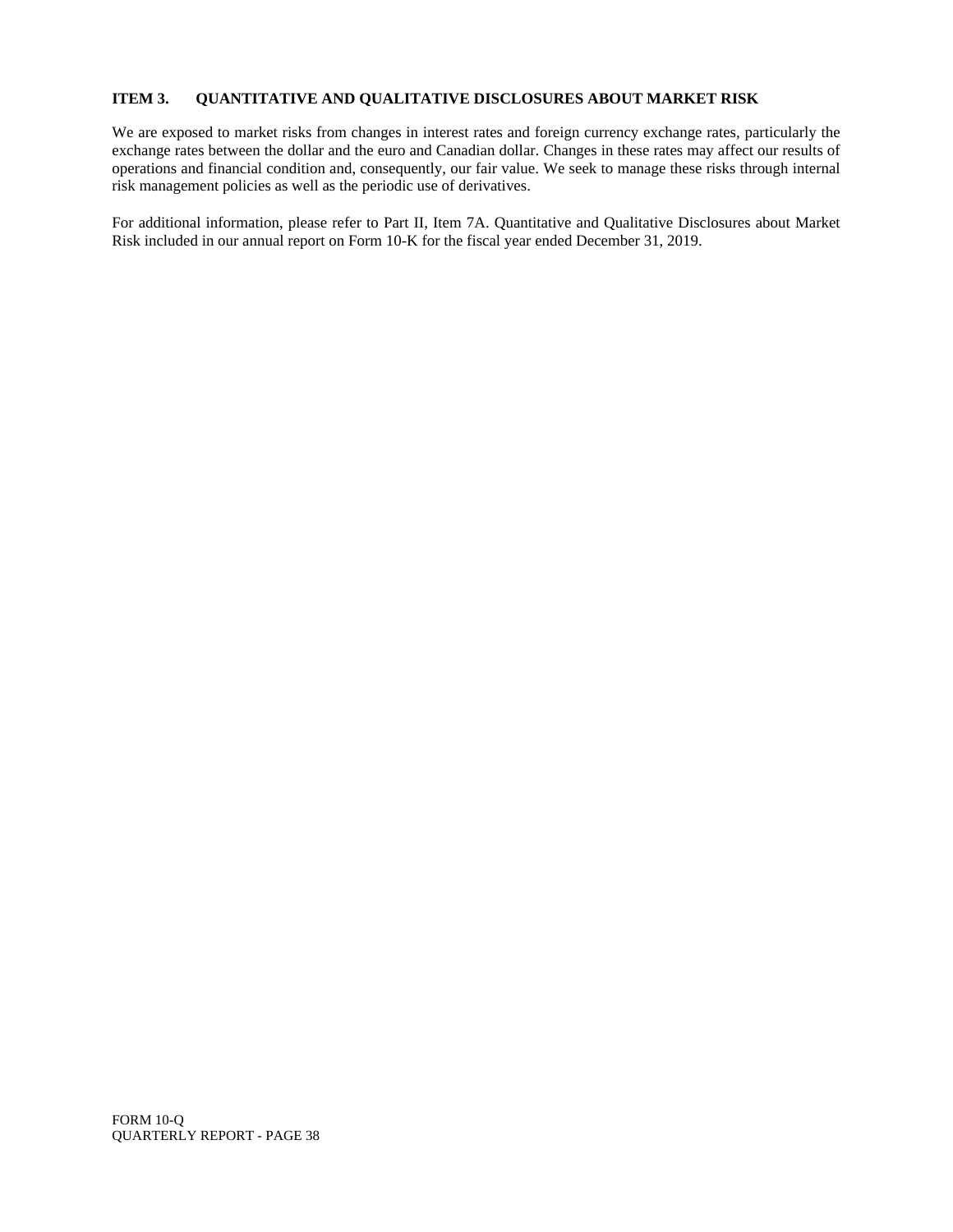## **ITEM 4. CONTROLS AND PROCEDURES**

#### **Disclosure Controls and Procedures**

Our management, with the participation of our principal executive officer and principal financial officer, has evaluated the effectiveness of our disclosure controls and procedures (as such term is defined in Rules 13a-15(e) and 15d-15(e) under the Securities Exchange Act of 1934, as amended, referred to as the "Exchange Act"), as of the end of the period covered by this report. Disclosure controls and procedures include, without limitation, controls and procedures designed to ensure that information required to be disclosed in the reports we file or submit under the Exchange Act is accumulated and communicated to management, including our principal executive officer and principal financial officer, as appropriate, to allow timely decisions regarding required disclosure. Based on such evaluation, our principal executive officer and principal financial officer have concluded that, as of the end of the period covered by this report, our disclosure controls and procedures are effective in recording, processing, summarizing and reporting, on a timely basis, information required to be disclosed by us in the reports that we file or submit under the Exchange Act.

It should be noted that any system of controls is based in part upon certain assumptions designed to obtain reasonable (and not absolute) assurance as to its effectiveness and there can be no assurance that any design will succeed in achieving its stated goals.

# **Changes in Internal Controls**

There have been no changes in our internal control over financial reporting (as defined in Rules 13a-15(f) and 15d-15(f) under the Exchange Act) during the period covered by this report that have materially affected, or are reasonably likely to materially affect, our internal control over financial reporting.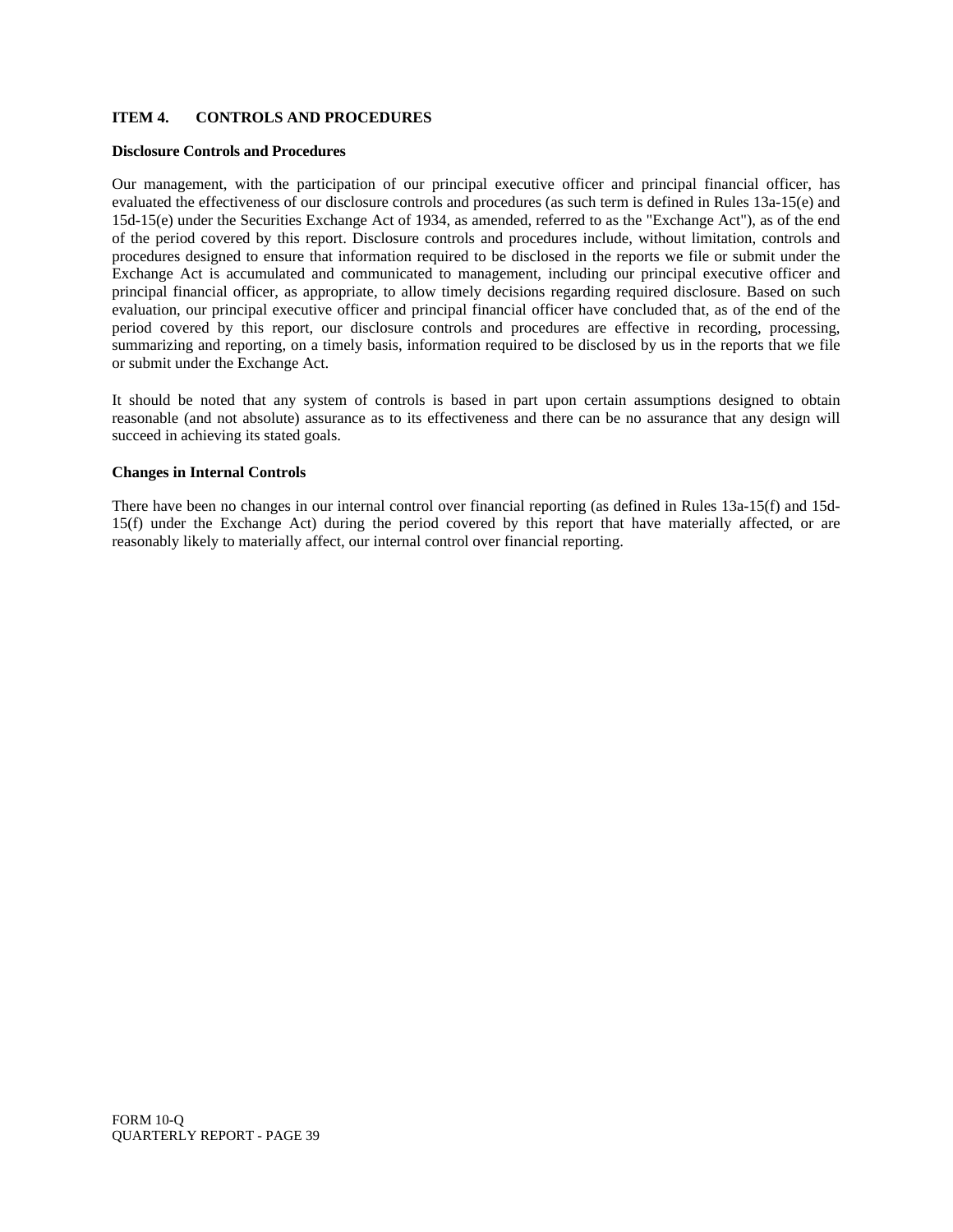# **PART II. OTHER INFORMATION**

#### **ITEM 1. LEGAL PROCEEDINGS**

We are subject to routine litigation incidental to our business, including that which is described in our latest annual report on Form 10-K for the fiscal year ended December 31, 2019. We do not believe that the outcome of such litigation will have a material adverse effect on our business or financial condition.

# **ITEM 1A. RISK FACTORS**

Other than as set out below, there have been no material changes to the factors disclosed in Item 1A. Risk Factors in our annual report on Form 10-K for the fiscal year ended December 31, 2019.

*The COVID-19 pandemic could materially adversely affect our business, financial position and results of operations.* 

The outbreak of COVID-19 in late 2019 initially in China and its subsequent spread globally through 2020 has resulted in significant and widespread global infections and fatalities. In March 2020, the World Health Organization declared the spread of the COVID-19 virus a pandemic. The rapid spread of the virus has resulted in various federal, state and provincial governments declaring emergency measures and the implementation of numerous measures to attempt to contain the virus, including travel bans and restrictions, quarantines, business closures, shelter in place orders and other shutdowns and restrictions.

The impact of the pandemic and the global response thereto has, among other things, significantly disrupted global economic activity, negatively impacted gross domestic product and caused significant volatility in financial markets, with various countries already reporting significant declines in gross domestic product and business activity and material increases in unemployment. While various countries, including the United States, Germany, Canada and China have implemented stimulus packages and other fiscal measures to attempt to reduce the impact of the pandemic on their economies, the impact of the pandemic on global economic activity and markets both in the short and longer term is uncertain at this time.

As demand for our products has principally historically been determined by general global macro-economic activities, demand and prices for our products have historically decreased substantially during economic slowdowns. A significant economic downturn may adversely affect our sales and profitability and may also adversely affect our customers and suppliers. Additionally, significant disruptions and volatility in financial markets could have a negative impact on our ability to access capital in the future.

Commencing around the end of the second quarter of 2020, many countries have taken measures to ease restrictions on economic and social activities to, among other things, reopen their economies by allowing businesses to restart and encourage economic recovery. The results of such economic measures and the reopening have varied from country to country, with certain countries currently reporting relatively stable infection rates and others, such as the United States, reporting a spike in infections and fatalities. Currently we are unable to predict the outcome or pace of such economic reopening and the strength or timing of any recovery. Neither can we predict whether the easing of pandemic health restrictions will result in such a material resurgence in infections and fatalities as would cause governments to re-impose some or all prior or new restrictive measures, including business closures.

Our products are an important constituent of many pandemic related high demand goods such as tissue and cleaning products and certain personal protective equipment. However, our mills could experience disruptions, downtime and closures in the future as a result of changes to existing government response measures, outbreaks of the virus among our employees or operations or disruptions to raw material supplies or access to logistics networks.

The magnitude and duration of the disruption and resulting decline in business activity resulting from the COVID-19 pandemic is currently uncertain. The extent to which the COVID-19 pandemic impacts our business, operations and financial results will depend on numerous evolving factors that we may not be able to accurately predict, including: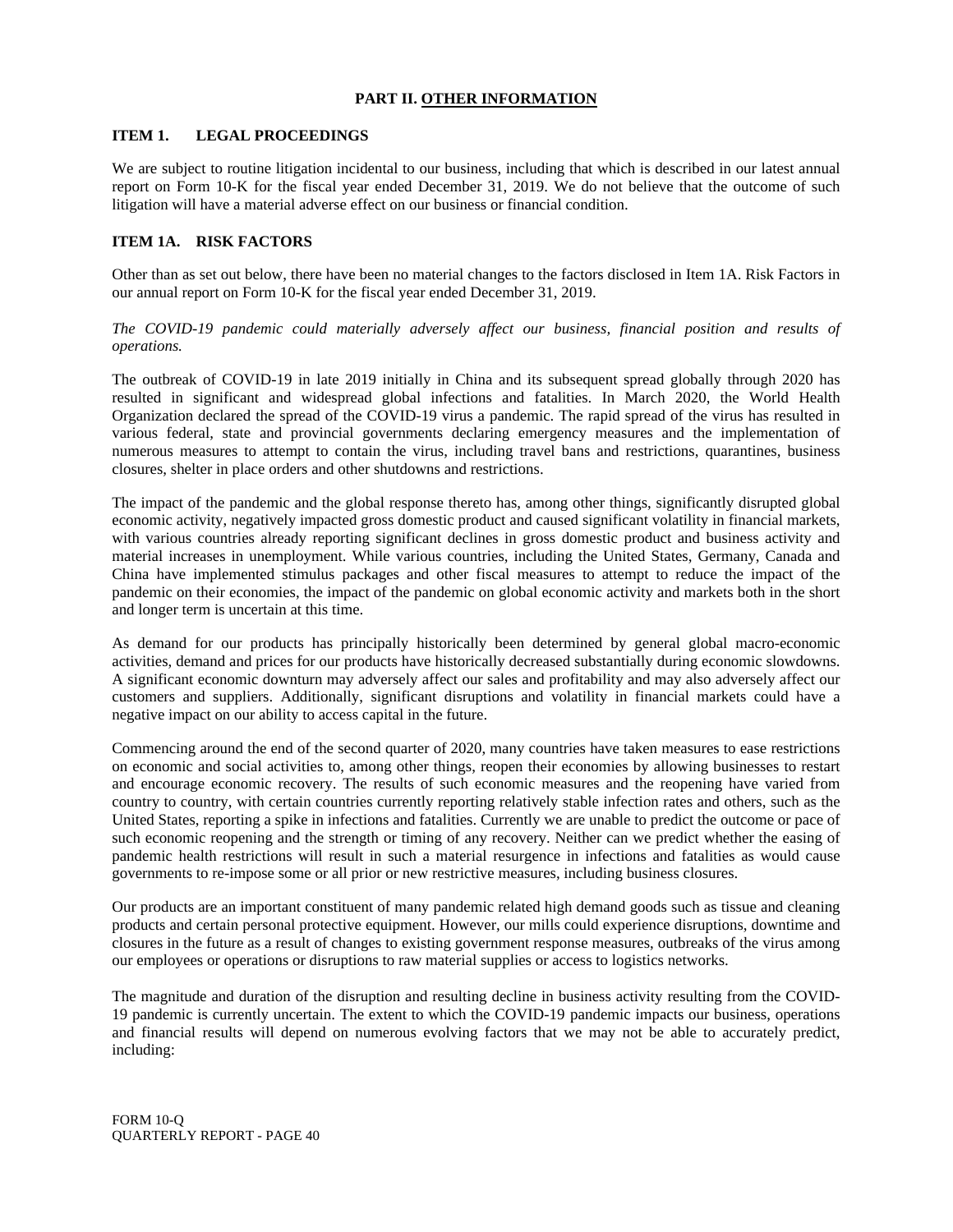- the duration and scope of the pandemic;
- governmental, business and individuals' actions that have been and may in the future be taken in response to the pandemic including any resurgence or additional waves of viral infection;
- the impact of the pandemic on economic activity and actions taken in response including the recent easing of health and safety restrictions, measures and closures to reopen economies;
- any resurgence in infections and fatalities resulting from recent efforts of governments to reopen economies;
- any additional waves of the virus;
- if any successful treatment option or vaccine will be developed and, if so, when will they be widely available;
- the effect on our customers' demand for pulp and wood products;
- our vendors' ability to supply us with raw materials;
- the availability of logistics networks, our ability to ship our products to customers and the availability of any required contractors to perform maintenance services;
- the ability of our customers to pay for our products; and
- any closures of our and our customers' facilities and offices.

The effect of the pandemic, including remote working arrangements for employees, has also increased the risk of cyberattacks on, and other material breaches of, our and our third party service providers' information technology systems.

Any of these events could cause or contribute to the risks and uncertainties enumerated in our annual report on Form 10-K for the year ended December 31, 2019 and could materially adversely affect our business, financial position and results of operations.

# **ITEM 2. UNREGISTERED SALE OF EQUITY SECURITIES AND USE OF PROCEEDS**

#### **Purchases of Equity Securities by the Issuer and Affiliated Purchasers**

In May 2019, our board of directors authorized a common stock repurchase program under which we may purchase up to \$50 million of our shares which expired in May 2020. Repurchases may be made from time to time under the program through open market or in privately negotiated transactions, through block trades or pursuant to any trading plan that may be adopted in accordance with Rule 10b5-1 under the Exchange Act. The repurchase program was subject to market conditions, applicable legal requirements and other factors.

|                          |                         |                           |                            | <b>Approximate Dollar</b>   |
|--------------------------|-------------------------|---------------------------|----------------------------|-----------------------------|
|                          |                         |                           | <b>Total Number of</b>     | <b>Value of Shares That</b> |
|                          |                         |                           | <b>Shares Purchased as</b> | <b>May Yet Be</b>           |
|                          | <b>Total Number of</b>  | <b>Average Price Paid</b> | Part of a Publicly         | <b>Purchased Under the</b>  |
| Period                   | <b>Shares Purchased</b> | <b>Per Share</b>          | <b>Announced Program</b>   | Program                     |
| March 1 - March 31, 2020 | 23.584                  | 6.84                      | 23.584                     | 49,084,880                  |

# **ITEM 3. DEFAULTS UPON SENIOR SECURITIES**

None.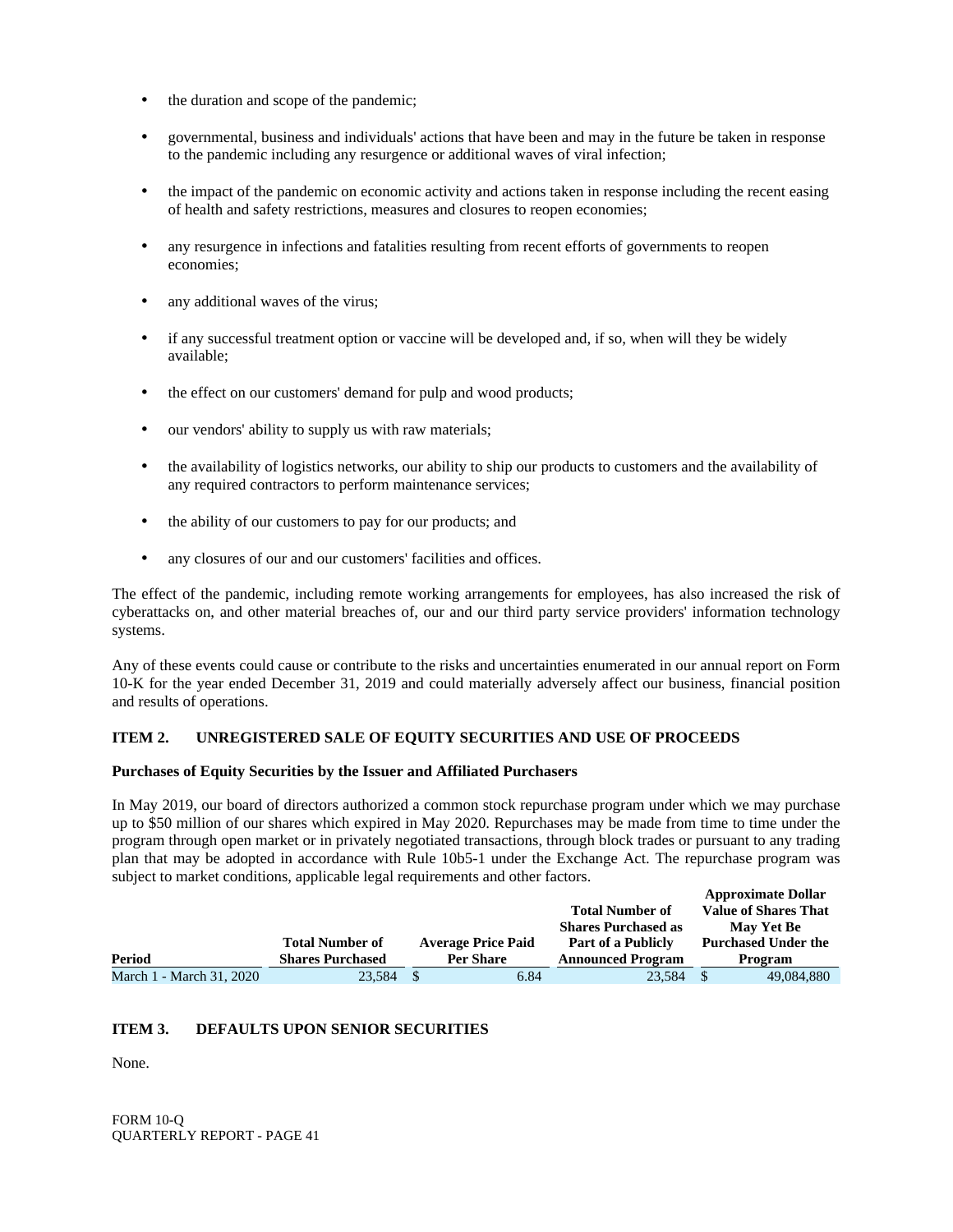# **ITEM 4. MINE SAFETY DISCLOSURES**

None.

# **ITEM 5. OTHER INFORMATION**

None.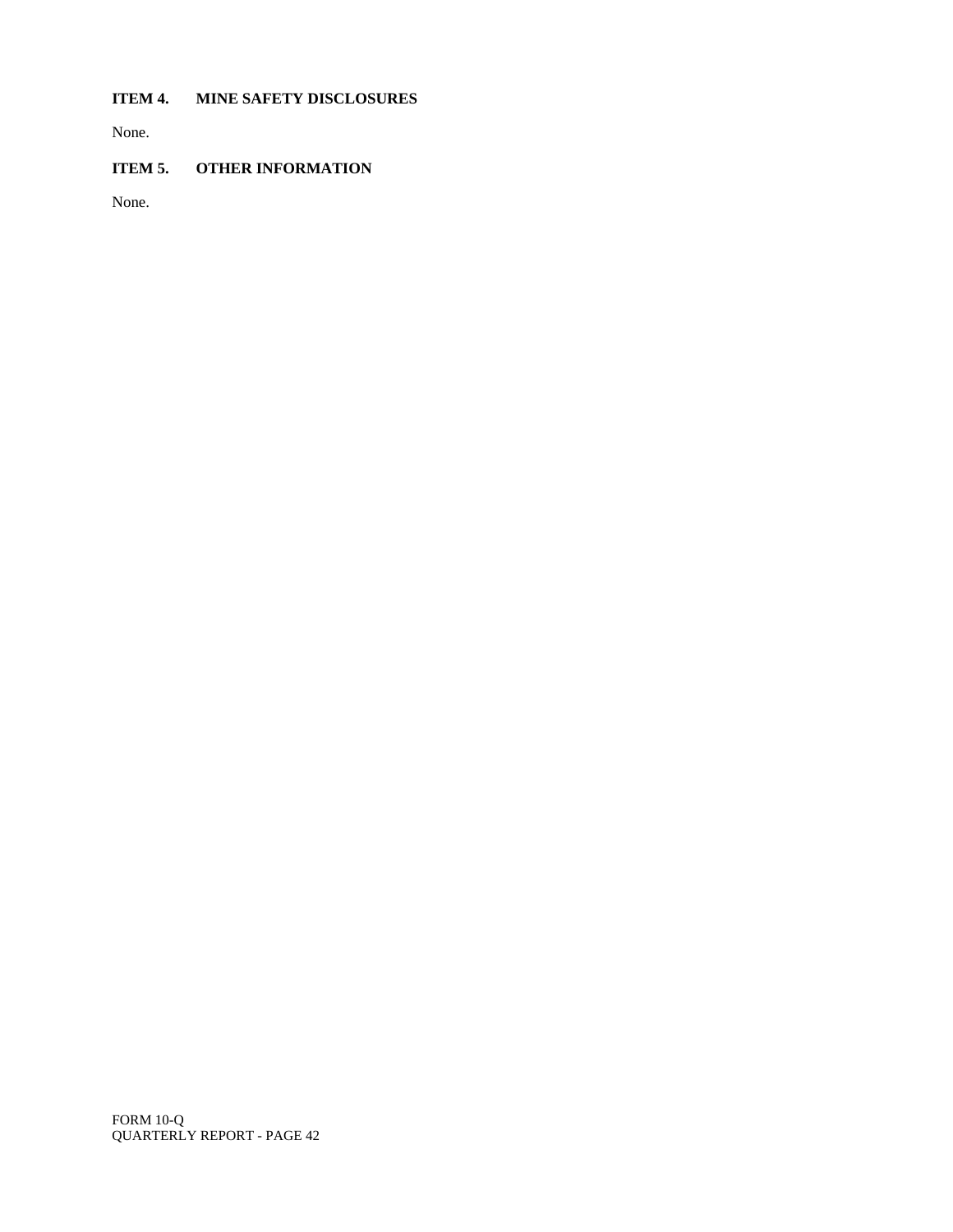# **ITEM 6. EXHIBITS**

## **Exhibit No. Description**

- 31.1 Section 302 Certification of Chief Executive Officer
- 31.2 Section 302 Certification of Chief Financial Officer
- 32.1\* Section 906 Certification of Chief Executive Officer
- 32.2\* Section 906 Certification of Chief Financial Officer
- 101 The following financial information from the Quarterly Report on Form 10-Q for the fiscal period ended June 30, 2020 of Mercer International Inc., formatted in Inline Extensible Business Reporting Language (iXBRL): (i) Interim Consolidated Statements of Operations; (ii) Interim Consolidated Statements of Comprehensive Income (Loss); (iii) Interim Consolidated Balance Sheets; (iv) Interim Consolidated Statements of Changes in Shareholders' Equity; (v) Interim Consolidated Statements of Cash Flows; and (vi) Notes to the Interim Consolidated Financial Statements.
- 104 The cover page from the Company's Quarterly Report on Form 10-Q for the quarter ended June 30, 2020 has been formatted in Inline XBRL.

<sup>\*</sup> In accordance with Release No. 33-8212 of the SEC, these Certifications: (i) are "furnished" to the SEC and are not "filed" for the purposes of liability under the Securities Exchange Act of 1934, as amended; and (ii) are not to be subject to automatic incorporation by reference into any of the Company's registration statements filed under the Securities Act of 1933, as amended, for the purposes of liability thereunder or any offering memorandum, unless the Company specifically incorporates them by reference therein.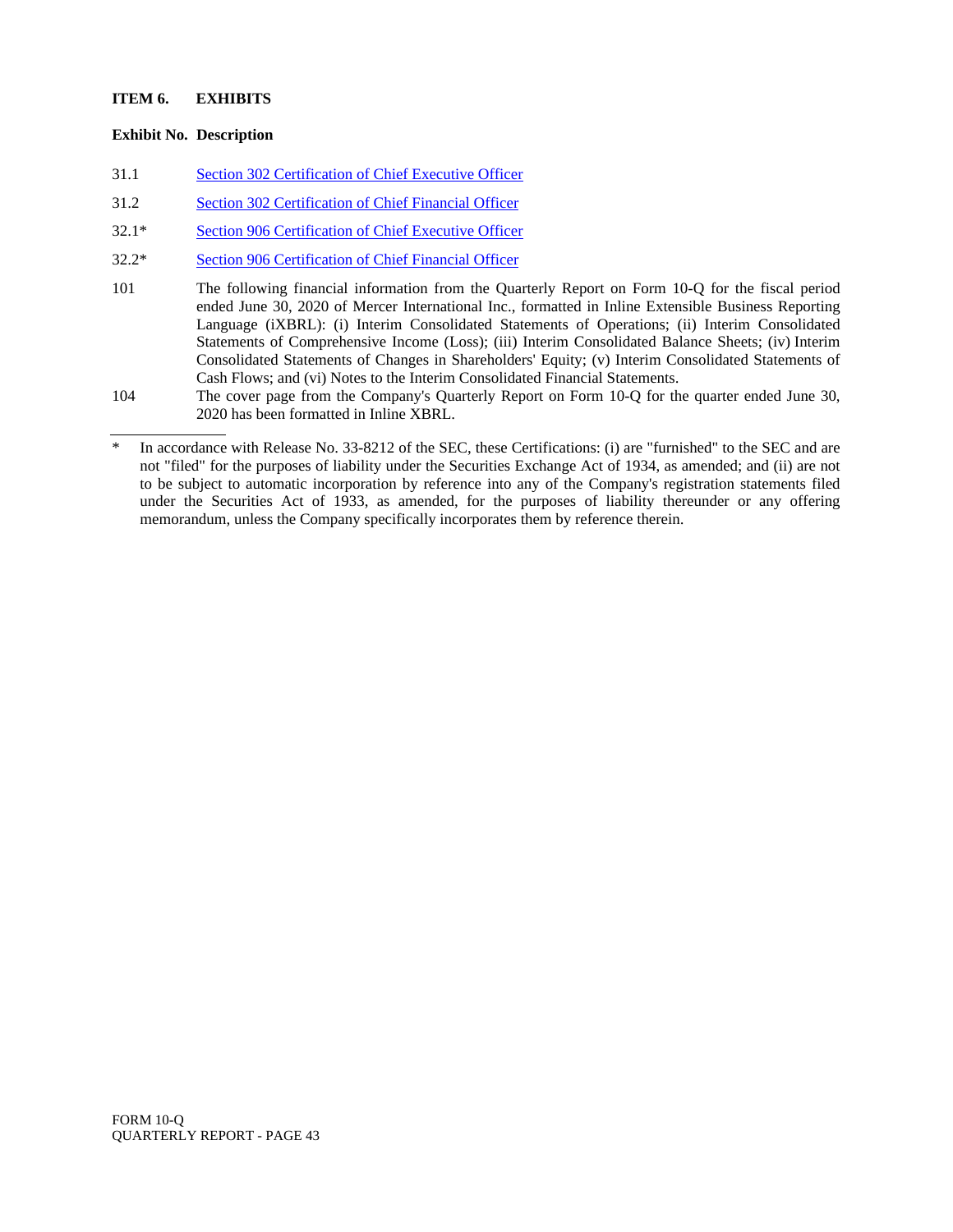#### **SIGNATURES**

Pursuant to the requirements of the *Securities Exchange Act of 1934*, the Registrant has duly caused this report to be signed on its behalf by the undersigned, thereunto duly authorized.

# **MERCER INTERNATIONAL INC.**

By: /s/ David M. Gandossi

David M. Gandossi Chief Executive Officer and President

Date: July 30, 2020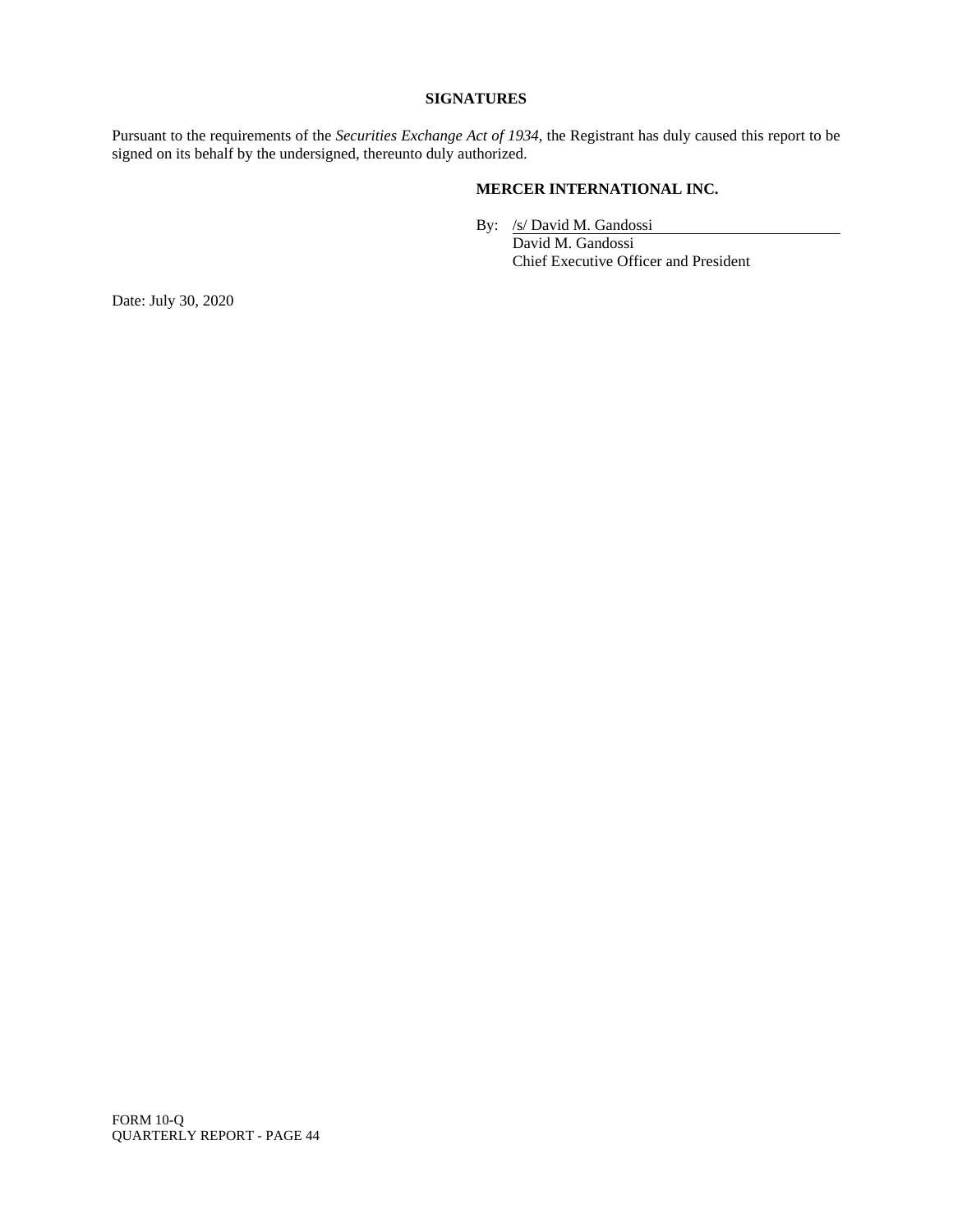I, David M. Gandossi, certify that:

- 1. I have reviewed this quarterly report on Form 10-Q of Mercer International Inc. (the "Registrant");
- 2. Based on my knowledge, this report does not contain any untrue statement of a material fact or omit to state a material fact necessary to make the statements made, in light of the circumstances under which such statements were made, not misleading with respect to the period covered by this report;
- 3. Based on my knowledge, the financial statements, and other financial information included in this report, fairly present in all material respects the financial condition, results of operations and cash flows of the Registrant as of, and for, the periods presented in this report;
- 4. The Registrant's other certifying officer(s) and I are responsible for establishing and maintaining disclosure controls and procedures (as defined in Exchange Act Rules 13a-15(e) and 15d-15(e)) and internal control over financial reporting (as defined in Exchange Act Rules 13a-15(f) and 15d-15(f)) for the Registrant and have:
	- a) Designed such disclosure controls and procedures, or caused such disclosure controls and procedures to be designed under our supervision, to ensure that material information relating to the Registrant, including its consolidated subsidiaries, is made known to us by others within those entities, particularly during the period in which this report is being prepared;
	- b) Designed such internal control over financial reporting, or caused such internal control over financial reporting to be designed under our supervision, to provide reasonable assurance regarding the reliability of financial reporting and the preparation of financial statements for external purposes in accordance with generally accepted accounting principles;
	- c) Evaluated the effectiveness of the Registrant's disclosure controls and procedures and presented in this report our conclusions about the effectiveness of the disclosure controls and procedures, as of the end of the period covered by this report based on such evaluation; and
	- d) Disclosed in this report any change in the Registrant's internal control over financial reporting that occurred during the Registrant's most recent fiscal quarter (the Registrant's fourth fiscal quarter in the case of an annual report) that has materially affected, or is reasonably likely to materially affect, the Registrant's internal control over financial reporting; and
- 5. The Registrant's other certifying officer and I have disclosed, based on our most recent evaluation of internal control over financial reporting, to the Registrant's auditors and the audit committee of the Registrant's board of directors (or persons performing the equivalent functions):
	- a) All significant deficiencies and material weaknesses in the design or operation of internal control over financial reporting which are reasonably likely to adversely affect the Registrant's ability to record, process, summarize and report financial information; and
	- b) Any fraud, whether or not material, that involves management or other employees who have a significant role in the Registrant's internal control over financial reporting.

Dated: July 30, 2020

/s/ David M. Gandossi

David M. Gandossi Chief Executive Officer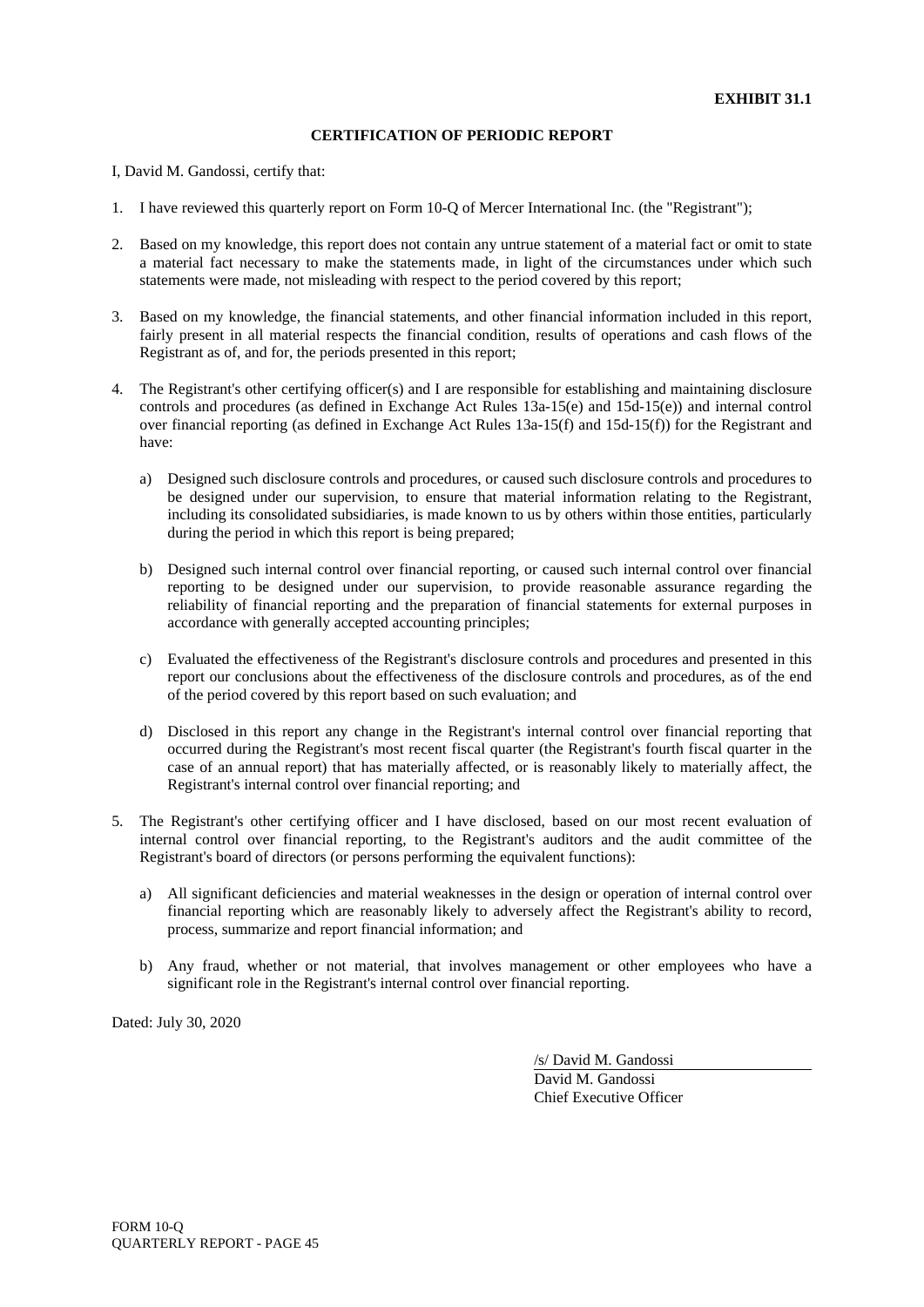I, David K. Ure, certify that:

- 1. I have reviewed this quarterly report on Form 10-Q of Mercer International Inc. (the "Registrant");
- 2. Based on my knowledge, this report does not contain any untrue statement of a material fact or omit to state a material fact necessary to make the statements made, in light of the circumstances under which such statements were made, not misleading with respect to the period covered by this report;
- 3. Based on my knowledge, the financial statements, and other financial information included in this report, fairly present in all material respects the financial condition, results of operations and cash flows of the Registrant as of, and for, the periods presented in this report;
- 4. The Registrant's other certifying officer(s) and I are responsible for establishing and maintaining disclosure controls and procedures (as defined in Exchange Act Rules 13a-15(e) and 15d-15(e)) and internal control over financial reporting (as defined in Exchange Act Rules 13a-15(f) and 15d-15(f)) for the Registrant and have:
	- a) Designed such disclosure controls and procedures, or caused such disclosure controls and procedures to be designed under our supervision, to ensure that material information relating to the Registrant, including its consolidated subsidiaries, is made known to us by others within those entities, particularly during the period in which this report is being prepared;
	- b) Designed such internal control over financial reporting, or caused such internal control over financial reporting to be designed under our supervision, to provide reasonable assurance regarding the reliability of financial reporting and the preparation of financial statements for external purposes in accordance with generally accepted accounting principles;
	- c) Evaluated the effectiveness of the Registrant's disclosure controls and procedures and presented in this report our conclusions about the effectiveness of the disclosure controls and procedures, as of the end of the period covered by this report based on such evaluation; and
	- d) Disclosed in this report any change in the Registrant's internal control over financial reporting that occurred during the Registrant's most recent fiscal quarter (the Registrant's fourth fiscal quarter in the case of an annual report) that has materially affected, or is reasonably likely to materially affect, the Registrant's internal control over financial reporting; and
- 5. The Registrant's other certifying officer and I have disclosed, based on our most recent evaluation of internal control over financial reporting, to the Registrant's auditors and the audit committee of the Registrant's board of directors (or persons performing the equivalent functions):
	- a) All significant deficiencies and material weaknesses in the design or operation of internal control over financial reporting which are reasonably likely to adversely affect the Registrant's ability to record, process, summarize and report financial information; and
	- b) Any fraud, whether or not material, that involves management or other employees who have a significant role in the Registrant's internal control over financial reporting.

Dated: July 30, 2020

/s/ David K. Ure

David K. Ure Chief Financial Officer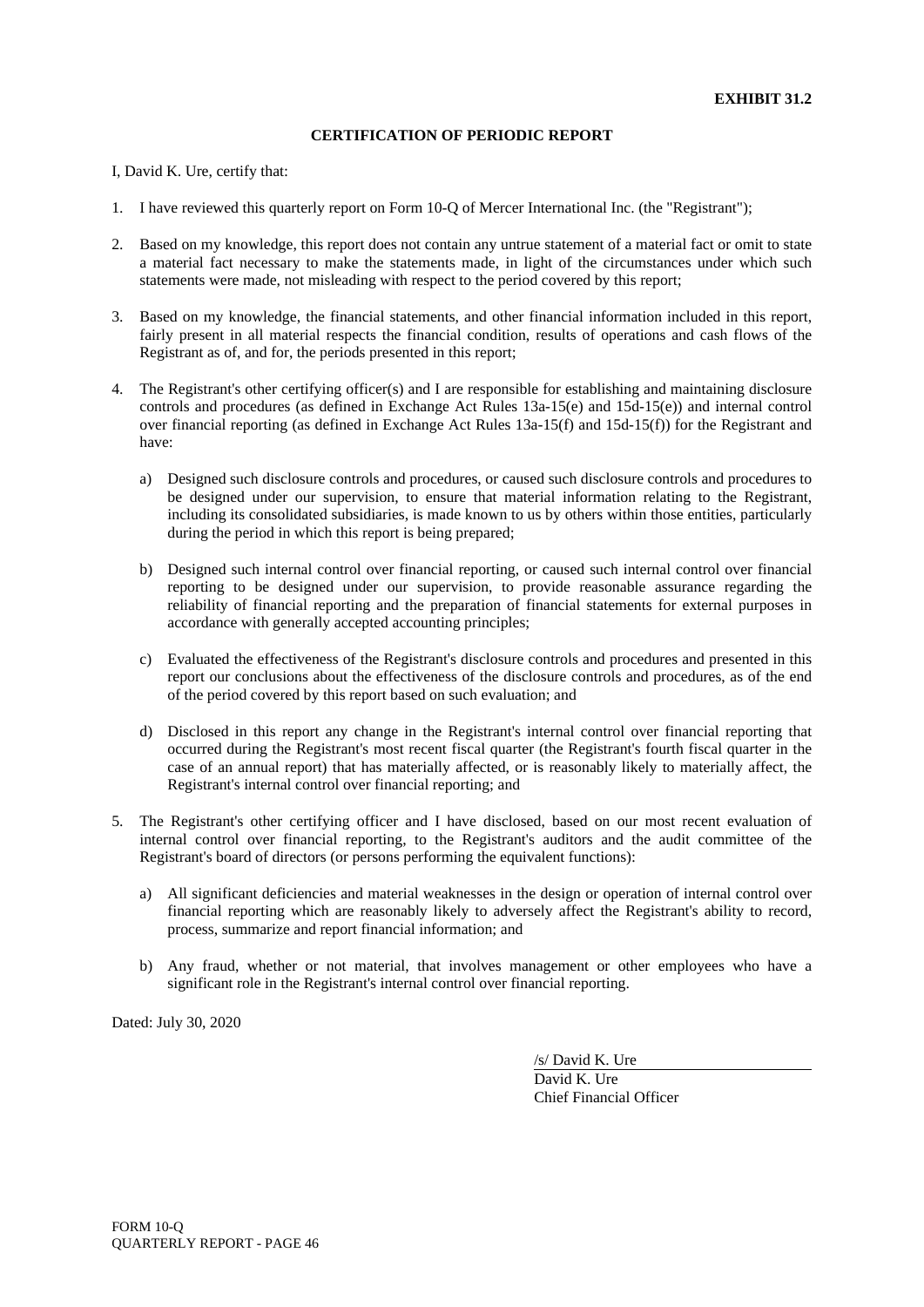I, David M. Gandossi, Chief Executive Officer of Mercer International Inc. (the "Company"), certify pursuant to 18 U.S.C. Section 1350, as adopted pursuant to Section 906 of the *Sarbanes-Oxley Act of 2002*, that, to my knowledge:

- (1) the Quarterly Report on Form 10-Q of the Company for the quarterly period ended June 30, 2020 (the "Report") fully complies with the requirements of Section 13(a) or 15(d) of the *Securities Exchange Act of 1934*; and
- (2) the information contained in the Report fairly presents, in all material respects, the financial condition and results of operations of the Company.

Dated: July 30, 2020

/s/ David M. Gandossi David M. Gandossi Chief Executive Officer

A signed original of this written statement required by Section 906 of the *Sarbanes-Oxley Act of 2002* has been provided to Mercer International Inc. and will be retained by Mercer International Inc. and furnished to the Securities and Exchange Commission or its staff upon request.

This certification accompanies the Report pursuant to Section 906 of the *Sarbanes-Oxley Act of 2002* and shall not, except to the extent required by the *Sarbanes-Oxley Act of 2002*, be deemed filed by the Company for purposes of Section 18 of the Securities Exchange Act of 1934, as amended.